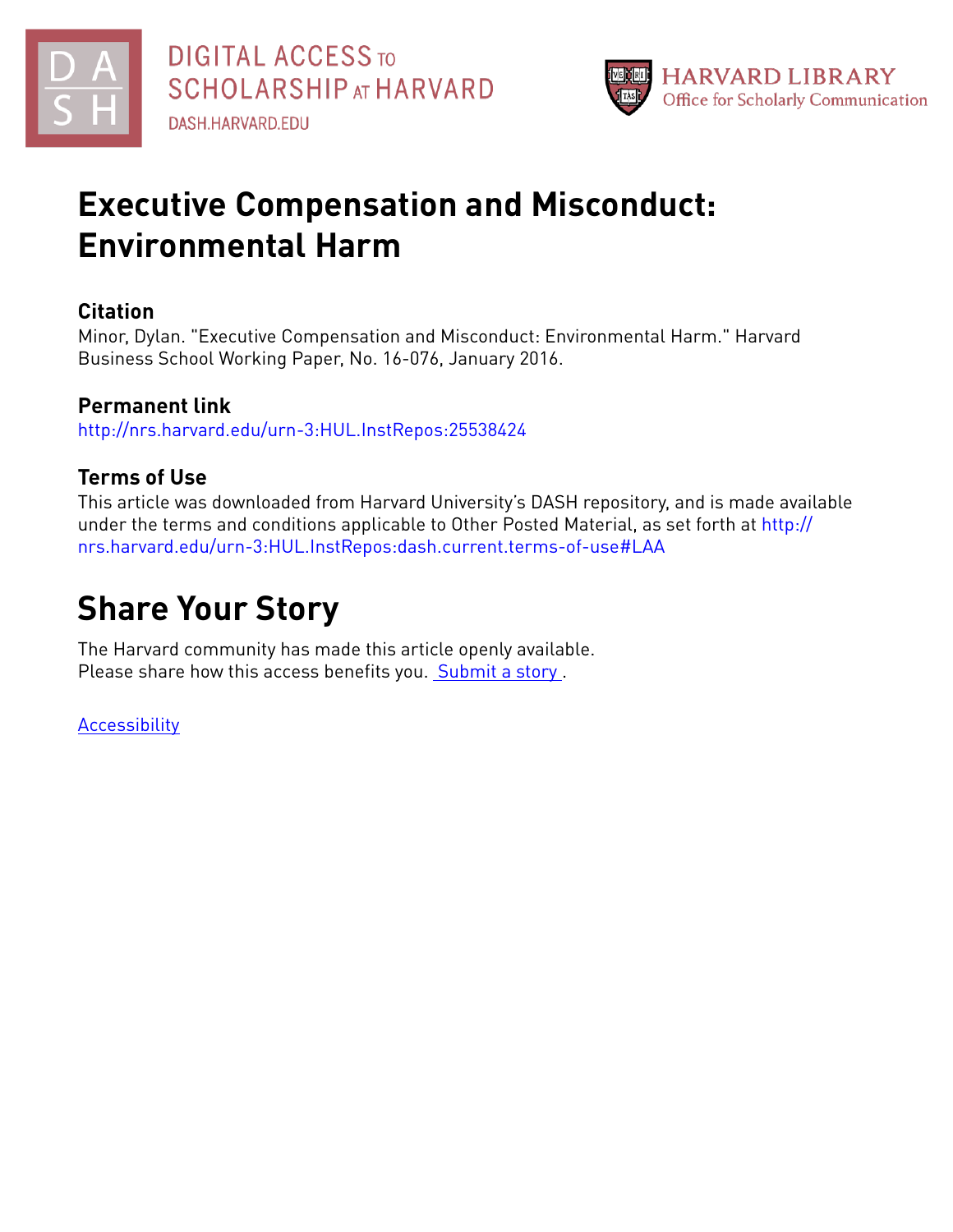# Executive Compensation and Misconduct: Environmental Harm

Dylan Minor

**Working Paper 16-076**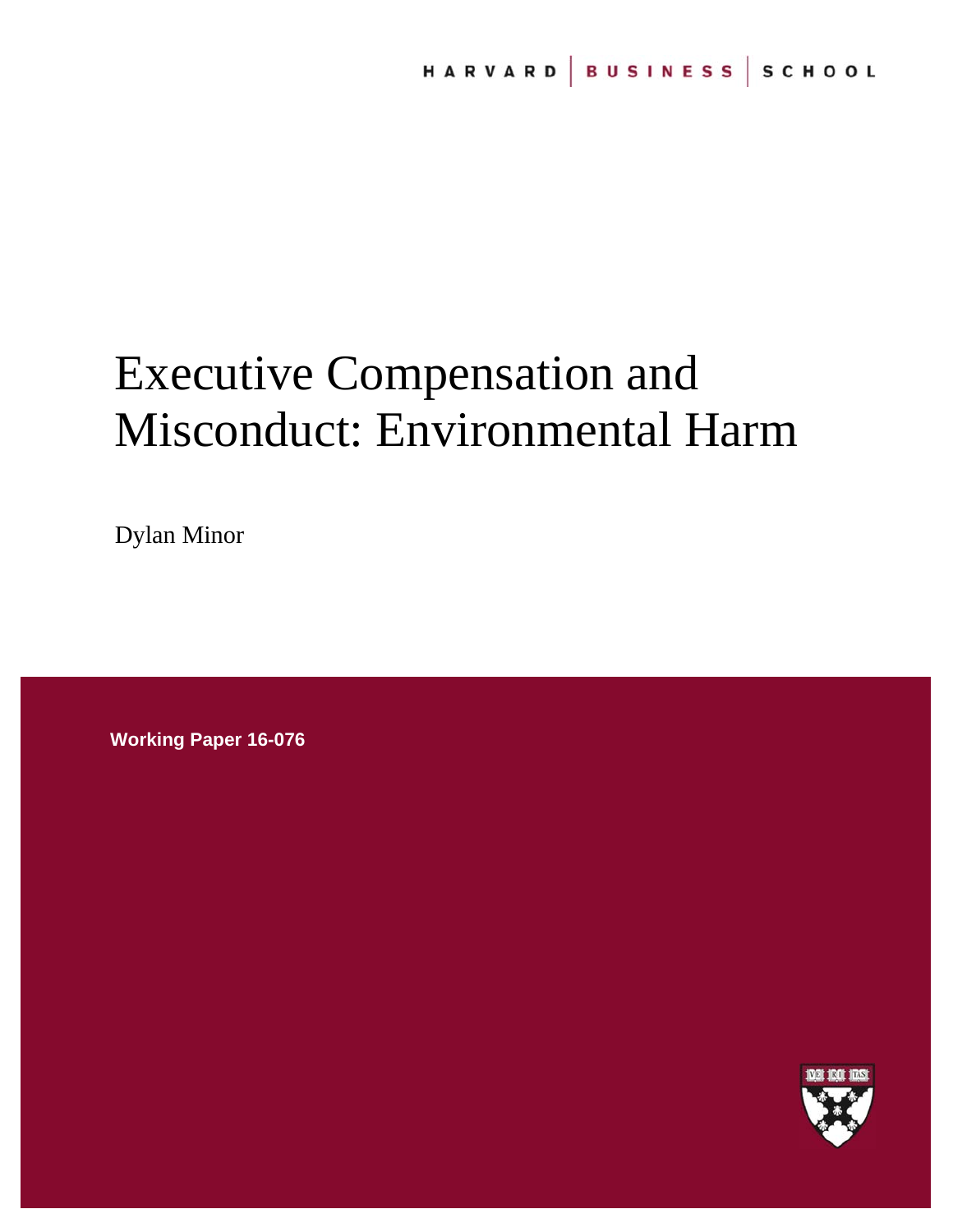# Executive Compensation and Misconduct: Environmental Harm

Dylan Minor Harvard Business School

**Working Paper 16-076** 

Copyright © 2016 by Dylan Minor

Working papers are in draft form. This working paper is distributed for purposes of comment and discussion only. It may not be reproduced without permission of the copyright holder. Copies of working papers are available from the author.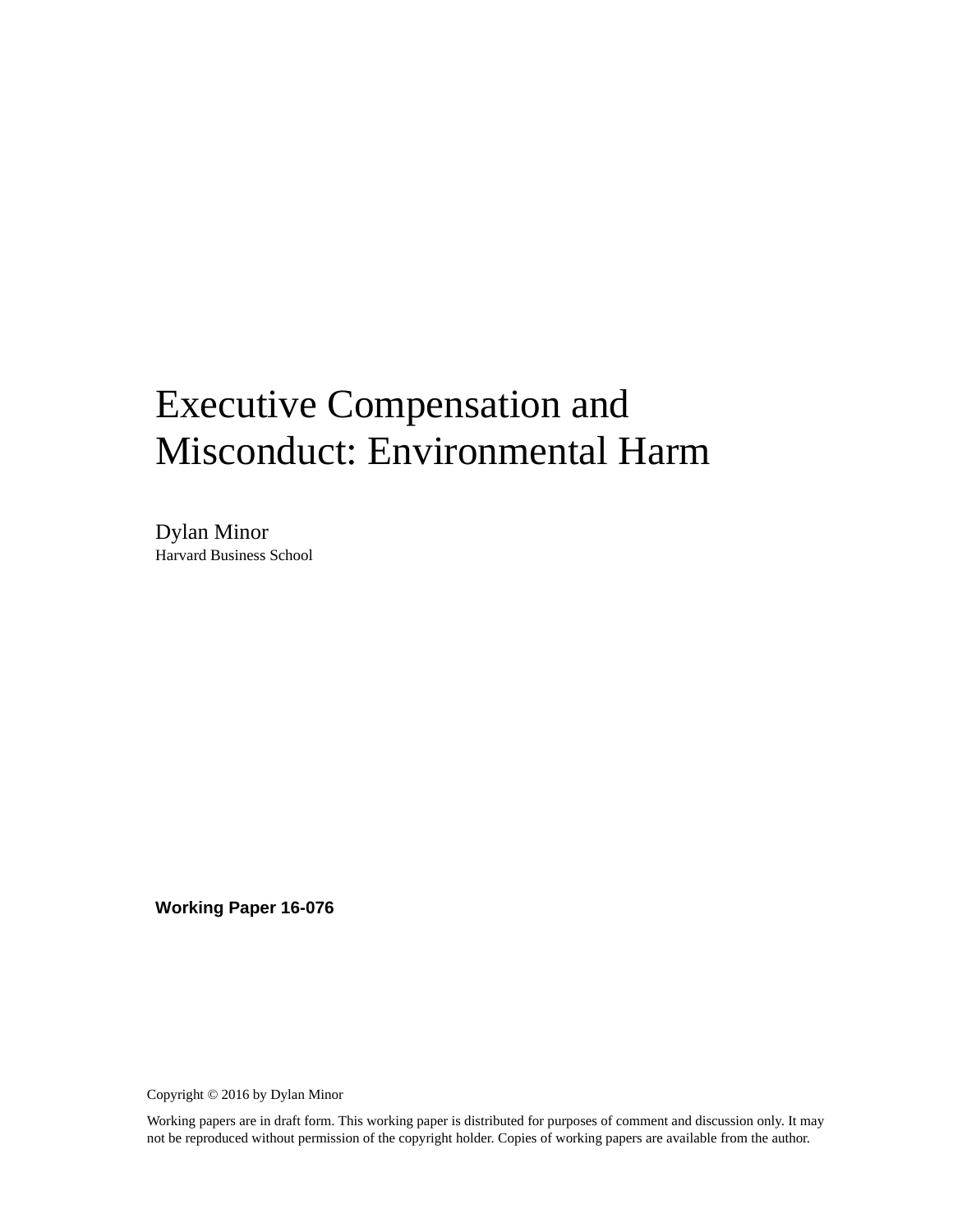# Executive Compensation and Misconduct: Environmental Harm

Dylan Minor Harvard Business School

January 2016

#### Abstract

We explore the relationship between managerial incentives and misconduct using the setting of environmental harm. We Önd that high powered executive compensation can increase the odds of environmental law-breaking by 40-60% and the magnitude of environmental harm by over 100%. We document similar results for the setting of executive compensation and illegal financial accounting. Finally, we outline some managerial and policy implications to blunt these adverse incentive effects.

Keywords: executive compensation, corporate governance, misconduct, environmental performance, accounting scandal, sustainable finance JEL Codes: G01, G31, J33, K32

<sup>&</sup>lt;sup>\*</sup>I thank Jennifer Brown, Georgy Egorov, Caroline Flammer, Mitchell Hoffman, Michelle Lowry, David Matsa, Nicola Persico, Max Schanzenbach, and Jun Yang for their helpful comments. Also thanked are the participants at American Law and Economics Association Meetings, Conference on Empirical Legal Studies, the CRES workshop (Washington University, St. Louis), Institutions and Innovation conference (Harvard Business School), Natural Experiments Workshop (Munich), and seminar participants at the Kellogg School of Management and Northwestern Law School. I thank Jared Petravicius for his excellent research assistance and the Ford Center for Global Citizenship for financial support of the project.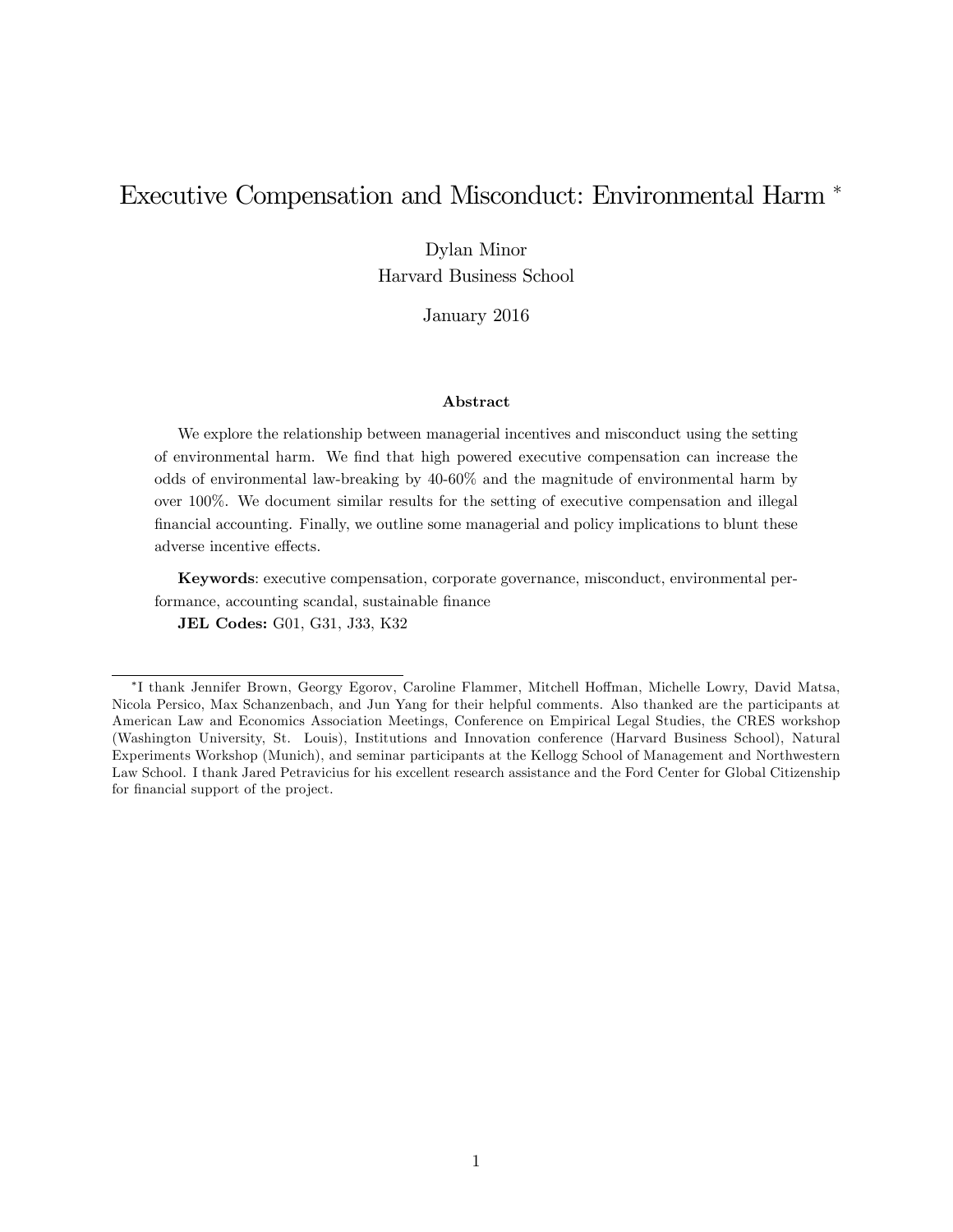The recent passage of the Paris Agreement generated by the 2015 United Nations Climate Change Conference highlights the global consensus on the importance of limiting environmental harm. Businesses play a significant role in environmental outcomes (Dowell, Hart, and Yeung [2000]). Many businesses are substantial contributors to the problem of climate change. Recognizing the opportunity for business to also be part of the solution, a coalition of global companies representing over \$1 trillion of revenue recently urged companies to become catalysts for reducing negative environmental impacts.<sup>1</sup> Meanwhile, Trucost (2013) made the provocative claim that most industries produce such a large quantity of environmental toxins that were the firms to be fined according to law, they would no longer be making a profit. Damage caused by firms' environmental practices–including emitting harmful greenhouse gases, polluting local air, and over-using and polluting freshwater–would have cost them  $$12$  trillion in 2008 (Jowit, [2010]).

Although regulation can play an important role, it is an incomplete solution; there are already many laws against such practices, but not all firms comply. In fact, environmental law breaking often goes unpunished or the companies involved circumvent heavy fines, paying significantly less than the original penalty. For example, in 2004, the State Department of Environmental Protection files lawsuits against Exxon Mobil Corporation for \$8.9 billion in damages for the contamination and loss of use of more than 1,500 acres of natural land and waters in northern New Jersey. Exxon, however, skirted the almost nine billion dollar penalty, and after eleven years, settled with New Jersey State for \$250 million (Weiser [2015]). In 2013, Wal-Mart pleaded guilty to six counts of violating the Clean Water Act through illegal handling and disposal of hazardous materials at its retails stores across the United States, and was made to pay \$81.6 million (U.S. Department of Justice [2013]). Wal-Mart failed to train its employees on proper hazardous waste disposal, leading to waste placed in city trash bins or poured into local sewer systems.

Since firms are run by managers, an important driver of firm behavior is managerial incentives (e.g., Jensen and Meckling [1976], Porter and Van der Linde [1995], Murphy [1999], and Goergen and Renneboog [2011]). Motivated by these observations, this paper asks a simple question: to what extent does executive compensation push firms into environmental law-breaking in particular and misconduct in general?

It is well established that executive compensation induces managers to influence myriad important firm outcomes, such as risk-taking, innovation, and acquisition and divestitures (e.g., Sanders [2001], Rajgopal and Shevlin [2002], Sanders and Hambrick [2007], and Low [2009]). However, more recently, critics have suggested that such compensation has led to drastically harmful events, such as the recent financial crisis and major oil spills. Indeed, the Financial Crisis Inquiry Commission (2011) claimed that the compensation systems for the "corporate boardroom" regularly incentivized the "big bet" by providing enormous rewards for obtaining financial gains while providing few penalties for avoiding losses, thus contributing to the 2007–2008 financial crisis. Another dramatic example is the environmental disaster by British Petroleum (BP) in 2010. The figure below

<sup>1</sup> See http://www.dsm.com/corporate/media/informationcenter-pub/2015/04/2015-04-17-open-letter-from-globalceos-to-world-leaders-urging-concrete-climate-action.html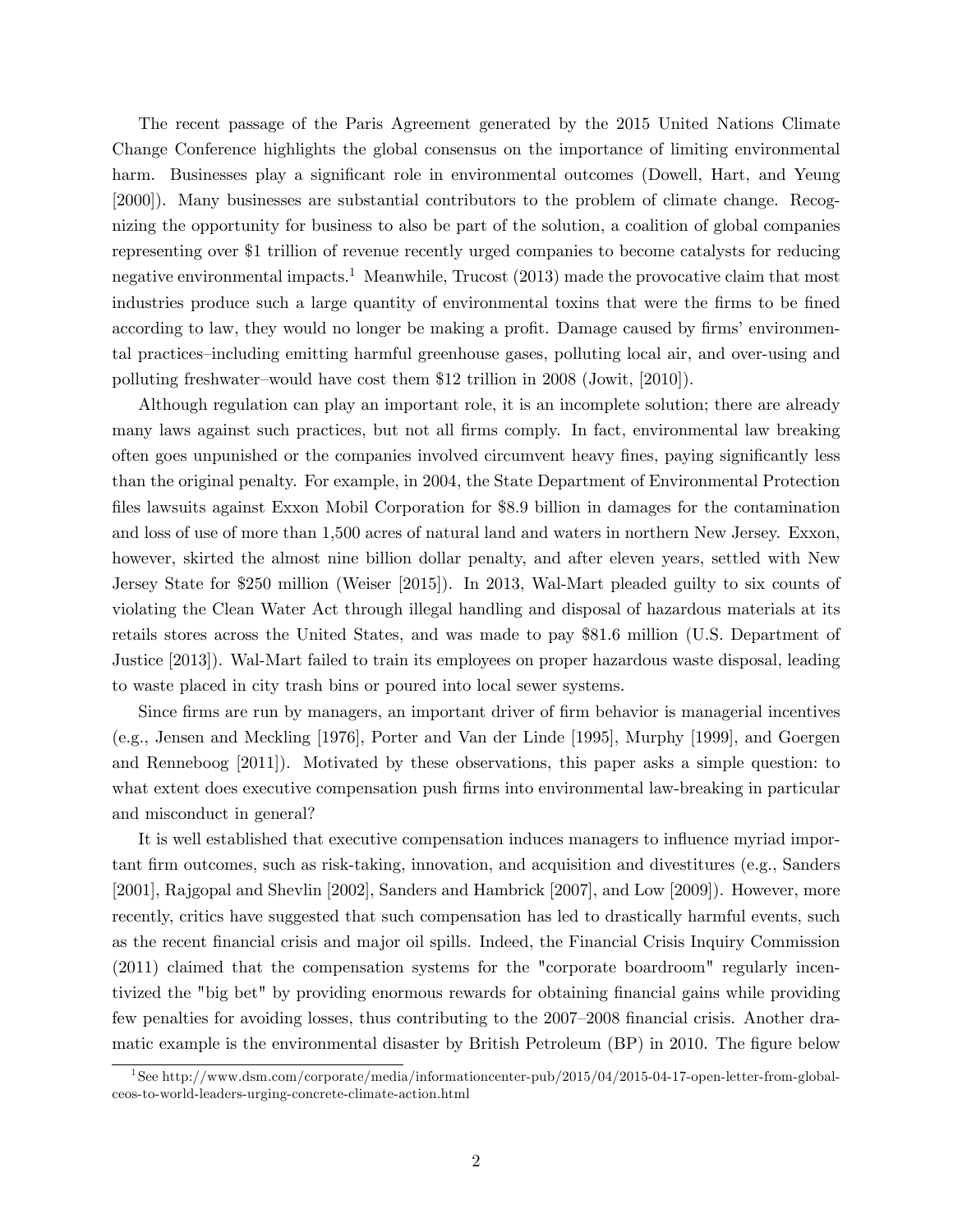reports the cumulative award of options and stocks for BP CEOs Lord Browne and Tony Hayward, both of whose careers ended after spectacularly destructive oil spills. In the case of Lord Browne, shares of stocks, and especially shares of options, reached a pinnacle just before the Prudhoe Bay oil spill. Following this disaster, Tony Hayward took over as CEO and began with a large number of options and stock. He would very soon be the executive held responsible after the massive Gulf of Mexico spill, though he did sell a sizable portion of his options just prior to it. We ask ourselves, are these examples merely suggestive or do they inform us of something deeper at work?



To answer this question we begin by constructing a simple measure that we call the pay index P. This index P captures the relative incentives of an executive in terms of upsides and downsides in potential Örm performance through equity compensation composition. We then use this index to predict both the magnitude and severity of misconduct. To validate the compensation measure beyond theory, we apply it to the settings of environmental misconduct and financial accounting misconduct. We find that changing a CEO's index  $P$  from zero (i.e., 100% of equity pay in stock) to 1 (i.e.,  $100\%$  of equity pay in options) results in a CEO's firm facing  $42-65\%$  increased odds of breaking environmental law. In addition, such change in compensation is linked to nearly a 100% increase in the magnitude of environmental harm, as measured by total government fines.

Not only is environmental law-breaking bad for the environment, but mishaps can also damage firm value. Klassen and McLaughlin (1996), Konar and Cohen (2001), Karpoff et al. (2005), Capelle-Blancard and Laguna  $(2010)$ , Flammer  $(2013)$ , and Krüger  $(2015)$  all show that when environmental concerns for a firm are made public, the firm suffers a material loss in market value. In addition to direct losses, such as regulatory penalties and civil litigation, firms might also suffer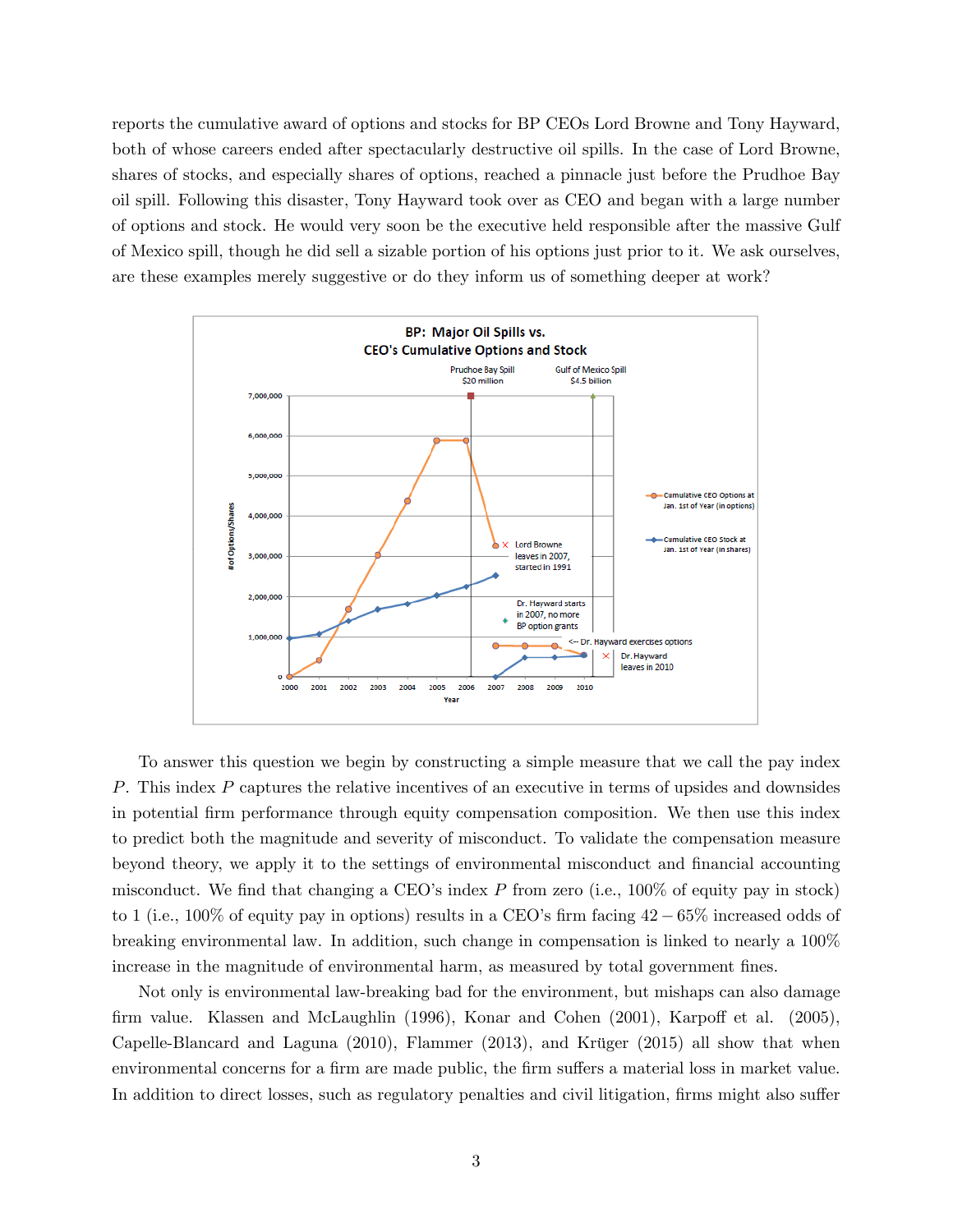substantial losses due to damaged reputations. Although certain types of incentives can provide positive sustainability outcomes (e.g., see Eccles, Ioannou, and Serafeim [2013], Ferrell, Liang, and Renneboog [2015], and Hong, Li, and Minor [2015]), our findings suggest conventional financial incentives can influence *adverse* environmental outcomes and may be another important channel for preserving or damaging firm value.

To validate the index  $P$  in an entirely different setting, we explore the relationship between compensation structure and the likelihood of suspected accounting misconduct and negative earnings restatements; the findings for this setting are similar to those in the environmental setting. We also find evidence that these effects come at least partially from incentive rather than selection effects. Finally, we explore the consequences of two policies to potentially ameliorate the negative effects of high powered incentives.

We see this paper's contribution as three-fold. First, we construct and validate, a new (to the best of our knowledge) compensation index  $P$  that measures propensity for misconduct. Second, we document the effects of executive compensation on the likelihood and magnitude of environmental harm. Third, we provide some policy recommendations to blunt the adverse effect of executive compensation.

## 1 Theoretical Considerations

We begin by constructing our index  $P$  and generating several hypotheses. In the online appendix, we formally derive P: However, here we simply provide the intuition of the measure and its predictions. We first motivate our theoretical considerations by example.

Misconduct is often born in a probabilistic fashion. That is, a CEO can choose to pursue greater profit at the potential expense of increased harm and cost, leaving any downside to chance. For example, in the case of the BP Prudhoe Bay spill, there was a tradeoff for executives: they could increase profits almost immediately by cutting safety expenditures, but this would increase the potential of an environmental accident. BP decided to accept the risk of this tradeoff, which ultimately resulted in an oil spill. The government fine alone for its Prudhoe Bay spill was \$20 million, and additional costs, of course, far exceeded this amount. The primary cause of the spill was deemed to be poorly maintained pipes. This allegedly arose from BP's dogmatic adherence to cost-cutting, which was encouraged by the CEO's implementation of cost cutting incentives for top managers. With roughly 250 of BPs top managers, the CEO created an annual "contract" that was based on short-run annual profits of each respective manager's division.<sup>2</sup> Prosecutors estimated that subsequent lax safety standards saved the firm some  $$9.6$  million.<sup>3</sup> Hence, the firm enjoyed roughly \$10 million of almost certain profit but faced the potential of an over \$20 million cost.

The next BP CEO, Tony Hayward, was also committed to a policy of shaving costs: almost

<sup>2</sup>These institutional details can be found in the Fortune magazine article available here: http://features.blogs.fortune.cnn.com/2011/01/24/bp-an-accident-waiting-to-happen/.

<sup>3</sup>Associated Press via MSNBC News on 11/29/2007. Available at: http://www.msnbc.msn.com/id/22014134/ns/businessoil and  $\text{energy}/t/\text{bp-pleads-gulity-alaska-oil-spill}/$ .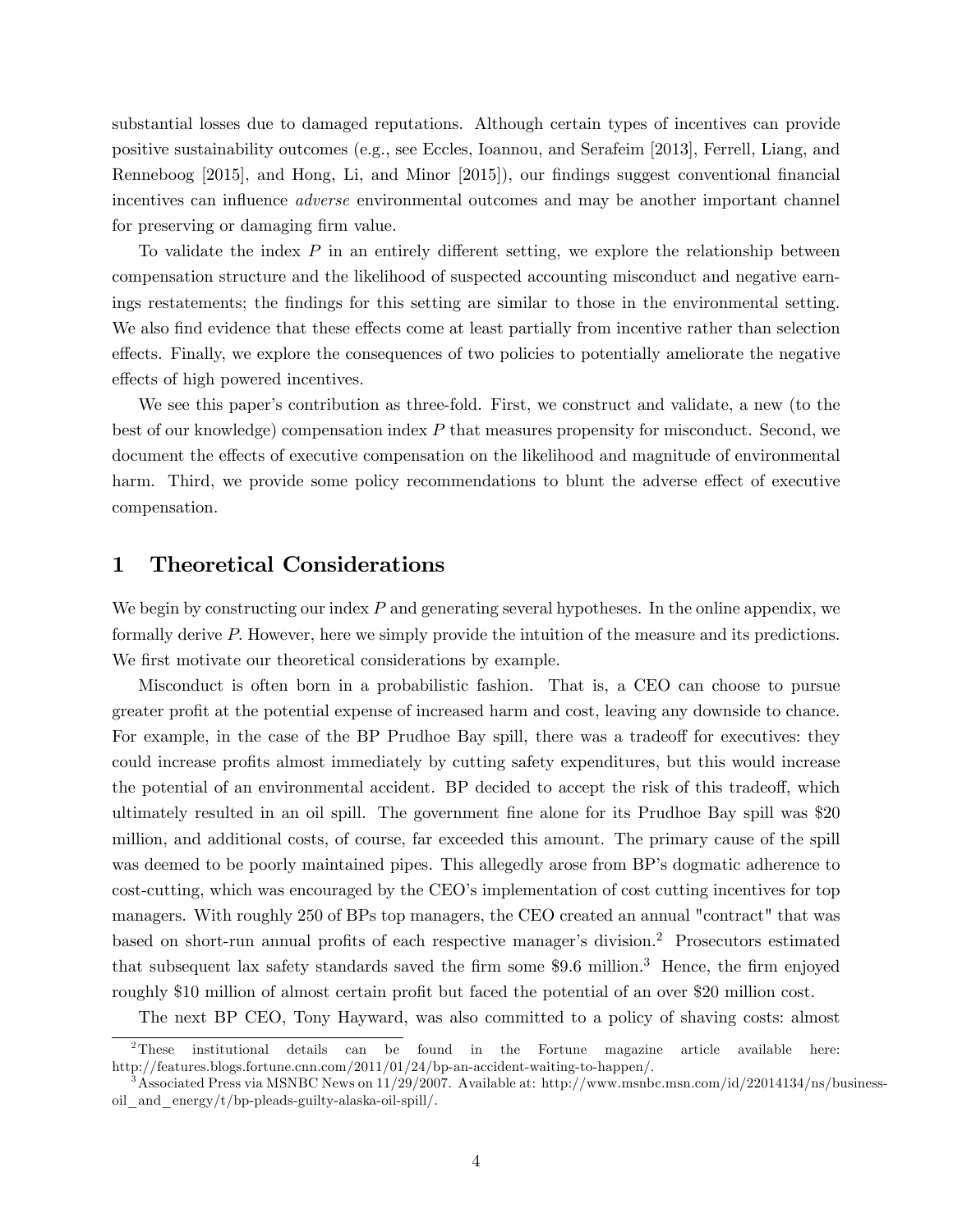immediately upon becoming CEO, Howard emailed associates about the importance of continued cost cutting. Once a CEO decides to risk (more) harmful outcomes—e.g., with safety cost-cutting in exchange for greater profit, it may be only a matter of months until such a strategy increases the chance of an incident and its magnitude. For example, if pipelines are inspected and maintained monthly, a CEO may decide to save costs by ordering inspections on a six month basis instead, thus increasing the liklihood of malfunction which may result in costly or fatal damage. For a different example in financial accounting, it could be that a CEO incepts direct incentives with frontline managers to encourage aggressive financial accounting practices, leading to an increased chance of accounting misconduct and its magnitude.

For an entirely different setting, consider again the Wal-Mart example in the introduction. Executives can increase at least near-term profits by dumping toxic waste as regular refuse, as both hazardous waste disposal fees and training costs are avoided. In this case, environmental harm is all but certain. However, as in the BP examples, the Örmís cost for misconduct occurs at some probability less than one.

More generally, this decision to accept the greater risk of harm for greater profit can be thought of as a CEO choosing between two strategies, one riskier than the other, but with a greater reward. The following chart illustrates these options.



For example, consider a firm that is worth some value  $V_0$ . The CEO can choose a safer strategy that has an upside of successfully growing the firm to value  $V_{SS}$  and if the strategy fails, a downside of firm value  $V_{SF}$ . This strategy can be thought of as the benchmark, or status quo, strategy. Alternatively, the CEO can choose a project with greater upside  $V_{RS}$ , but some level of downside  $V_{RF}$  that is worse than the downside that accompanies the safer strategy.

A CEO will choose one strategy over the another as a function of her compensation incentives. For CEOs of large US public firms, most of their compensation is in the form of equity compensation: company options and stocks. Thus, the nature of equity compensation is expected to be the biggest incentive driver of CEO decision making. In general, when a CEO is paid in the form of company stock, they become the residual claimant of her company—being equally affected by both increases and decreases in firm value—and will thus weight both potential losses and gains in deciding their course of action (Murphy [1999] and Zhang et al. [2008]). In contrast, when a CEO is paid in the form of company stock options, she will only enjoy a financial return if the firm grows in value and will experience the same financial return if the firm does not change in value or loses  $50\%$  of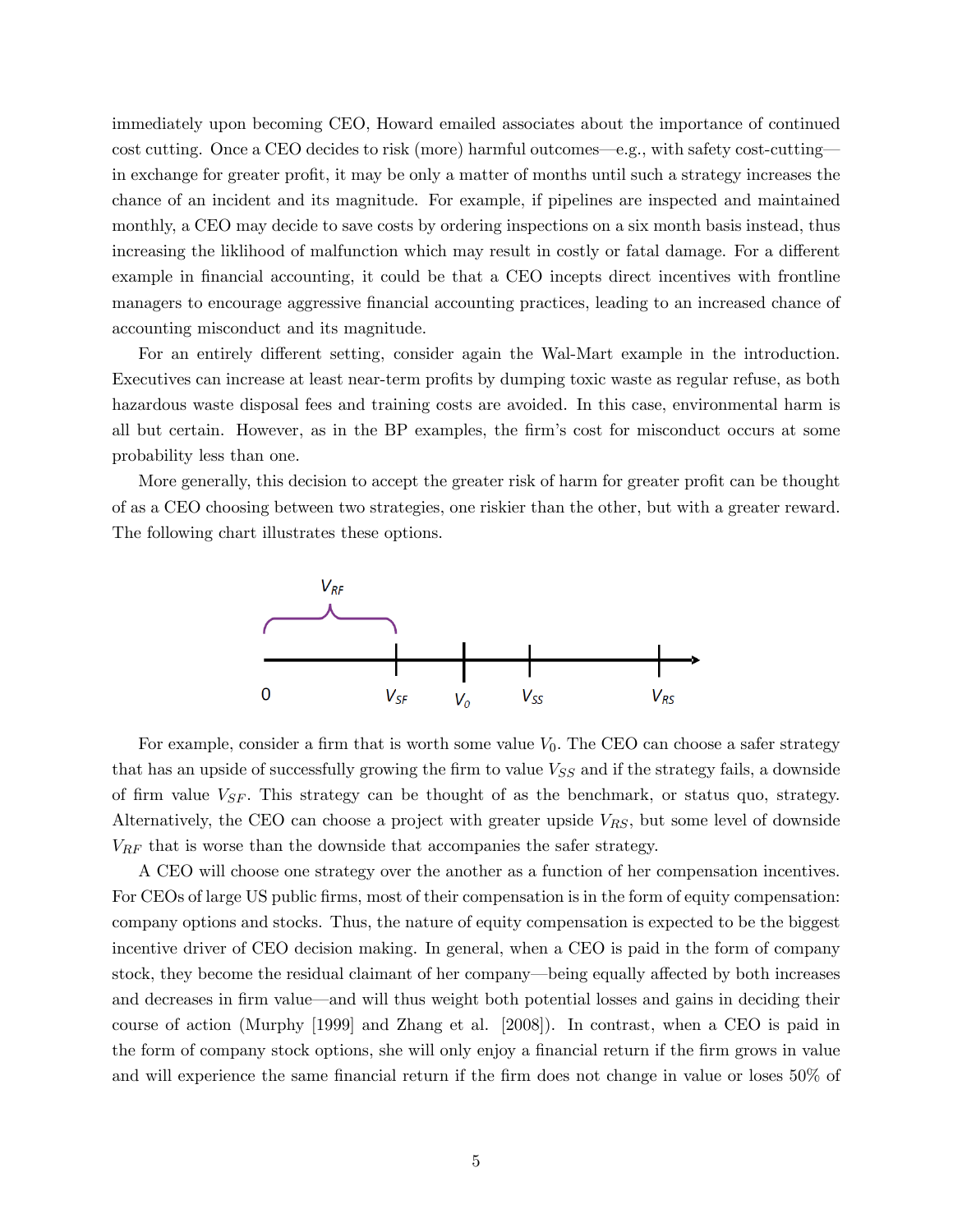value.<sup>4</sup> Therefore, a CEO will choose one strategy over another as a function of the relative "pull" of options (i.e., reach for high returns without regards to downside) versus the "pull" of stocks (i.e., balance the potential gains and losses).

In light of above, it may seem that responsible firms should only pay their CEOs in the form of stock. However, options can be a lower cost form of compensation because the Örm only has to pay the CEO if the Örm grows in value, where with stock, the CEO is being given some value of the company whether the firms grows or even shrinks in value. Thus, the firm also has a tradeoff in how much stock versus options to offer the CEO. In the online appendix, we derive the optimal mix of stocks and options that the firm will choose. We derive the following compensation pay ratio, we call index  $P$ , to measure this optimal mix:

$$
P = \frac{O}{O+S},
$$

where S is the expected value of stock paid and  $O$  is the expected value of options paid.

The greater the index  $P$ , the greater the share of equity compensation in options–which means the greater the net pull to take on the larger risk of potential downside and thus harm. Notice that if we only measure the level of options, this would not be sufficient to determine the incentives for misconduct because we also need to know the degree of offsetting force from the level of stocks. This index P captures these net forces in a simple, single metric.

Now given some index P; as shown in the online appendix, a CEO will choose some threshold of downside value  $V^*$  such that any potential strategy that has a lower (i.e., worse) downside than  $V^*$ would never be chosen, and any strategy with higher downside (i.e., better or less harmful) than  $V^*$ it would be chosen. The greater the index P, the greater the pull to take on a strategy with a larger downside, since the CEO internalizes less of the downside. This means that on average those CEOs with greater  $P$  will choose a lower threshold  $V^*$ . Therefore, whenever a CEO chooses a course of action that fails, there is greater harm and cost on average. This provides our first hypothesis for our environmental setting.

Hypothesis 1: The magnitude of environmental harm is increasing in index P:

Similarly, when we study financial accounting misconduct, we should find that the magnitude of misconduct is increasing in  $P$ . For this setting, the magnitude of misconduct can be measured by the amount of improperly enhanced earnings.

Hypothesis 2: The magnitude of accounting misconduct is increasing in the index P:

The other dimension of misconduct is its likelihood of a harmful outcome. This can also be determined once we have fixed the CEO's standard of downside  $V^*$ . The CEO will face a variety of alternatives to the benchmark strategy, with downsides ranging from 0 to  $V_{SF}$ . The lower the downside standard  $V^*$ , the more often a CEO will choose a strategy with a greater downside than the benchmark one. This means that on average this CEO will be engaging in more strategies that

 $4$ This assumes the options are issued "at the money." Many times options will be issued at an even higher strike prices than the current stock price, which means that unless the firm grows enough in value there is still no financial return to the CEO. That is, the CEO earns zero financial return at low and negative changes in firm value.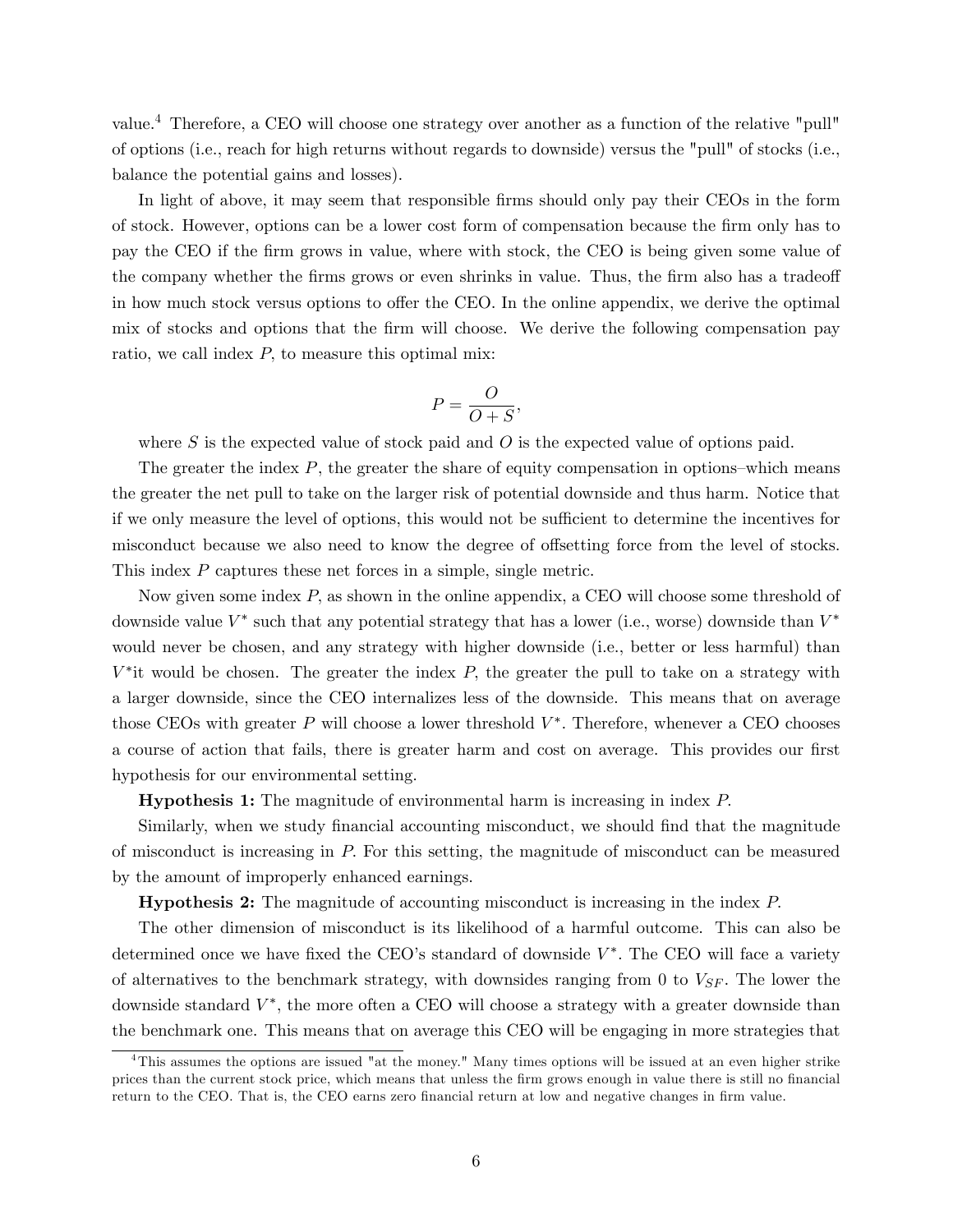cause harm when they fail. CEOs with increased  $P$  will be choosing lower standard  $V^*$ . Thus, the odds of a harmful event are increasing in  $P$ . This generates our next prediction:

Hypothesis 3: The odds of a harmful environmental event are increasing in P:

For the setting of financial accounting, the logic is the same: those with greater incentive through a larger  $P$  to enhance profits at the expense of greater downside, will more often choose the potentially harmful route, which means we more often see harmful events.

Hypothesis 4: The odds of accounting misconduct are increasing in P:

Finally, we consider some possible policies to alleviate the adverse consequences of increased P: A natural first policy to consider adding a "stick" or penalty against the CEO when a harmful event happens. This is in part what a law like Sarbanes-Oxley seeks to achieve: the executives become more personally accountable for negative events. However, in our setting, adding an executive penalty does not affect the equilibrium risk-taking. This is because if the executive now faces a larger penalty for a harmful outcome, the firm can simply offset the larger potential executive penalty with a larger  $P$ , thus retaining the firm's original preferred level of risk-taking. As long as the executive penalty is not too severe, there should be little to no effect on the odds of taking on a strategy with a potentially more harmful downside.

Hypothesis 5: Adding executive penalties for harmful outcomes does not increase the odds of harmful events.

An alternative policy is to make the firm's provision of options more costly. One way to do this would be through reducing the tax benefits of providing options. For example, this is part of what the accounting rule FAS123R achieved. With the firm trading off the relative costs of providing options and stocks to its executives, on average, it should provide relatively fewer options. This outcome would decrease the likelihood of harmful events.

Hypothesis 6: Making options relatively more expensive to provide reduces the odds of harmful events.

Now we take these predictions to the data.

## 2 Empirical Analysis

### 2.1 Executive Compensation and Environmental Harm

We use the setting of environmental harm as our primary test of executive compensation and misconduct. This environment has several desirable features for this study. First, at least for larger US firms, environmental failures are relatively easy to capture by means of public disclosure—both in terms of incidence and magnitude. Second, for most large US companies, we can identify compensation data on the Örmís CEO. Third, environmental incidents, in aggregate, are economically significant.

Our particular environmental dataset, CEPD, was compiled by the IRRC. For the period 1996 through 2006, the IRRC aggregated breaches of environmental law for each physical location of a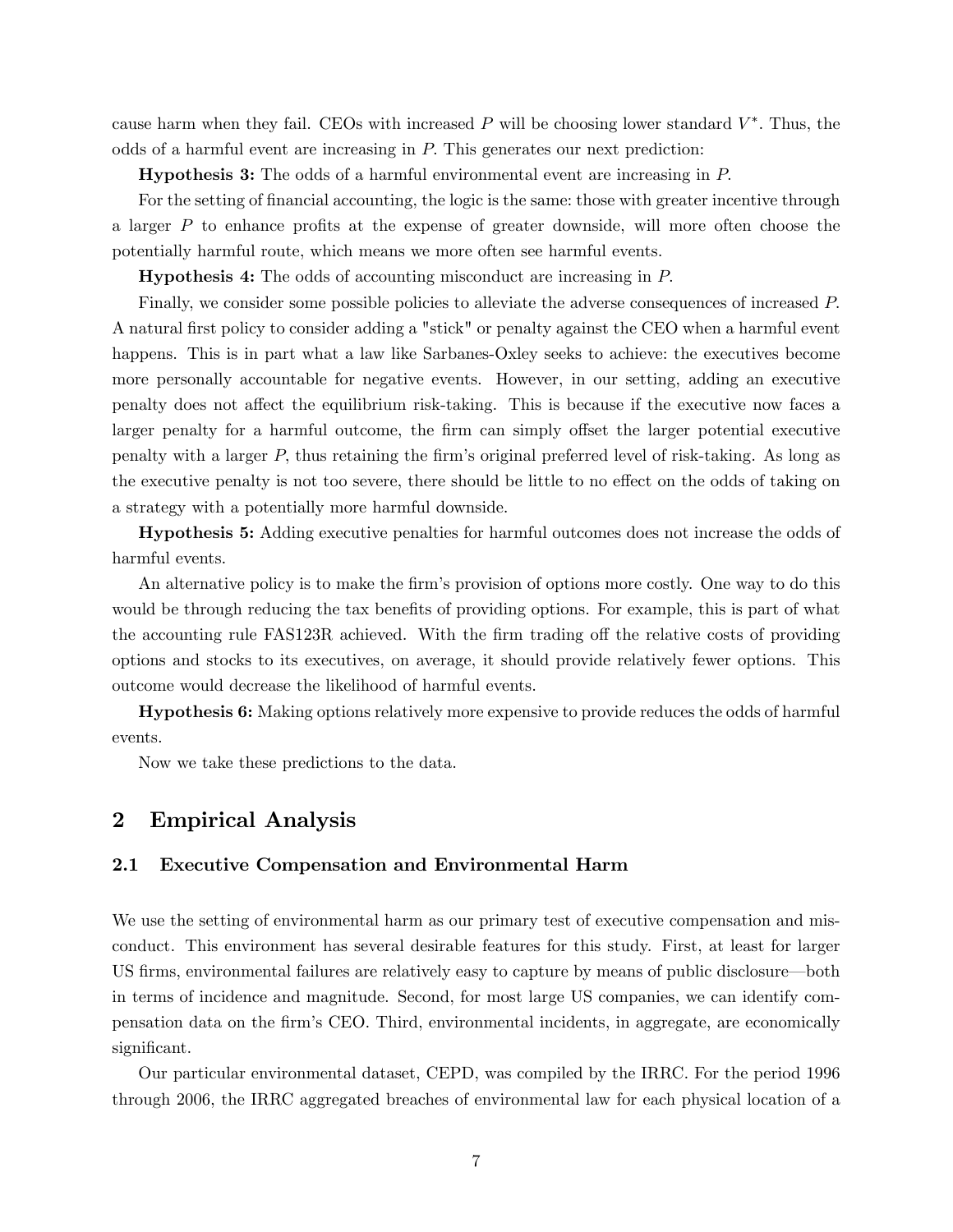firm's operation up to the company level. In total, this included the (approximately) top  $1,500$ US public Örms in the United States. MSCI acquired the CEPD dataset and has not increased the observations beyond 2006. Violations include the breaking of a myriad of environmental laws: Atomic Energy Act, Clean Air Act, Clean Water Act, Endangered Species Act, Federal Insecticide, Fungicide and Rodenticide Act, Mining Safety and Health Act, Resource Conservation and Recovery Act, Safe Drinking Water Act, and Toxic Substances Control Act. The CEPD dataset includes both the incidences of violation for each of these environmental acts, as well as the total governmentimposed fines. A particular incident may induce several violations of environmental law—both multiple violations of a single act, as well as multiple violations of various acts.

We consider the magnitude of the total government fine (i.e., the total fines across all counts of environmental lawbreaking for an incident) as a proxy for the severity of harm. Government fines are typically only a fraction of the overall cost of an event. For a dramatic example, BP's Prudhoe Bay spill induced a \$20 million government fine for violating environmental laws. However, BP also had to pay \$25 million in civil costs, \$60 million for instituting a new government-mandated safety program, and some \$500 million of construction costs, bringing the final bill to at least \$605 million.<sup>5</sup> Hence, for this particular case, the \$20 million reported in our CEPD dataset represents roughly 3:3% of the total cost.

In total, the CEPD includes both large and small violations. The mean government fine for our data is approximately \$223,000. Based on the Prudhoe example above, this would amount to  $$6.8$  million in total average expenses.<sup>6</sup> Only the largest of these failures would be considered an environmental disaster. However, smaller violations can indicate an increased chance of generating a larger and more harmful—a "tip of the iceberg" signal. If we only considered the most extreme events, there would be too few for identification. Instead, in our analysis, in addition to considering any lawbreaking events, we also separately analyze small and large incidences.

We merge the CEPD dataset with COMPUSTAT and Execucomp data to identify firm financials and CEO compensation. Firm financial controls include firm leverage, defined as total debt to total assets, firm market value, and Tobin's Q. For CEO compensation, we obtain the annual value of options and stock awards. These two values are then used to calculate the index  $P$  as identified from our theory section in equation  $(6)$ . Finally, as controls, we include a CEO's total annual compensation and the percent of total compensation paid in the form of equity compensation. Thus, we are estimating the relationship of the *composition* of equity compensation conditional on both the total level of compensation and the fraction of pay devoted to equity compensation.

Although we control for firm invariant environmental factors through firm fixed effects, this does not control for any time-varying environmental effects. To address this, we merge data from KLD analytics on the environmental-performance ratings of firms. Chatter i et al. (2009) find that environmental-performance ratings, as measured by KLD analytics, are important in explaining

 ${}^{5}$ Figures are reported by the Associated Press in The Guardian  $5/4/2011$ , available here: http://www.guardian.co.uk/environment/2011/may/04/bp-25m-north-slope-oil-spill

Unfortunately, there are very few events with sufficient data on total expenses incurred for the incident, which is why we focus on the government fines.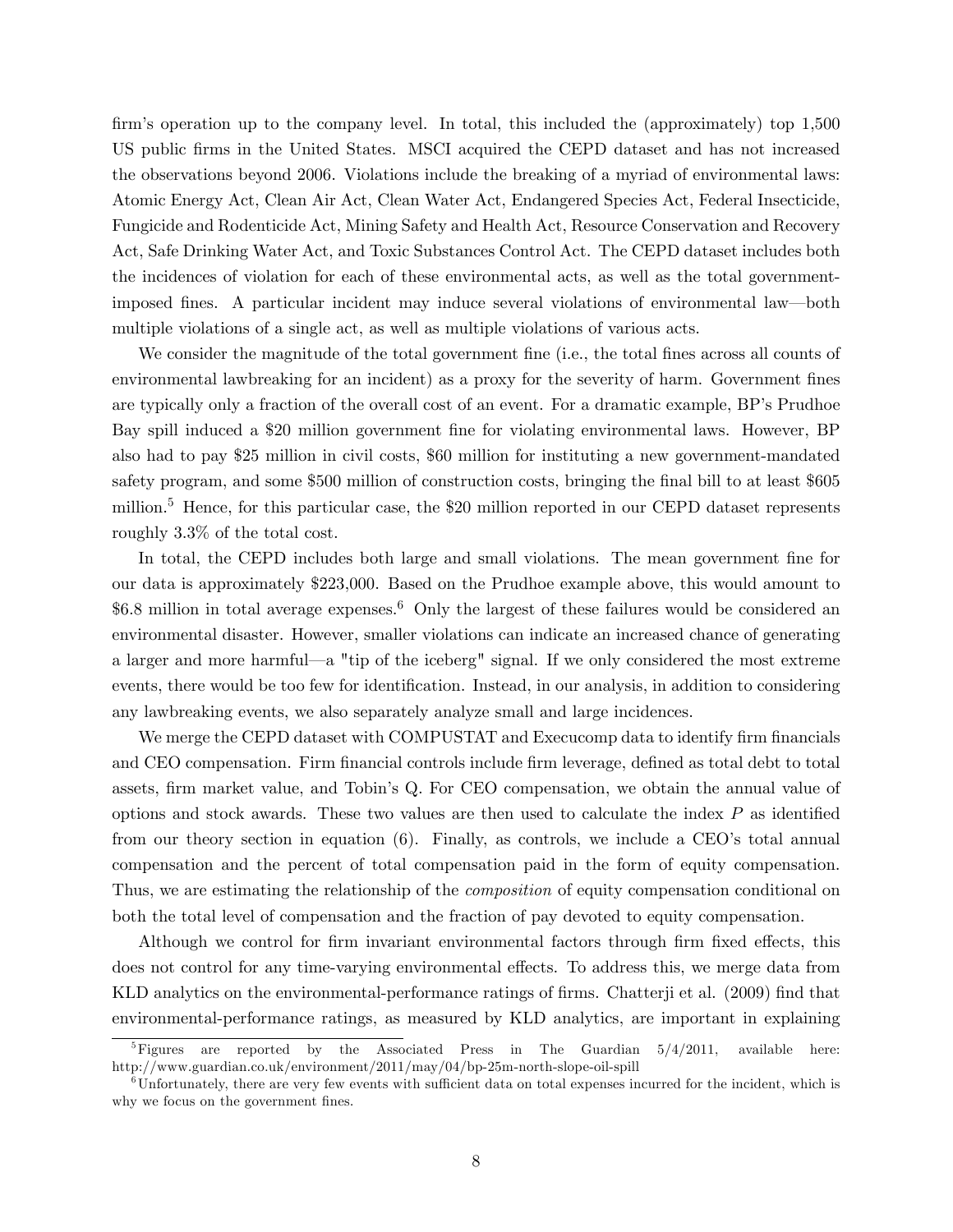next year's firm environmental failures, as measured by the CEPD database. Thus, we will be testing whether, conditional on observable environmental outcomes, compensation structure further explains environmental events. More recently, Servaes and Tamayo (2013) also find KLD analytics an important source of CSR data, explaining firm value.

Summary statistics for our primary variables are reported in Table 1. On average, firms experience an event (i.e., a breach of at least one environmental law in a given year) about 15% of the time, or about every six years. Firms are also large—averaging over \$11 billion in market capitalization. The average CEO receives about \$6 million per annum in total compensation, and about 75% of equity compensation is in the form of options (i.e., index  $P$ ). We find that the correlation of total equity compensation and total compensation has a correlation of .96, which means most all of the variation in total compensation comes from the amount of equity compensation, which is the focus of our study.

#### 2.1.1 Results: Environmental Events

Our primary regression model for analyzing incident rates is a panel logit model with Örm Öxed effects. Specifically, we use

$$
Pr(Event_{it} = 1) = \frac{1}{1 + e^{-Q_{it}}},
$$
\n(1)

where  $Event_i$  equals 1 when firm i has broken the law in year t.

$$
Q_{it} = \alpha_i + \beta \frac{O_{i,t-1}}{O_{i,t-1} + S_{i,t-1}} + \mathbf{X}_{it} \boldsymbol{\delta},
$$

where  $\alpha_i$  is a fixed effect for firm i, and  $\mathbf{X}_{it}$  is a matrix of control variables that include year fixed effects and financial and environmental performance controls outlined in the previous section. The regressor  $\frac{O_{i,t-1}}{O_{i,t-1}+S_i}$  $\frac{O_{i,t-1}}{O_{i,t-1}+S_{i,t-1}}$  is the index P from our theory model and is calculated as the ratio of the total value of CEO option awards to the total value of CEO option and stock awards at time  $t - 1$ for firm i.<sup>7</sup> Hence, the coefficient estimate  $\widehat{\beta}$  of  $\beta$  is our primary estimate of interest. Hypothesis 2 predicts that  $\beta > 0$ . Although estimating fixed effects is possible in the panel logit setting, to do so, we must drop observations of firms that never have an event or firms that have an event ever year. Of the  $1,459$  firms in our sample,  $3.2\%$  have an event every year and  $74.5\%$  never experience an event during our time series. By Örm, the mean number of events across the entire 11-year time series is 1.3. Conditional on a firm having at least one event, the mean number of events is 3.5 across the 11 years.

In addition to this primary specification, we estimate a linear panel model with firm fixed effects. Although this model must assume the probability of an event is linear in its terms, it allows us to

 $<sup>7</sup>$ Based on personal conversations with officials at the Environmental Protection Agency and a human resource</sup> consultantcy, it appears that with this  $t - 1$  specification, a CEO typically knows her compensation structure 6-24 months before an event occurs in our CEPD data.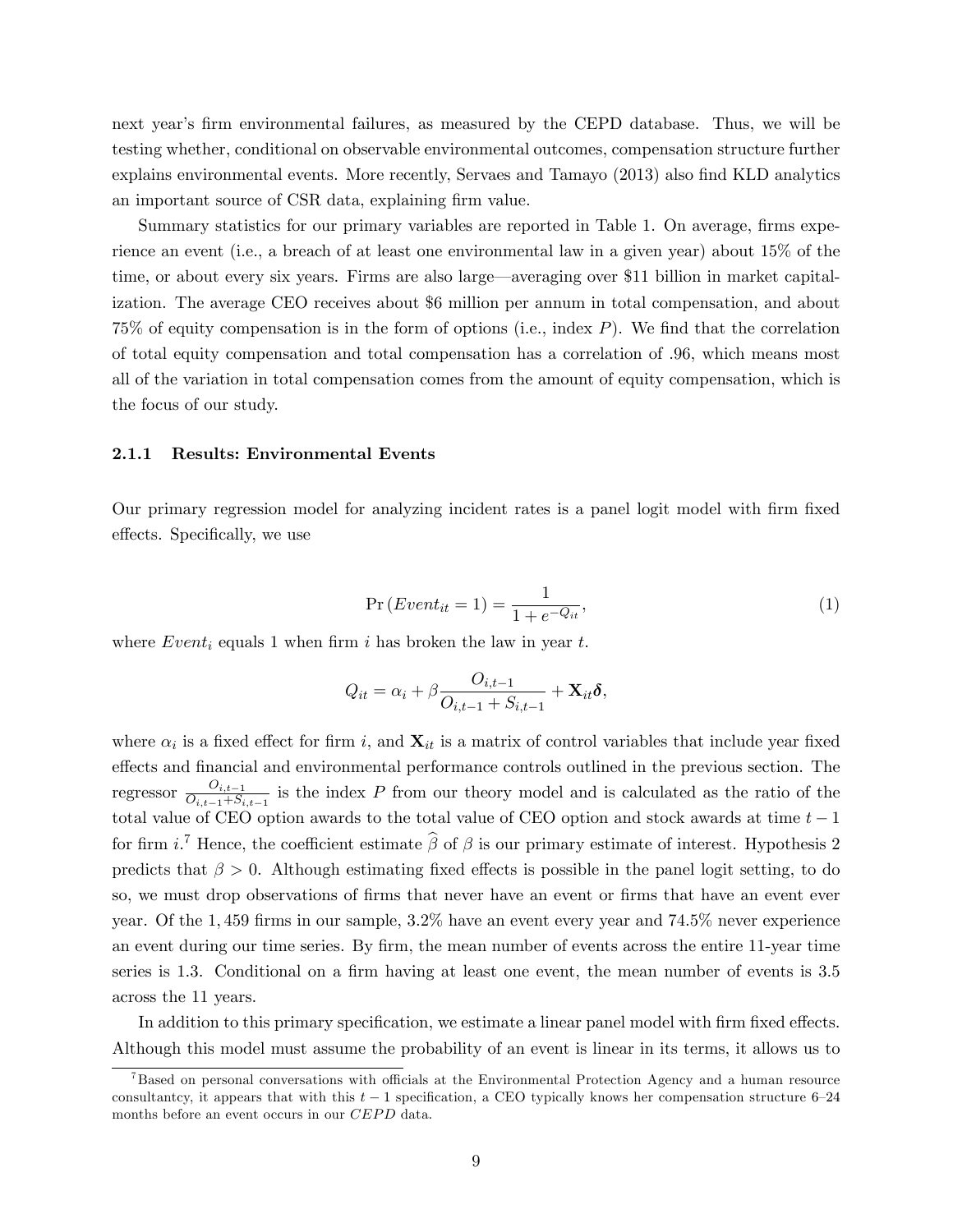consider those firms that never or always have an event in our sample. We specify this model thus:

$$
Event_{it} = \alpha_i + \beta \frac{O_{i,t-1}}{O_{i,t-1} + S_{i,t-1}} + \mathbf{X}_{it}\boldsymbol{\delta} + e_{it}.
$$
\n(2)

In our first prediction, we consider the relationship between  $P$  and incident rates. We then turn to our second prediction—the relationship between  $P$  and the magnitude of events.

### 2.1.2 Increased P Results in Increased Odds of an Event

We report our baseline specification in Table 2. Column  $(1)$  reports results controlling for unobserved firm heterogeneity and total CEO compensation. The logit estimate of roughly 0.5 can be converted to an odds ratio format,<sup>8</sup> yielding  $e^{0.5} = 1.6487$ . This means that if a CEO goes from receiving all equity compensation in stock (i.e.,  $P = 0$ ) to receiving all equity compensation in options (i.e.,  $P = 1$ ), her firm will have 64.87% increased odds of facing an environmental incident the next year. Adding all of the other controls does little to change the relative magnitude and significance of the coefficient of interest, as shown in columns  $(2)-(4)$ .

We next consider our linear panel model with firm fixed effects. Table 3 reports coefficient estimates for this specification. Note that the observations for column  $(1)$  are 5, 108 compared with  $1,750$  for column  $(1)$  in Table 2; this is due to the inclusion of all firms (i.e., adding those firms that never and always face an event in a given year). As seen in column  $(1)$ , coefficient estimates suggest that the probability of an environmental incident increases by approximately 5%: Recall from Table 1 that the baseline chance of an event is 15%; which means that a CEO going from equity compensation structure  $P = 0$  to  $P = 1$  results in a 33% increased chance of an event. We can convert our linear model coefficient estimate to odds in order to compare these estimates with our results found in Table 2. In particular, a baseline probability of 15% means that the odds of an event are  $\frac{15\%}{85\%} = 0.17647$ . Adding another 5% chance results in an event odds of  $\frac{20\%}{80\%} = 0.25$ . This means the impact of a CEO going to  $P = 1$  from  $P = 0$  results in an odds ratio of  $\frac{0.25}{0.17647} = 1$ . 4167. In other words, our linear specification estimates that a CEO going from equity compensation consisting of all stock to all options increases the odds of an event by 41:67%, versus our panel logit model, which predicts increased odds of 64:87%. Both of these estimates are substantial in magnitude and both models report coefficient estimates that are significant at the  $5\%$  level.

Thus far, we have been using firm fixed effects to control for unobserved firm heterogeneity. Recent financial economic research suggests that not doing so can produce spurious results and incorrect inferences (see Gormley and Matsa  $(2014)$ ). Nonetheless, if fixed effects are not called for, we are, of course, using a less efficient estimator, possibly failing to identify other important effects. We run a Hausman test to determine if a linear random effects panel model would be appropriate given that a linear fixed effect panel model is correct. Since we are using clustered standard errors, it is important not to use the conventional Hausman test, which assumes  $\alpha_i$  and  $e_{it}$  are  $i.i.d.$  but this is violated if clustered standard errors are appropriate for within-firm serial

<sup>&</sup>lt;sup>8</sup>Recall that the odds of an event is calculated as  $\frac{Pr[Event=1]}{Pr[Event=0]}$ . The odds ratio is the ratio of two odds.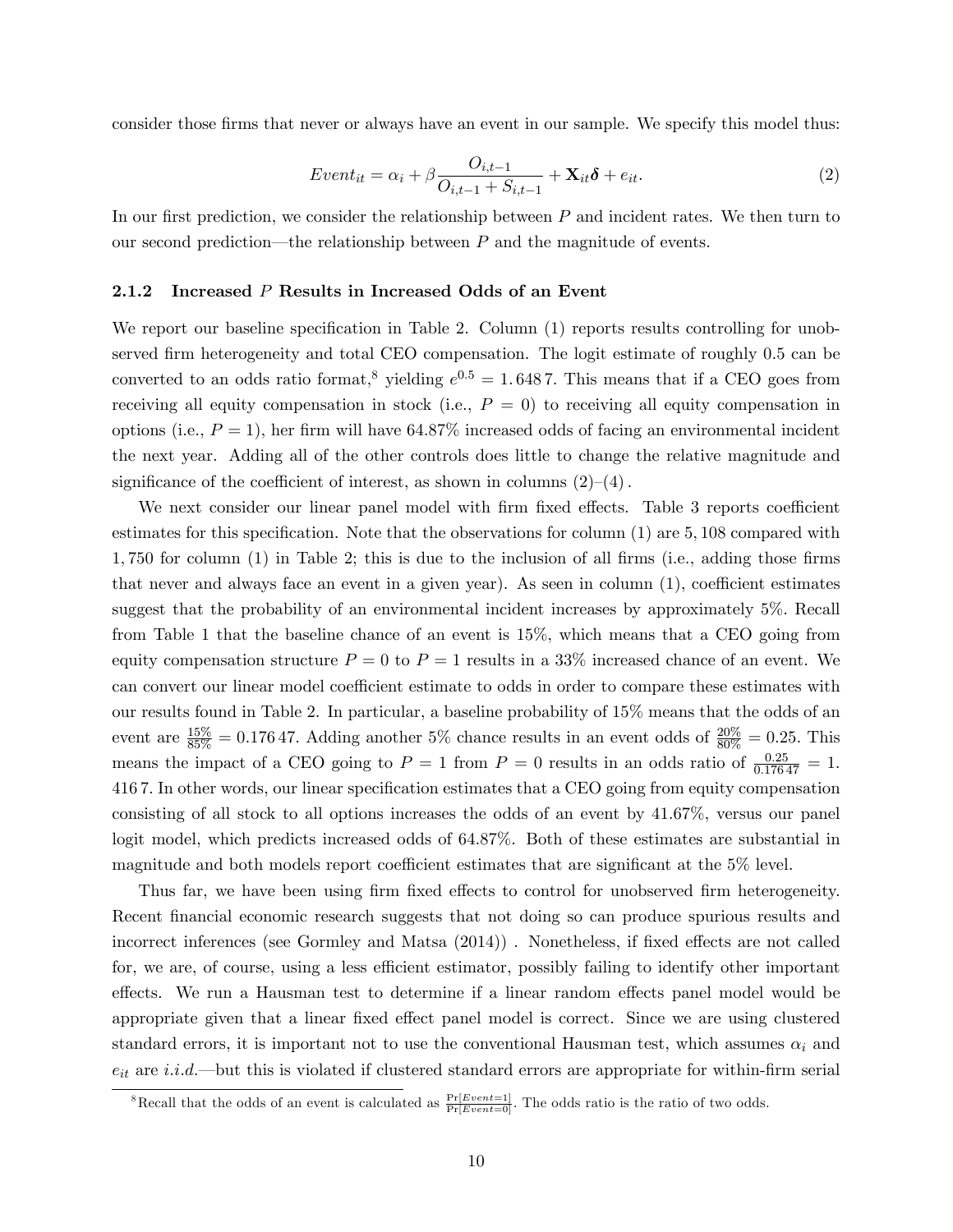correlation. Instead we turn to the method of Wooldridge (2002) to accommodate our setting. Results from this test report a Sargan-Hansen statistic of  $113.50$ , which yields a p-value  $= 0.0000$ . Hence, we can strongly reject the efficacy of using a random effects model for our empirical setting.

To consider the importance of larger versus small events, we return to our logit fixed effects panel model and recode events as either bottom-quartile or top-quartile magnitude events. Magnitude is again the total government fines imposed for an incident. Table 4 reports these results. Column  $(1)$  contains the same specification reported in column  $(4)$  of Table 2, which contains all controls. Column  $(2)$  shows us that if we define events as only those in the smallest quartile magnitude-wise, the point estimate is statistically indistinguishable from zero. The top quartile, however, has a coefficient estimate on  $P$  that is roughly twice that if we include all events: 1.13 vs. 0.53. This estimate from column (3) suggests that a CEO's firm with an index  $P = 1$  will have almost triple the odds of breaking environmental law in the next year compared to a CEO's firm with an index of  $P=0$ .

We also conduct the same exercise with our linear fixed effect model so that we can include all observations. Table 5 reports these results, which are similar to those in Table 4: the top-quartile events are significantly related to  $P$ , and the bottom ones are not. In sum, these findings suggest that in terms of incident rate, CEO compensation structure, as measured by  $P$ , is especially related to high-stakes events.

#### 2.1.3 Robustness Tests

If CEO compensation ináuences environmental harm and disasters, it should not be the case that this year's odds of an event influence next year's compensation structure  $P$ . In order to this, we rerun the specifications in Table 2 with the modification that we measure  $P$  the year after rather than the year before an event. As reported in Table  $6$ , none of the specifications are significant.

Another natural question is to what extent compensation structure  $P$  is simply a proxy for other important compensation variables. First, it could be that the total option awards currently held by a CEO are what really matters in determining incident rates; last year's option award is simply a proxy for this larger value. Similarly, it could also be that the current total value of stock held by the CEO is what really determines incident rates and P somehow proxies for this. We explore these possibilities by rerunning the specification from Table 4 in column  $(3)$  (i.e., the specification with all of our controls) and then adding controls for a CEO's value of total stock and option awards currently held through the previous year, each logged.<sup>9</sup> We report these results in Table 7. For comparison purposes, column (1) replicates the results from column (3) in Table 4: our baseline regression with all controls. Column (2) then adds lagged values for the log of total stocks and options owned by the CEO. Surprisingly, neither regressor can help predict the odds of an environmental event. Meanwhile, the coefficient  $P$  changes little in estimate or significance when these additional controls are added.

<sup>&</sup>lt;sup>9</sup>Specifically, we calculate the log of the current total options and stock holdings as each  $\ln(1+Value)$ , where Value is the value given by Execucomp for each of the total holding values. Execucomp includes zero values.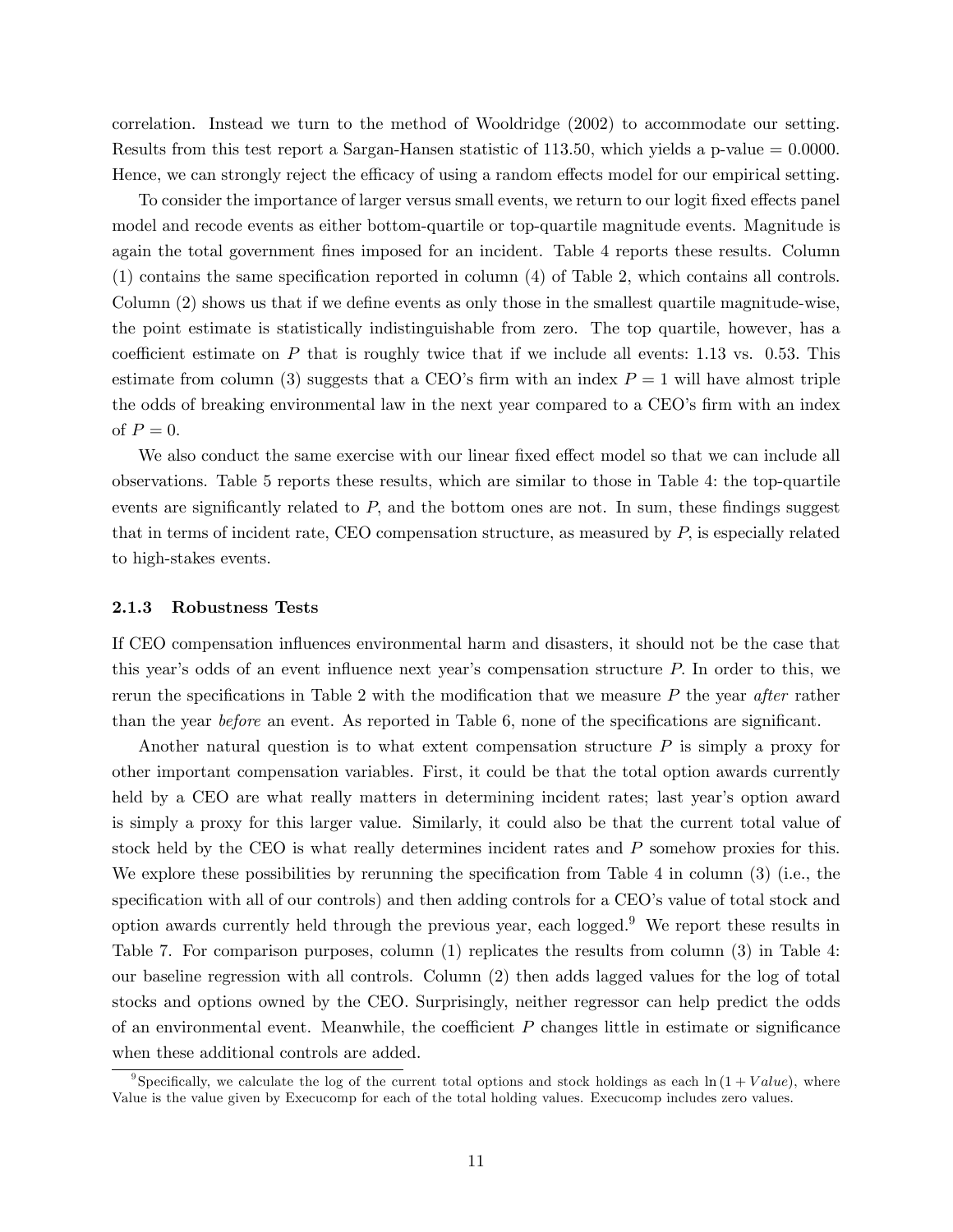Another potentially important measure of executive compensation is the CEO's Delta of her options portfolio. Some argue that Delta should increase risk-taking, whereas others argue that it should decrease risk-taking. This ambiguity arises both in the theory and empirical literature (see Coles et al. (2006) and cites therein). For this paper, Delta is the dollar change in CEO wealth as fa unction of a  $1\%$  change in stock price. We calculate the CEO's Delta for each executive in our sample using the same method as in Guay (1999) and Core and Guay (2002). The results of adding this measure of Delta as a regressor are reported in column  $(3)$ . The coefficient on Delta is not statistically different from  $0.1^{\circ}$  The coefficient on the index P is now slightly greater and even more significant at the  $1\%$  level.

A final common measure of the nature of equity compensation, is Vega. This measures how much of an increase in wealth a CEO receives with a  $1\%$  increase in her company's stock volatility. We calculate this measure as in Guay (1999) and Core and Guay (2002). All things equal, this measure should be positively correlated with managerial risk-taking (see Coles et al. (2006)). However, it should be positively correlated with managerial risk-taking that increases the company's stock volatility. Column (4) reports that our coefficient on Vega is positive but no different statistically from zero. This suggests that while Vega tends to do well in capturing traditional measures of risktaking, it does not seem to capture increase risk of environmental harm. Meanwhile, the coefficient on our compensation index  $P$  becomes greater in magnitude and significance than when we do not control for Vega.

In total, it seems that our compensation index  $P$  is not simply a noisy proxy for measuring other important executive-compensation measures. In fact, for our setting of the risk of environmental harm, it seems to do a better job than the extant measures. In one sense this is not surprising, as an increased risk of environmental harm, especially the kind that results in spectacular disasters, could be considered more of an "off balance sheet" risk. The conventional measures of managerial risk-taking—firm leverage, reduced cash surplus, R&D investment, reduced capital purchases, and more-focused lines of business and acquisitions—are all forms of risk-taking easily observable by the financial market and thus embedded in a company's stock return and volatility. In contrast, managerial choices, such as shirking on oil-pipe inspections or choosing not to install automatic shutoff valves on oil platforms, are much more difficult for the market to identify and price into a company's stock. Perhaps the index  $P$  can help on that dimension in predicting such risks.

### 2.1.4 Increased  $P$  Results in Increased magnitude of harm

For testing our second prediction, we use a similar specification to our linear panel model in the previous section. However, we change our dependent variable from an event indicator to the log of total government fines. We utilize the following model:

 $10$ Similar result are obtained by including separate measures for the executive's stock and option deltas rather than using the aggregate total.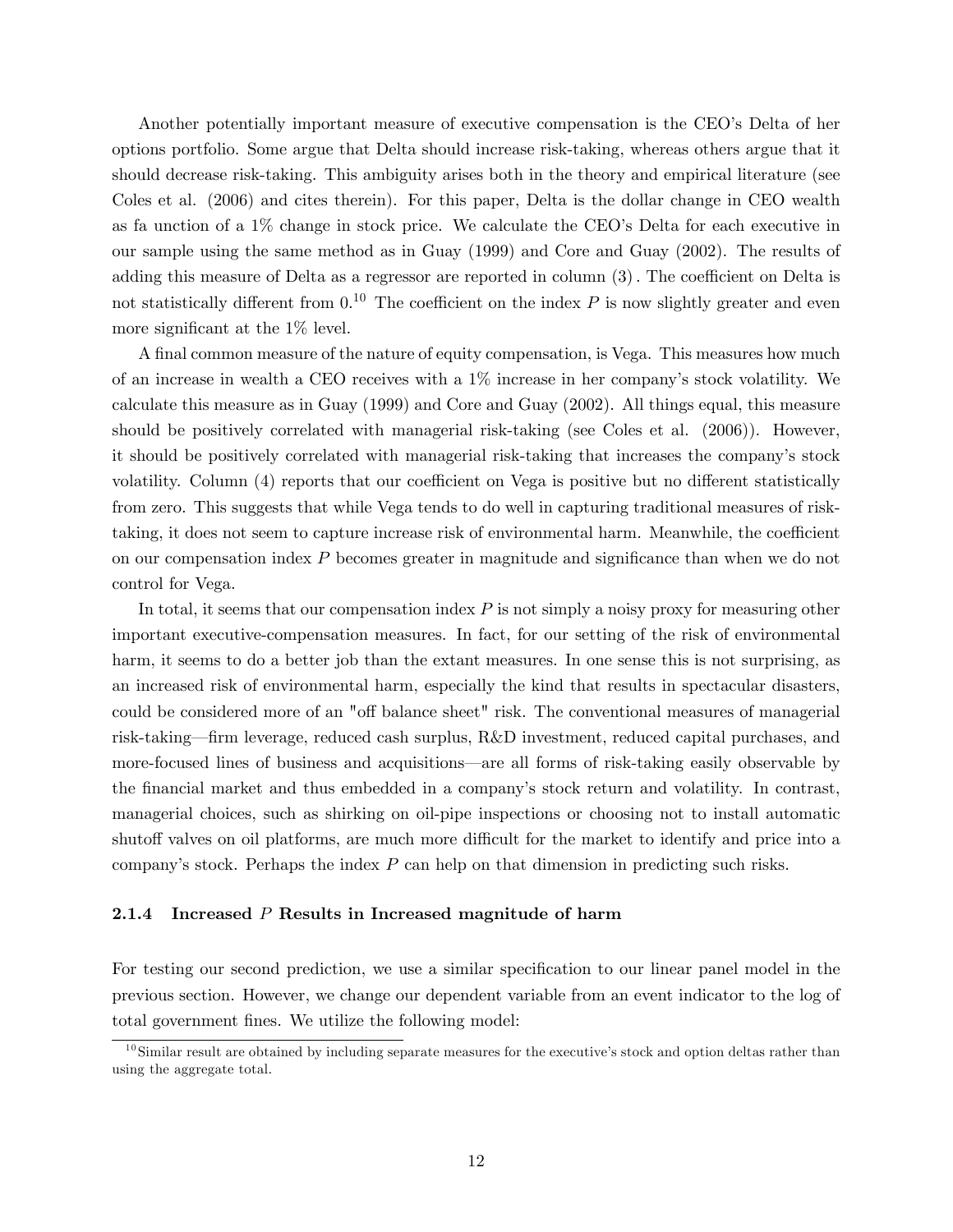$$
\ln (1 + fine)_{it} = \alpha_i + \beta \frac{O_{i,t-1}}{O_{i,t-1} + S_{i,t-1}} + \mathbf{X}_{it}\boldsymbol{\delta} + e_{it},
$$

where  $fine$  is the total government fine assessed for the incident and all of the other regressors are as they were in equation (2). Of course, since Prediction 2 is a conditional prediction, we now only have observations for those firm-years that record an environmental incident. Our main coefficient of interest is again  $\beta$ .

Table 8 reports the results for similar specifications to those in Table 2. The first three specifications yield a significant coefficient on P at the  $5\%$  level. The final specification with all controls yields significance at the  $10\%$  level. Since these are semi-elasticities, the coefficient estimates suggest that, roughly speaking, a CEO going from  $P = 0$  to  $P = 1$ , conditional on experiencing an event, will witness greater total event costs of  $84\%$  to  $100\%$ .

Since we are using a linear panel FE model, we again need to ask if it is the appropriate model vis-a-vis a random effects model. Conducting a Hausman test, as we did in our previous section, we find a Sargan–Hansen statistic of  $39.948$  p-value  $=0.0008$ , which causes us to strongly reject the null hypothesis that the random effects model is appropriate given that the fixed effects model is appropriate.

We again consider the comparison of the large and small events. Unfortunately, we now have a significantly reduced sample size compared to the previous section; thus, we now simply partition fines into below median and above median fines. We use all of the controls used for the results in column (4) of Table 8 for Table 9. For comparison purposes, column (1) in Table 9 replicates the results in Column  $(4)$  of Table 8. We find that using the sample of large (i.e., above median) fines creates an estimate of the coefficient on P significant at the 5% level compared with a  $10\%$ significance level when using the sample of all fines. Further, the estimate using only larger fines is over  $50\%$  greater in magnitude compared with the full sample that includes small fines. Meanwhile, a sample of only small fines does not yield a significant estimate of the coefficient on  $P$ .

We also rerun the specification from column  $(4)$  in Table 8 with the addition of the natural log of total company stock, options, Delta, and Vega. Again, none of these control variables are significant, and they do not materially change the results. Similarly, the current magnitude of an event does not predict next year's compensation structure  $P$ .

#### 2.1.5 Selection vs. Incentives

Although it seems that higher P results in greater rates of and magnitudes of misconduct, it is not clear if this is because of selection or incentives. It could be that Örms that want to take on greater risk of harm, attract those CEOs more willing to do so by offering a higher  $P$  (as opposed to the greater  $P$  incentivizing greater risk of harm). In an attempt to disentangle these two possibilities, we conduct the same exercise as in the last two subsections, but now at the CEO-firm level. That is, we use a fixed effect for each CEO–firm pair, whereas before that fixed effect was at the firm level. Thus, we will only be able to identify any effect of  $P$  on environmental law-breaking by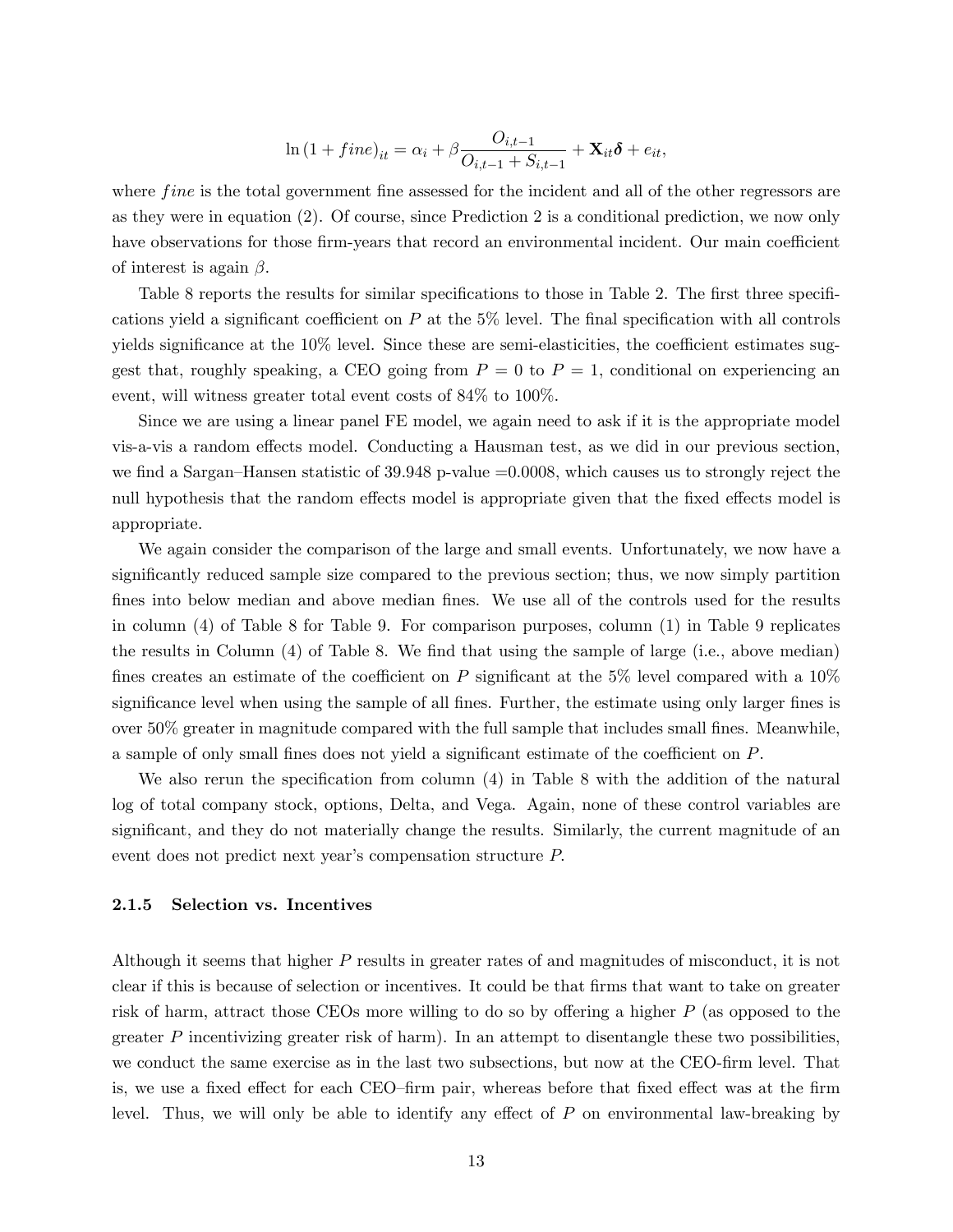the variation of  $P$  while a particular CEO is at one particular firm. Although this approach will potentially remove significant variation from the analysis, it allows us to better identify the incentive versus selection effect. If there is no effect of  $P$  at the CEO-firm level, then we cannot rule out that the effects of  $P$  come through selection as opposed to incentives.

In Table 10, we report the results of both a logit and linear fixed effects model for the CEO– firm pair level. Now, the high-magnitude (i.e., top-quartile) events are significant (at the  $5\%$  level). Thus, identification is coming from the larger-stakes events, which parallels our earlier findings when analyzing the data at the firm rather than CEO-firm level. In terms of magnitude of effect, the coefficient estimates at the CEO-firm level (when we include all events of all magnitudes) are about half of the magnitude of those at the firm level. However, the top-quartile estimates are similar for both levels of analysis.

In terms of  $P$ 's effect on the magnitude of an event, as reported in Table 11, the values are similar. In terms of significance, the CEO-firm level has lower significance for its estimates, which is not a surprise since we are now only identifying these differences from pay variation of a particular CEO while at a single firm. The final column with all controls has a p-value just short of  $10\%$ , whereas all of the other specifications carry p-values of less than  $10\%$ .

In sum, it seems that a substantial portion of the effect identified earlier at the firm level is also occurring at the CEO-firm level, at least for the high-magnitude events. This suggests that CEO compensation effects on environmental law-breaking are occurring largely through incentive provision (and not simply selection).

Despite all of the above findings, it is possible the index  $P$  only predicts the incident rate and magnitude of events for environmental harm and not other settings. To further explore this possibility, we now analyze the index  $P$  in a different setting and different time period: financial accounting misconduct.

### 2.2 Executive Compensation and Financial Accounting Misconduct

Financial accounting represents another setting in which, similar to environmental harm, getting caught for breaking accounting law can be viewed as a failed strategy that had a greater downside. Firms can choose to be more aggressive in their accounting practices, magnifying their firm's Önancial downside. In our setting, an event is an earnings restatement that results in an SEC investigation. This means that we are really measuring the *likelihood* of breaking the law; to the extent that being investigated by the SEC for suspicious financial accounting is correlated with greater risk-taking, we can conceptualize an SEC investigation as a signal of higher risk-taking.

The reason that we proceed with this section of analysis is many-layered. First, some studies have shown that options pay is related to accounting misconduct (e.g., see Burns and Kedia [2006] and Armstrong, Jagolinzer, and Larcker [2010], and cites therein). Since we are using a new measure of equity pay (i.e.,  $P$ ), we want to examine if its use replicates past results obtained using other measures. Second, restatements with SEC investigations are rare events: these carry less than a 0:5% annual incident rate in our dataset, which allows for testing our predictions in an entirely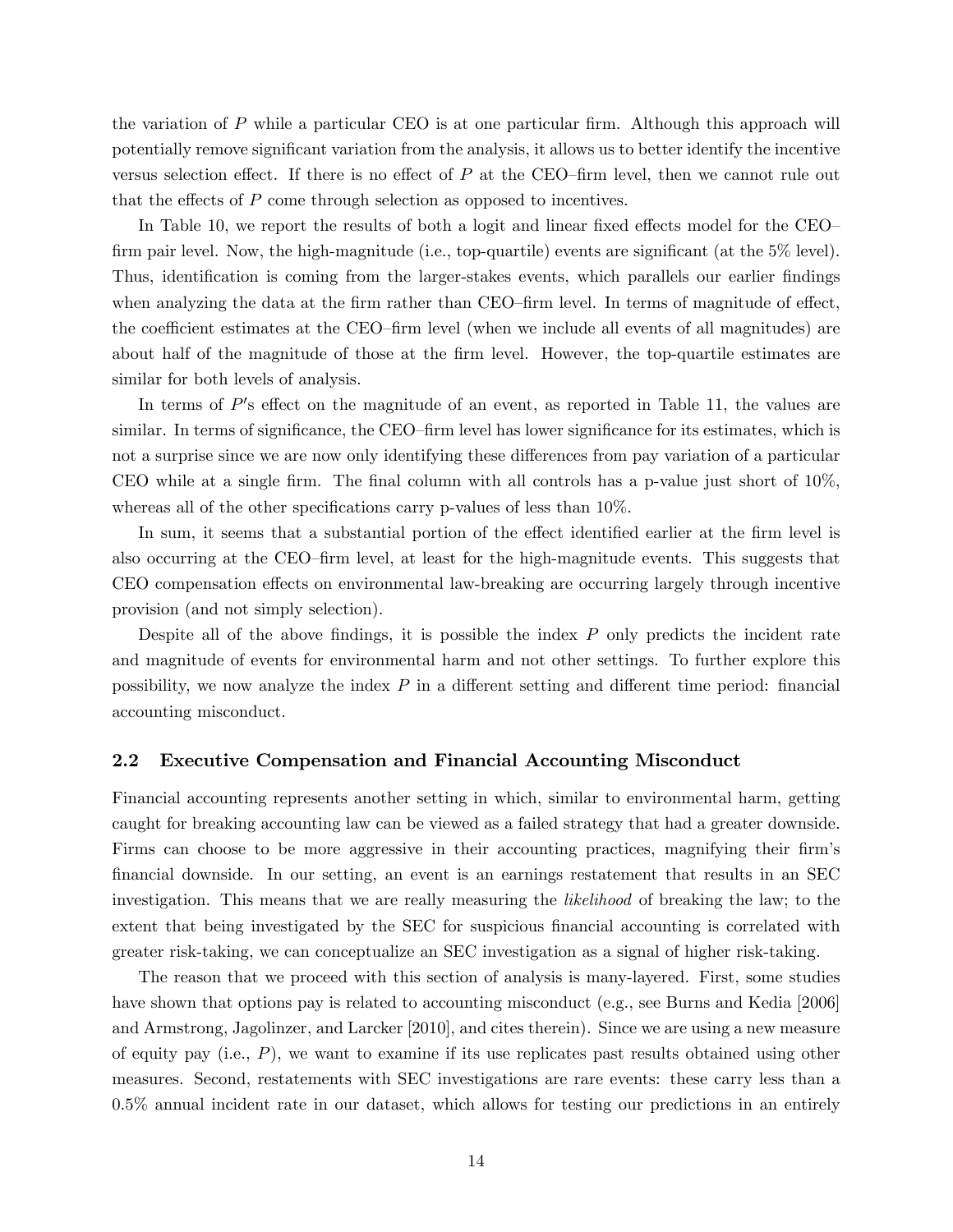different setting from our environmental law-breaking one. Finally, at the end of 2005, it became more costly to provide options due to FAS 123R.<sup>11</sup> Our accounting data cover the period 2000 through 2011; hence, we can consider any differential effects of options before and after this policy change, which is not possible with our environmental data since the database was discontinued after 2006. We can also consider any time-trend differences between another major policy change (which could affect financial accounting conduct): Sarbanes Oxley. Instead of directly shifting the cost of providing options, as did FAS 123R, this policy essentially increased the penalty an executive faced if he presided over a financial accounting incident. With these policy changes, we can test Hypotheses 5 and 6.

Our analysis proceeds just as before. However, our dependent variables are now different. Specifically, we obtain them from Audit Analytics, which reports accounting restatements and whether or not these result in an investigation by the SEC. Restatements can be due to simple, benign clerical errors or more serious actions, such as earnings manipulation. The most suspicious of restatements are the ones, presumably, investigated by the SEC. Audit Analytics also reports the net change in earnings of a restatement.

For this section, we employ a random effects model instead of a fixed effects model. For our linear model, we again conduct a Hausman test. We find in this setting of financial accounting risk-taking, that if a fixed effects estimate model is appropriate, we cannot reject that a random effects model is inappropriate (p value of  $(0.53)$ ). However, since this then means the Random Effects model is the more efficient estimator, we turn to that model. For consistency, we also use a random effects model for the logit panel. In addition, if we used a fixed effect logit panel model, due to the rare event nature of this sample, we would only be following 50 firms—since the fixed effect model must drop all firms that never have an event.

Table 12 reports our logit panel specifications. Including all controls, as reported in column (3), the coefficient of 1.53 implies a CEO going from receiving all equity compensation in stock to all in options (i.e.,  $P = 0$  to  $P = 1$ ) will oversee a firm in the following year with some 362% increased odds of a financial accounting investigation. This coefficient estimate on  $P$  is significant at the  $5\%$ level in column (3) and at the 1% level in the other columns.

Table 13 reports the same specifications as in Table 12 but for a linear panel model. All specifications show the coefficient estimates on P to be significant at the  $1\%$  level and close to an average value of  $0.4\%$ , which amounts to an  $80\%$  increase in the likelihood of a financial accounting event. Since incident rates are less than  $1\%$ , the increase in odds, as indicated by the odds ratio, is similar to an increase in probability. Converting the 80% increase in chance to an odds ratio yields 1:81, which implies an 81% increased odds of an event. Thus, in contrast to our environmental law-breaking setting, the linear estimator and logit estimator imply sharply different increases in odds. When estimating low-probability events, the shape of the tail of the statistical distribution clearly matters.

As mentioned, a nice feature of studying this accounting data, in addition to having a larger

 $11$  See Hayes et al. (2012) for a summary of this rule as it pertains to options accounting.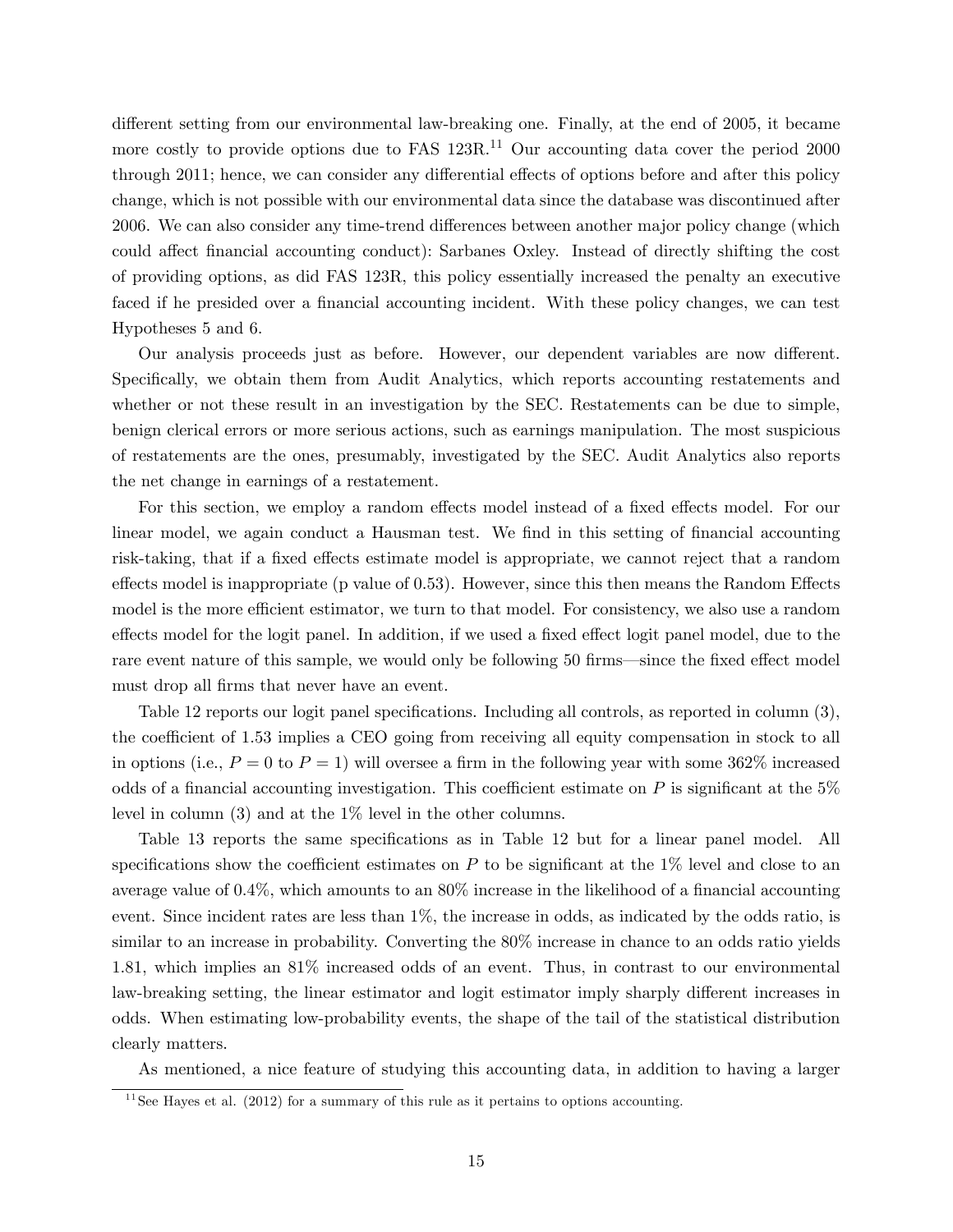sample, is that our time series passes through two significant accounting policy changes. We had the passage of both the Sarbanes–Oxley Act  $(2002)$  and FAS 123R  $(2005)$ . The former act essentially created a larger expected penalty for CEOs involved in accounting misconduct. Our Hypothesis 5 predicts Sarbanes–Oxley will have no effect on risk-taking in equilibrium and thus will not be associated with the incidence of restatements investigated by the SEC.

The FAS 123R policy change, in contrast, essentially made it more expensive for a firm to award options. Hypothesis 6 predicts that a rule change like FAS123R should lower misconduct incident rates

We consider these two policy changes with a simple, non-parametric time specification. Specifically, we add an indicator variable that takes on the value 1 for all years that the new policy is effective, which begins in 2002 for the Sarbanes–Oxley Act and 2006 for FAS 123R. To limit collinearity with our year fixed-effects, we create year fixed-effects from 2004 onward. We report these results in Table 14. Columns  $(1)$  and  $(3)$  do not include year fixed effects and columns  $(2)$  and (4) do. Coefficient estimates on P are similar to those derived before 3 adding such policy controls and are significant at the  $5\%$  (1%) level for the logit (linear) panel. It appears Sarbanes–Oxley had no effect on alleged financial accounting misconduct, at least in terms of SEC investigations. Meanwhile, FAS 123R caused a significant drop in accounting incident rates across all specifications.

We now consider the magnitude of accounting restatements that are investigated by the SEC. Accounting restatements can result in a positive or negative change in earnings. If we restrict ourselves to those restatements that also have an SEC investigation, we have a mere 47 observations with our specifications and not enough power to identify a relationship between CEO compensation and magnitude. Further, of these 47 observations, 22 have a net zero value in earnings restatement, leaving only 25 observations to identify the magnitude of any possible effect.

However, we can more loosely define our event as a negative earnings restatement, rather than one that also results in an SEC investigation. Doing so increases our observations to 283: In contrast to our environmental incident data, accounting restatements are quite rare even for firms that experience one. In fact, for our 12-year sample, for firms that face a restatement, 72.4% never experience an additional restatement. If we only consider negative earnings restatements, then  $82.1\%$  of firms only experience one such event. Thus, when considering the conditional magnitude of an event, our sample is similar to a cross section. Consequently, we implement an OLS model to measure the relationship of firm compensation and earnings restatement magnitude. We also add industry controls at the NAICS code two-digit level.

We do find a relationship between compensation structure  $P$  and the magnitude of negative earnings restatements. Table 15 reports these results. Since these are semi-elasticities, the magnitudes suggest that a CEO going from  $P = 0$  to  $P = 1$  will oversee a roughly 49% to 65% increase in the magnitude of a negative earnings restatement, conditional on facing such a restatement.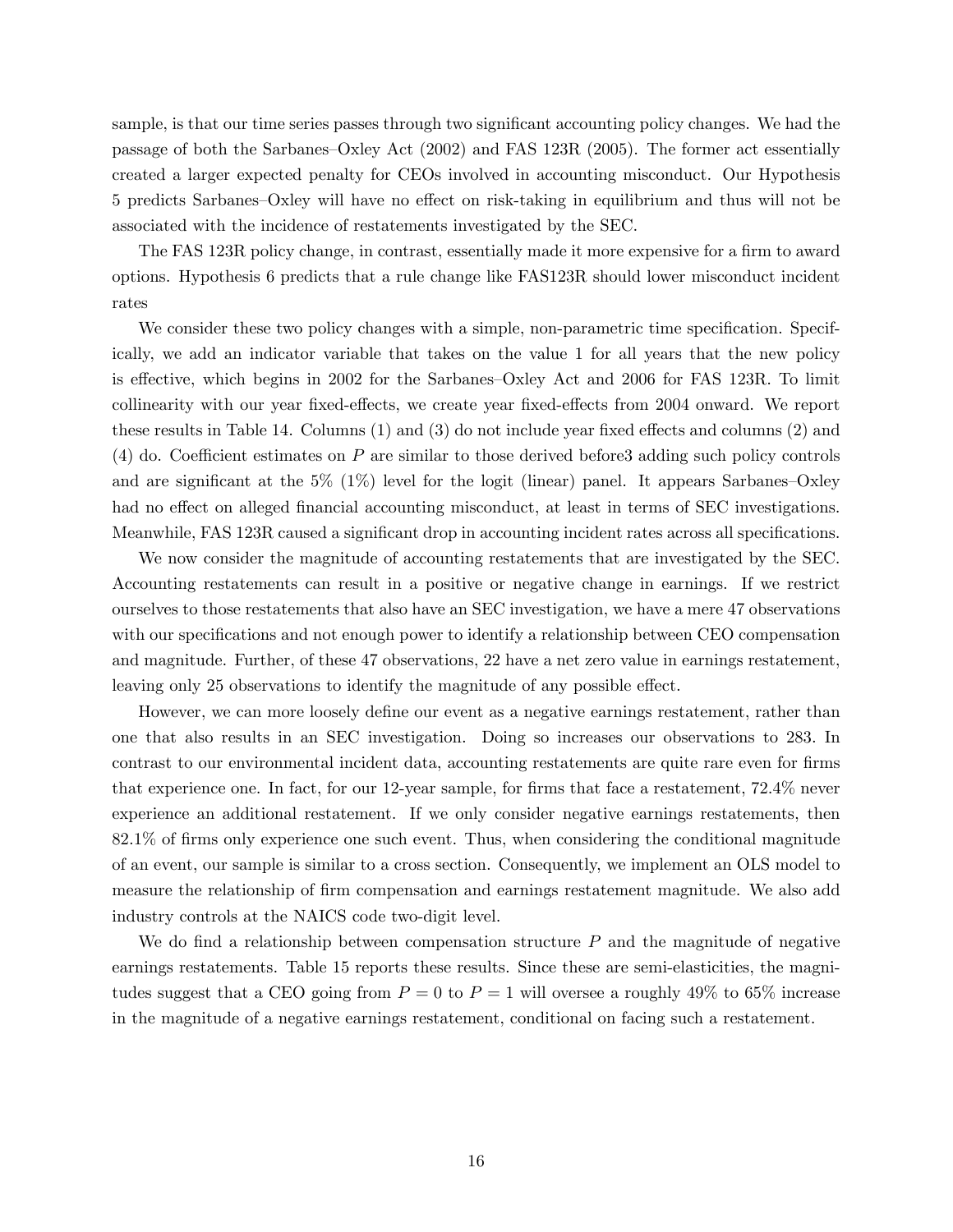## 3 Conclusion

We explored how executive compensation affects misconduct. To do so we constructed an index of compensation called P; where increased P predicts a greater chance and magnitude of misconduct. We tested these predictions in the setting of breaking environmental and accounting law. We found that changing a CEO's compensation from 100% stock to 100% options (i.e.,  $P = 0$  to  $P = 1$ ) resulted in a 60% increased odds of environmental harm and close to a doubling of the magnitude of harm. Similarly, for the same change in equity compensation, we found over 80% increased odds that the Örm has an accounting restatement that is investigated by the SEC. We also found that the magnitude of negative earnings restatements increased by over 50%: We also found that the effect of  $P$  seems to be coming from an incentive effect and not simply a selection effect.

As far as policy, our results suggest that increasing the regulatory stick against top management for failed risky-project outcomes does not change the incident rate nor the magnitude of loss. Intuitively, making the stick larger does not change the  $\lim s$  level of desired downside exposure: thus, the firm simply changes  $P$  to still induce the same level of exposure as it had before the regulatory change. In contrast, making it more costly to provide a carrot (i.e., increasing the relative cost of providing options) can reduce a firm's choice of potential harm. We found evidence that a rule change of adding a larger executive penalty—Sarbanes–Oxley—did not affect incident rates, whereas a rule change making the higher powered incentives more costly to the firm—FAS 123R—successfully reduced incident rates.

In terms of managerial implications, we have explored a potential unintended consequence of higher powered incentives, as captured by  $P:$  It is well established that high powered incentives can increase positive Örm outcomes, but it seems that they can also increase misconduct. Thus, induced increased productivity must be weighed against potential harm (e.g., see Gino and Ariely  $[2012]$  and Housman and Minor  $[2015]$ . This can be accomplished by simply offering less high powered incentives than would have been offered if not having considered their effects on misconduct. However, firms can also provide some opposing incentives to blunt the adverse effects of financial incentives. For example, there is some evidence that adding incentives for positive sustainability outcomes are effectual (e.g., see Eccles, Ioannou, and Serafeim [2013] and Hong, Li, and Minor [2015]). Nonetheless, not yet explored is how to match these different types of incentives; research that considers the right mix of financial and sustainability incentives could prove promising. That is, exploring executive compensation more holistically—in terms of seeking profit, limiting misconduct, and enhancing sustainability–could provide important new insights. We hope to see such a multi-dimensional approach in future research.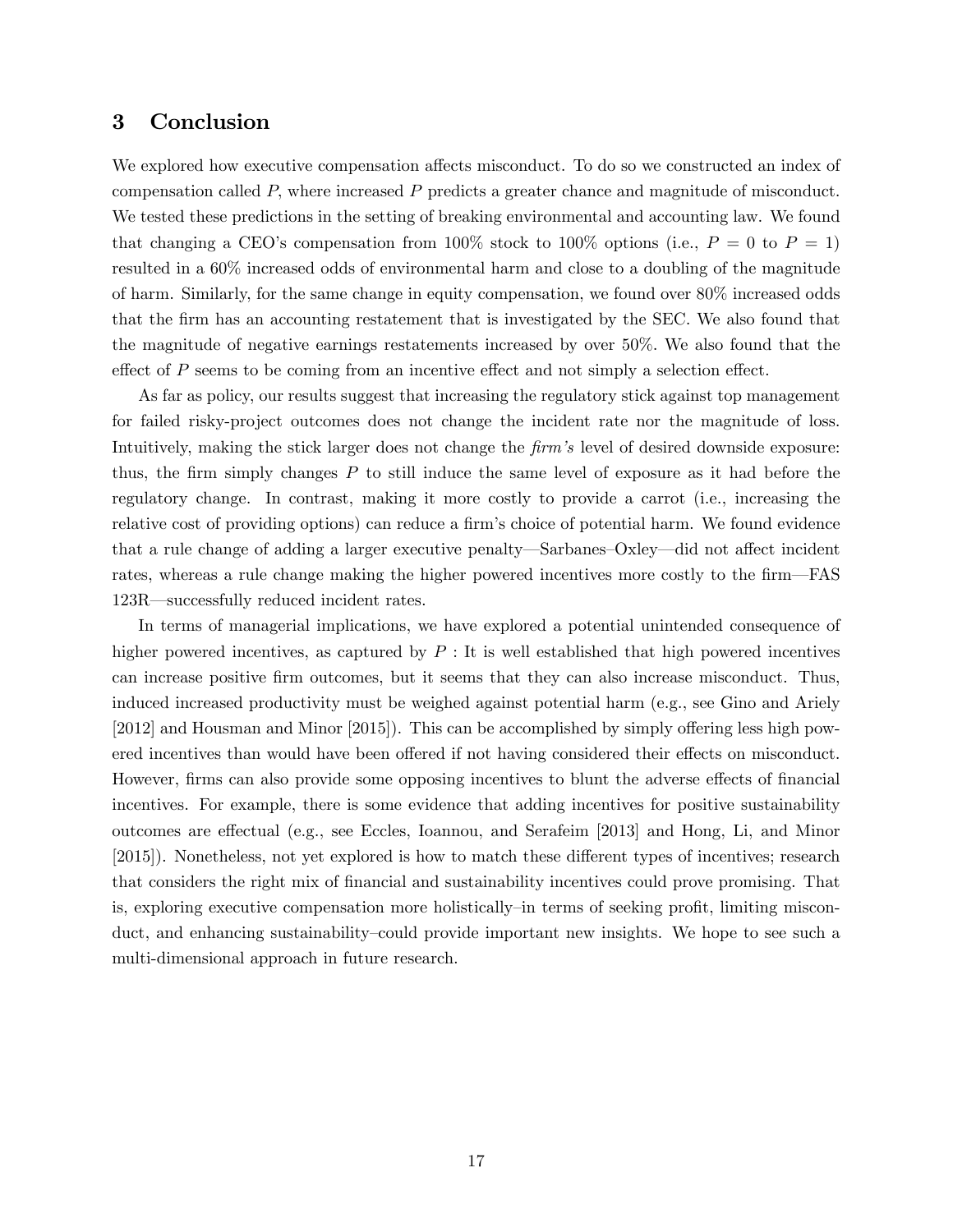## References

- [1] Armstrong, C. S., Jagolinzer, A. D., & Larcker, D. F. (2010). Chief executive officer equity incentives and accounting irregularities. Journal of Accounting Research, 48(2), 225-271.
- [2] Burns, N., & Kedia, S. (2006). The impact of performance-based compensation on misreporting. Journal of Financial Economics, 79(1), 35-67.
- [3] Chatterji, A. K., Levine, D. I., & Toffel, M. W.  $(2009)$ . How well do social ratings actually measure corporate social responsibility? Journal of Economics & Management Strategy, 18(1), 125-169.
- [4] Capelle-Blancard, G., & Laguna, M. A. (2010). How does the stock market respond to chemical disasters? Journal of Environmental Economics and Management, 59(2), 192-205.
- [5] Coles, J. L., Daniel, N. D., & Naveen, L. (2006). Managerial incentives and risk-taking. Journal of Financial Economics, 79(2), 431-468.
- [6] Core, J., & Guay, W. (2002). The use of equity grants to manage optimal equity incentive levels. Journal of accounting and economics, 28(2), 151-184.
- [7] Dowell, G., Hart, S., & Yeung, B. (2000). Do corporate global environmental standards create or destroy market value?. Management science, 46(8), 1059-1074.
- [8] Eccles, R. G., Ioannou, I., Li, S. X., & Serafeim, G. (2013). Pay for Environmental Performance: The Effect of Incentive Provision on Carbon Emissions. Working paper Harvard Business School.
- [9] Edmans, A., & Liu, Q. (2011). Inside debt. Review of Finance, 15(1), 75-102.
- [10] Environmental Protection Agency, (2011). The Benefits and Costs of the Clean Air Act from 1990 to 2020. Available online at http://www.epa.gov/cleanairactbenefits/feb11/fullreport\_rev\_a.pdf. Accessed on 7-17-14.
- [11] Ferrell, A., Liang, H., & Renneboog, L. (2015). Socially Responsible Firms. Journal of Financial Economics, forthcoming.
- [12] Flammer, C. (2013). Corporate social responsibility and shareholder reaction: The environmental awareness of investors. Academy of Management Journal, 56(3), 758-781.
- [13] Gino, F., & Ariely, D. (2012). The dark side of creativity: original thinkers can be more dishonest. Journal of Personality and Social Psychology, 102(3), 445.
- [14] Goergen, M., & Renneboog, L. (2011). Managerial compensation. Journal of Corporate Finance, 17(4), 1068-1077.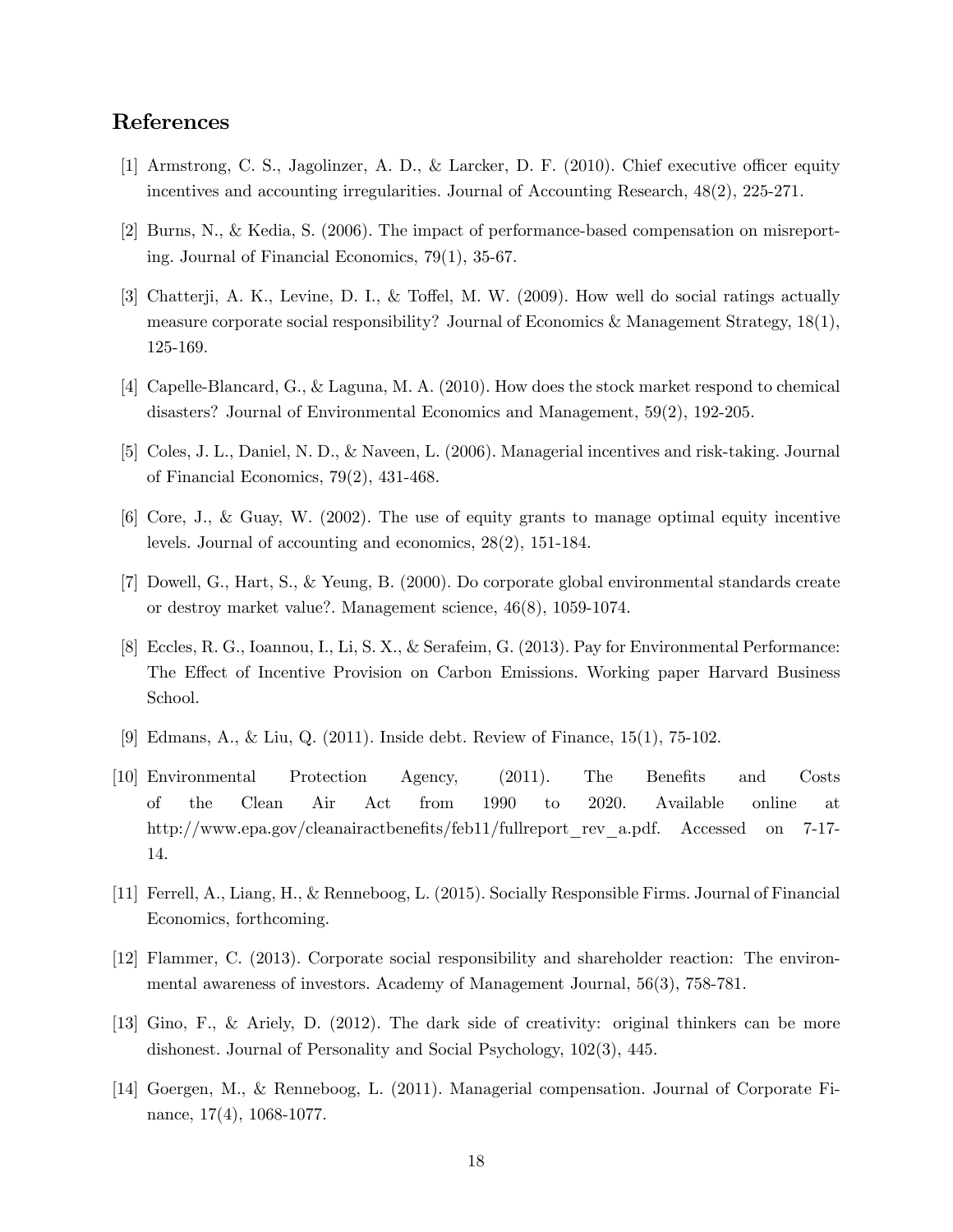- [15] Gormley, T. A., & Matsa, D. A. (2014). Common errors: How to (and not to) control for unobserved heterogeneity. Review of Financial Studies, 27(2), 617-661.
- [16] Guay, W. R. (1999). The sensitivity of CEO wealth to equity risk: an analysis of the magnitude and determinants. Journal of Financial Economics, 53(1), 43-71.
- [17] Hayes, R. M., Lemmon, M., & Qiu, M. (2012). Stock options and managerial incentives for risk-taking: Evidence from FAS 123R. Journal of Financial Economics.
- [18] Hong, B., Li, Z. F., & Minor, D. (2015). Corporate Governance and Executive Compensation for Corporate Social Responsibility. Journal of Business Ethics, forthcoming.
- [19] Housman, M., & Minor, D. (2015). Toxic Workers. Harvard Business School Working Paper 16-057.
- [20] Jensen, M. C., & Meckling, W. H. (1976). Theory of the Örm: Managerial behavior, agency  $costs$  and ownership structure. Journal of financial economics,  $3(4)$ ,  $305-360$ .
- [21] Jowit, J. (2010, February 18). World's top firms cause \$2.2tn of environmental damage, report estimates. The Guardian.
- [22] Kadan, O., & Swinkels, J. M. (2008). Stocks or options? Moral hazard, Örm viability, and the design of compensation contracts. Review of Financial Studies, 21(1), 451-482.
- [23] Karpoff, J. M., Lott Jr, J. R., & Wehrly, E. W. (2005). The Reputational Penalties for Environmental Violations: Empirical Evidence. Journal of Law and Economics, 48(2), 653-675.
- [24] Klassen, R. D., & McLaughlin, C. P. (1996). The impact of environmental management on firm performance. Management science,  $42(8)$ , 1199-1214.
- [25] Konar, S., & Cohen, M. A. (2001). Does the market value environmental performance?. Review of economics and statistics, 83(2), 281-289.
- [26] Krüger, P. (2015). Corporate goodness and shareholder wealth. Journal of financial economics, 115(2), 304-329.
- [27] Low, A. (2009). Managerial risk-taking behavior and equity-based compensation. Journal of Financial Economics, 92(3), 470-490.
- [28] Murphy, K. J. (1999). Executive compensation. Handbook of labor economics, 3, 2485-2563.
- [29] Porter, M. E., & Van der Linde, C. (1995). Toward a new conception of the environmentcompetitiveness relationship.
- [30] Rajgopal, S., & Shevlin, T. (2002). Empirical evidence on the relation between stock option compensation and risk taking. Journal of Accounting and Economics, 33(2), 145-171.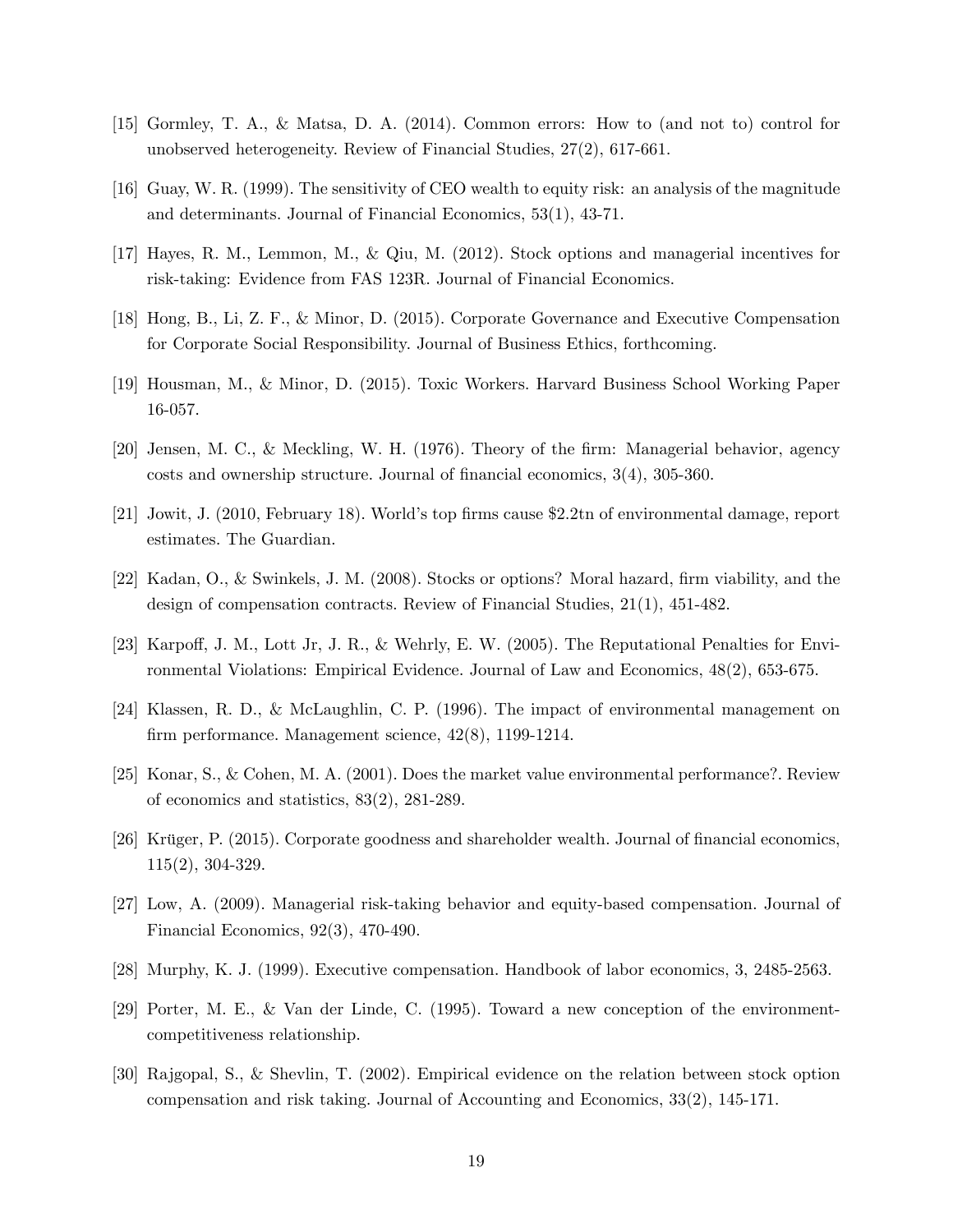- [31] Sanders, W. G. (2001). Behavioral responses of CEOs to stock ownership and stock option pay. Academy of Management journal, 44(3), 477-492.
- [32] Sanders, W. G., & Hambrick, D. C. (2007). Swinging for the fences: The effects of CEO stock options on company risk taking and performance. Academy of Management Journal, 50(5), 1055-1078.
- [33] Servaes, H., & Tamayo, A. (2013). The impact of corporate social responsibility on firm value: The role of customer awareness. Management Science, 59(5), 1045-1061.
- [34] Trucost. (2013, April 1). Natural Capital at Risk: The Top 100 Externalities of Business.
- [35] United States. Financial Crisis Inquiry Commission. (2011). Financial crisis inquiry report: final report of the national commission on the causes of the financial and economic crisis in the United States. Government Printing Office.
- [36] U.S. Department of Justice. (2013, May 28). Wal-Mart Pleads Guilty to Federal Environmental Crimes, Admits Civil Violations and Will Pay More Than \$81 Million.
- [37] Wooldridge, J.M. (2002). Econometric Analysis of Cross Section and Panel Data. Cambridge, MA: MIT Press.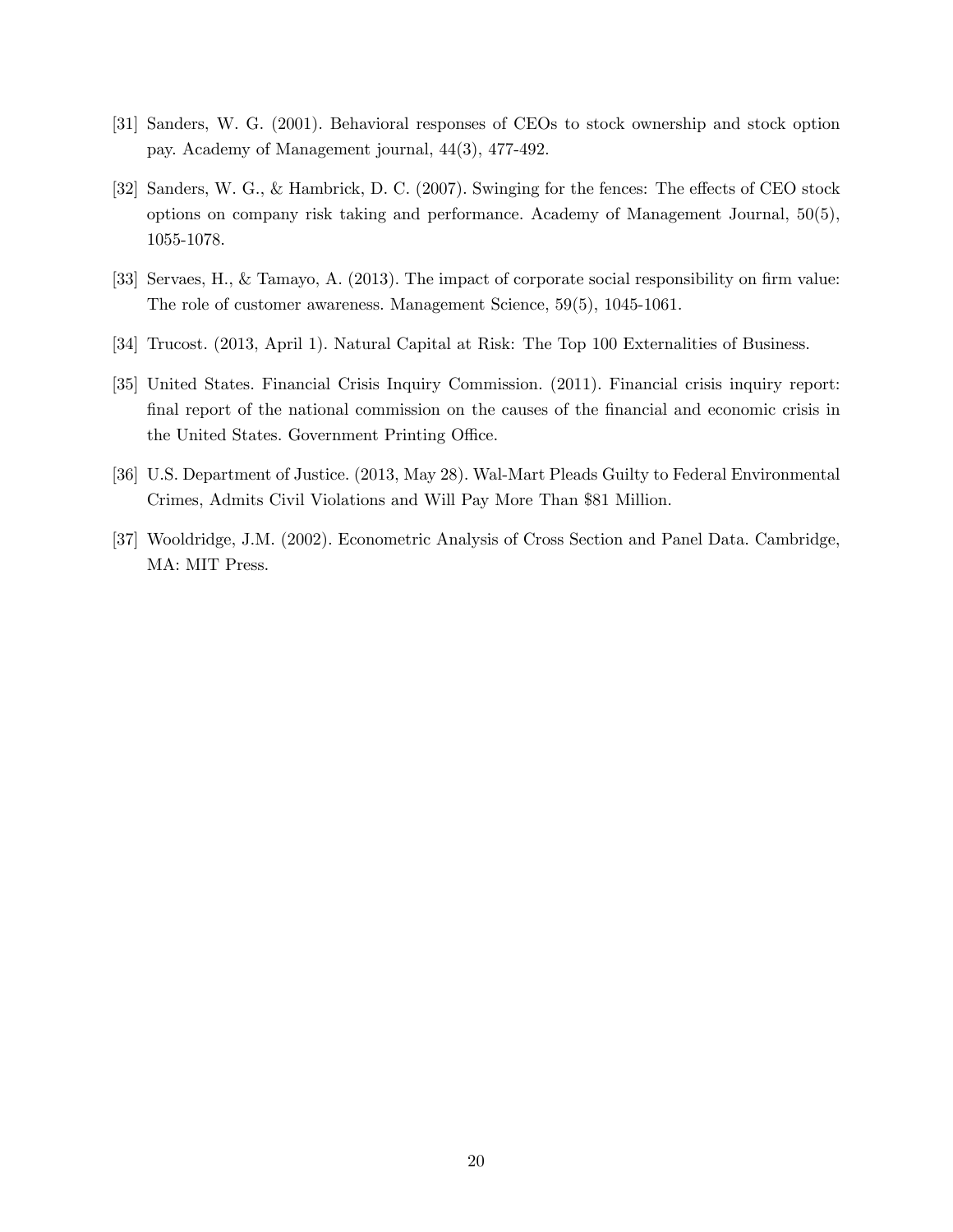### 4 Online Appendix

#### 4.1 A Model of Executive Compensation and Misconduct

Our model is most similar in spirit to that of Edmans and Liu  $(2011)$  who assume that a firm must incentivize its manager via debt and stock. Instead, we consider the two instruments to be stocks and options. In addition, whereas they explore contract type as a function of the nature of the firm, we have the different task of linking compensation structure to the outcomes of failures, both in terms of frequency and magnitude. To ease exposition, we relegate proofs to the next section of the appendix.

In our setting, the CEO must choose between a riskier project R and a safer project S. Let  $p$ be the probability project R (S) succeeds with the firm being worth  $V_{RS}$  (V<sub>SS</sub>), and  $1-p$  the chance it fails, providing a firm value of  $V_{RF}$  ( $V_{SF}$ ). We could have different p's for each project type. Or we can simply redefine firm value to make it equivalent to having the same  $p$  for both  $R$ and S. To simplify exposition, we choose the latter approach. We also assume  $V_{RF}$  is a random variable whose realization is only observable by the CEO and is drawn from some commonly known uniform distribution G distributed with support  $[0, V_{SF}]$ . If the the greatest downside project R is chosen (i.e.,  $V_{RF} = 0$ ), failure means that the firm is completely destroyed and becomes worth zero. Finally, it is assumed that any firm-level penalty (e.g., regulatory fines) for a failure is incorporated into the value  $V_{RF}$  and  $V_{SF}$ .

For some opportunities, it may be in the best interest of the firm for the CEO to choose a project R over a safer project  $S$ . For instance, the principal of the firm will want the CEO to choose R iff  $pV_{SS} + (1-p)V_{SF} \leq pV_{RS} + (1-p)V_{RF}$ , which is equivalent to

$$
0 \le p(V_{RS} - V_{SS}) + (1 - p)(V_{RF} - V_{SF}).
$$
\n(3)

We denote the initial value of the firm as  $V_0$  and assume the ordering  $0 \leq V_{RF} \leq V_{SF} < V_0$  $V_{SS} < V_{RS}$ . Thus, the value of the firm after a riskier success is the greatest, but a riskier failure leaves the firm worth the least.

The following diagram summarizes the ending firm value  $V_{ij}$ , with the project type  $i \in \{R\text{isky},\text{Safe}\}$ and outcome  $j \in \{Success, F \text{ailure}\}\$ 



The CEO is paid in equity compensation consisting of some portion of options and some portion of stock. We normalize her salary to zero, since salary does not affect project choices. Payoffs for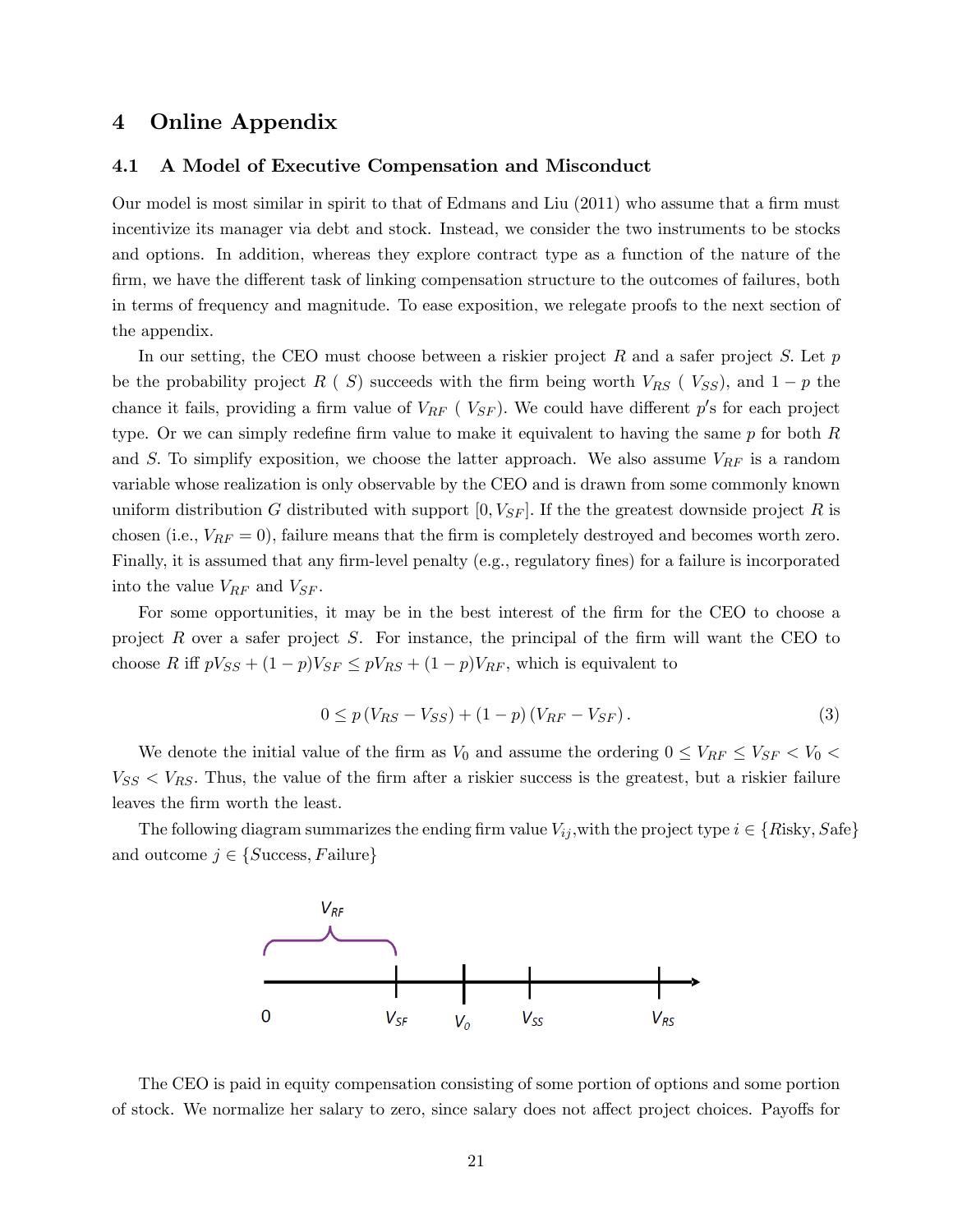| Payoff        | $V_{RS}$                                              | $V_{SS}$       | $V_{SF}$       | $V_{RF}$ |
|---------------|-------------------------------------------------------|----------------|----------------|----------|
|               | Options $\alpha (V_{RS} - V_0) \alpha (V_{SS} - V_0)$ |                |                | $R$ $F$  |
| <b>Stocks</b> | $\beta V_{RS}$                                        | $\beta V_{SS}$ | $\beta V_{SF}$ |          |

the CEO for each possible state of the world are as follows.

For the case of compensating a CEO in stock, she then simply receives fraction  $\beta$  of the firm, as long as there is no riskier failure. The fraction  $\alpha$  measures the level of option compensation to the CEO. Typically executive option awards are issued close to "at the money," which, for our setting, means that options only have value after a successful project outcome. Thus, the CEO receives share  $\alpha$  of the firm's *increase* in value, which happens only when a project—R or S—succeeds.

Regardless of compensation structure, in the event of a riskier failure,  $V_{RF}$  is realized and the executive faces a penalty of  $\frac{-V_{RF}}{k}$ . This can be thought of as lost future income or reputation for the CEO, as well as regulator fines and possible incarceration. This penalty is also increasing in the magnitude of failure.

A CEO compensated solely by options will choose  $R$  when it has a positive expected payoff for him:  $p\alpha (V_{RS} - V_{SS}) - (1 - p)\frac{k}{V_R}$  $\frac{k}{V_{RF}} > 0$ . However, this will not be satisfied for some riskier projects since we may have a realization as low as  $V_{RF} = 0$ . A CEO who is compensated only via stocks will choose R iff  $p\beta (V_{RS} - V_{SS}) - (1-p)\left(\beta V_{SF} + \frac{k}{V_{RF}}\right) > 0$ . Again, since we can have  $V_{RF} = 0$ , the CEO will sometimes choose the safer project when paid all in stock.

For the CEO to choose the riskier project, it must be that the expected payoff from choosing R is greater than the safer one, which can be written as

$$
(1-p)\left(\beta V_{SF} + \frac{k}{V_{RF}}\right) \le p\left(\alpha + \beta\right)\left(V_{RS} - V_{SS}\right) \tag{4}
$$

The firm, meanwhile, will choose some cutoff value  $V_{RF}^*$  such that the CEO chooses all riskier projects R when  $V_{RF} \geq V_{RF}^*$  and chooses S otherwise, where  $V_{RF}$  is the realization of the random variable  $V_{RF}$  . This means that with a realization of  $V_{RF}^*$ , the firm is indifferent between the CEO choosing R and S, which happens when  $p(V_{RS} - V_{SS}) + (1 - p)(V_{RF}^* - V_{SF}) = 0$ : the expected benefit of choosing the riskier project equals the expected benefit of choosing the safer one. This implies that

$$
V_{RF}^{*} = \frac{-p(V_{RS} - V_{SS})}{(1 - p)} + V_{SF}.
$$
\n(5)

We refer to  $V_{RF}^*$  as the *risk-taking standard* of the firm. We assume that the primitives of the model take on values such that  $V_{RF}^* = \frac{-p(V_{RS}-V_{SS})}{(1-p)} + V_{SF} > 0$  so that we can rule out the case where the riskier project is preferred by the firm for any possible realization of  $V_{RF}$ ; if this were true, riskier projects would always be chosen and there would be no project selection tension.

Finally, although riskier projects are not always preferred, they are still sometimes attractive. Formally, we assume that  $(V_0 - V_{SF}) \leq (V_{RS} - V_{SS})$ . This inequality means that the additional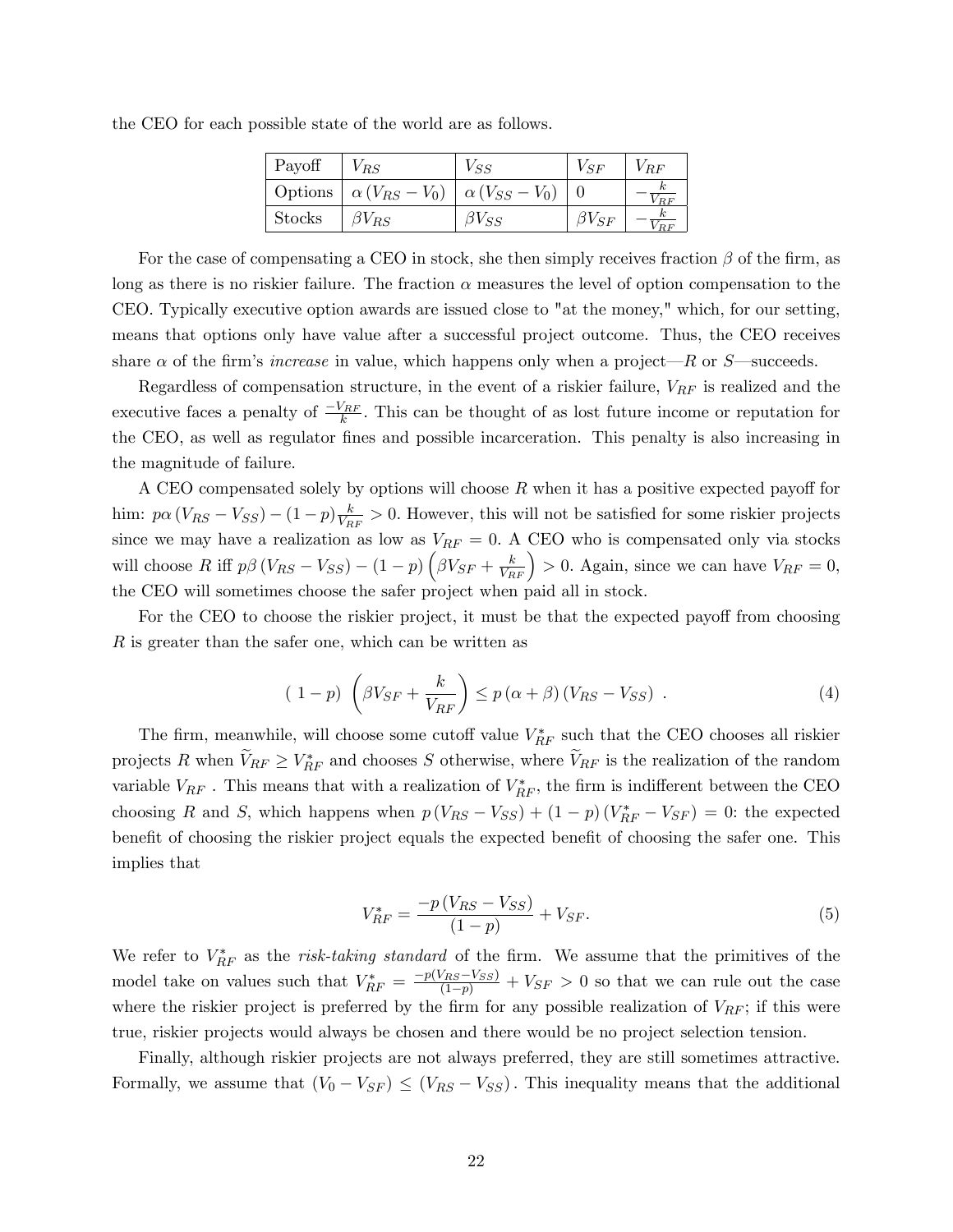gain from the success of a riskier project is at least as great in magnitude as the loss from an unsuccessful safer project.

With these preliminaries, we can present the timeline of our stylized model:

- 1. The firm offers the CEO an equity pay contract (i.e., stocks and options);
- 2. The CEO observes the return characteristics of each project and chooses one;
- 3. A project succeeds (fails) at probability  $p(1-p)$ ;
- 4. Payoffs are realized.

In the next section, we analyze the firm's decision problem and the ultimate contract offered, which we characterize in the following Lemma:

**Lemma 1** CEOs receive options share  $\alpha^* = \frac{V_{RF}^* \beta + \frac{k}{V_{RF}^*}}{-V_{RF}^* + V_{SF}^*}$ 

**Proof.** See appendix  $\blacksquare$ 

This  $\alpha^*$  from Lemma 1 induces the CEO to implement the riskier project R if and only if it has a higher expected net present value than the safer project  $S$ .

We next consider comparative statics to identify some testable empirical predictions. As shown in the next section, the relationship of the share of options  $\alpha^*$  offered and a firm's risk standard  $V_{RF}^*$  is nonmonotonic. However, for **high-stakes** environments (i.e., those settings for which the firm faces significant losses in the event of a riskier failure or the CEO faces a large penalty for a riskier failure) we have the following findings:

**Proposition 2** Assuming **high-stakes**, an **increase** in option share  $\alpha^*$ **increases** the chance  $q(1-p)$  of riskier failure and **decreases** the expected value of the firm upon a riskier failure  $E[V_{RF}|V_{RF} > V_{RF}^*].$ 

#### **Proof.** See appendix  $\blacksquare$

Thus, as a greater level of options are offered to the CEO, we expect the chance of a riskier failure to be greater and that such a failure will further reduce the value of the firm. To take our predictions to the data, we link the outcome variable  $\alpha^*$  in our theory to a simple, observable variable. We call this new outcome variable the index  $P$  and define it thus:

$$
P \equiv \frac{E[V_{option}]}{E[V_{stock}] + E[V_{option}]},\tag{6}
$$

which is the expected value of option awards divided by the expected value of option awards and stock awards. In other words, P is the fraction of the value of equity compensation that the CEO receives in the form of options, which is readily identified in our data. Our final proposition provides our empirical predictions linked to P: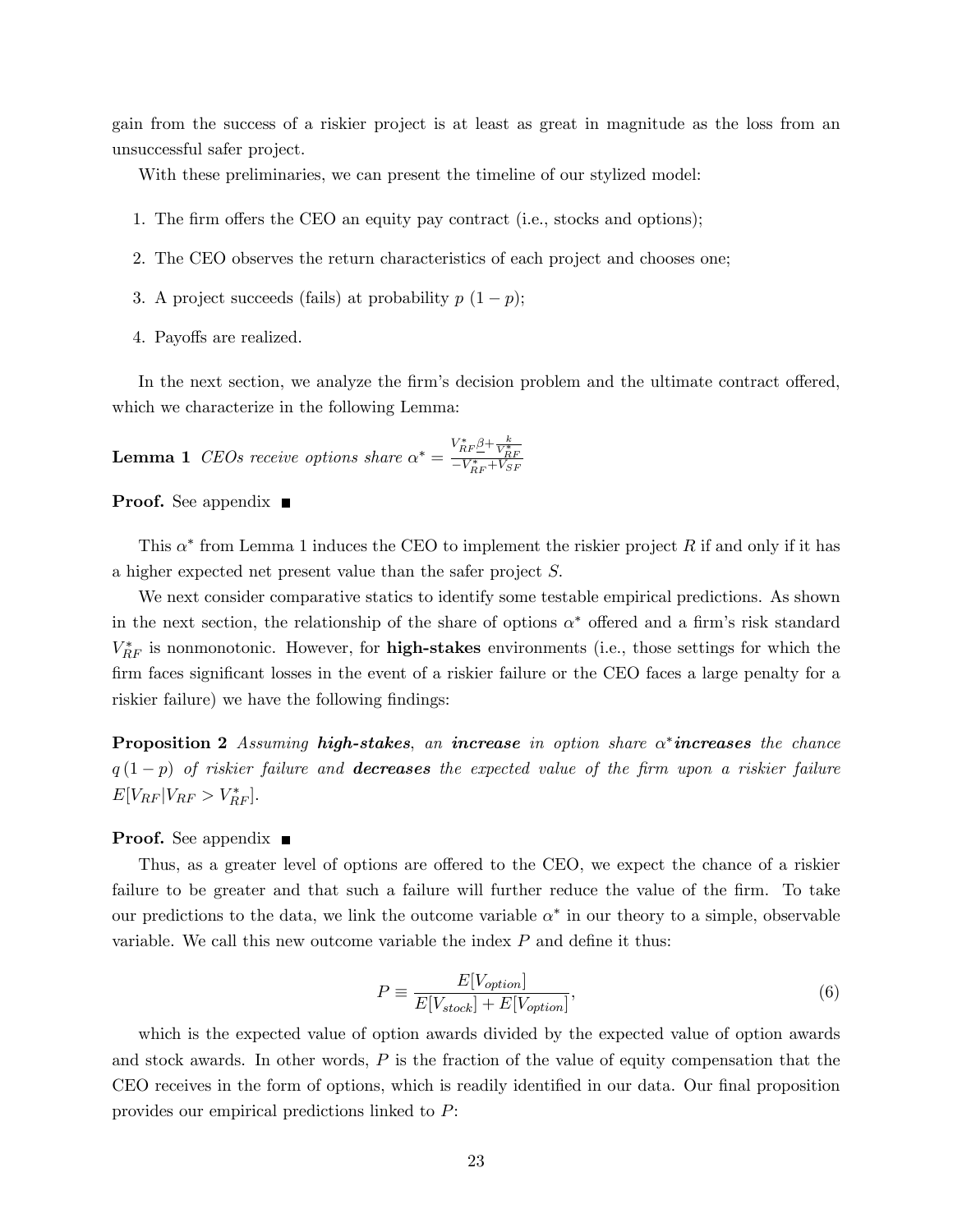**Proposition 3** Assuming **high-stakes**, an **increase in the** index P results in

- 1. an increase in the odds of a riskier failure;
- 2. an **increase** in the expected cost of riskier failure  $V_0 E[V_{RF}|V_{RF} > V_{RF}^*].$

**Proof.** See appendix  $\blacksquare$ 

#### 4.2 Proofs

**Lemma 1** CEOs receive options share  $\alpha^* = \frac{V_{RF}^* \beta + \frac{k}{V_{RF}^*}}{-V_{RF}^* + V_{SF}^*}$ 

Proof: The firm's problem is written as

$$
\max_{\alpha,\beta} \pi \equiv \begin{bmatrix} q \left( p \left( 1 - \alpha - \beta \right) V_{RS} + p \alpha V_o + (1 - p) E[V_{RF} | V_{RF} > V_{RF}^*]) \\ + (1 - q) \left( p \left( 1 - \alpha - \beta \right) V_{SS} + p \alpha V_o + (1 - p) \left( (1 - \beta) V_{SF} \right) \right) \end{bmatrix},
$$
\nsubject to\n
$$
\frac{\beta + \frac{k}{V_{RF}^* V_{SF}}}{\alpha + \beta} \leq \frac{p}{(1 - p)} \frac{V_{RS} - V_{SS}}{V_{SF}}, \alpha^* + \beta^* \leq 1 \text{ and } \alpha^*, \beta^* \geq 0,
$$

where we define  $q \equiv Pr(V_{RF} \geq V_{RF}^*)$ . We proceed by assuming, as in Edmans and Liu (2011), that the firm induces the CEO to choose the first-best policy (i.e., choose  $R$  if and only if its expected value is greater than  $S$ ). This adds the constraint

$$
\frac{\beta + \frac{k}{V_{RF}^*V_{SF}}}{\alpha + \beta} \le \frac{p}{(1-p)} \frac{V_{RS} - V_{SS}}{V_{SF}}.\tag{7}
$$

The conditions  $\alpha^* + \beta^* \leq 1$  and  $\alpha^*, \beta^* \geq 0$  ensure no more than the entire firm is given away and that only positive shares are given away.

The proof proceeds by first assuming that the principal could directly choose  $V_{RF}^*$ . Thus, conditional on  $V_{RF}^*$ , q is fixed and it can readily be shown that

$$
\frac{\partial \pi}{\partial \alpha} < \frac{\partial \pi}{\partial \beta} < 0,\tag{8}
$$

which means that options are lower cost than stock as a form of executive compensation. However, the principal cannot directly choose  $V_{RF}^*$  but instead must induce the CEO to take on some risk standard  $V_{RF}^*$ . This is achieved through choosing  $\alpha$  and  $\beta$  such that we meet inequality (7). Since it is costly for the firm to provide  $\alpha$  and  $\beta$ , this constraint will bind. At  $\alpha = \beta = 0$ , clearly (7) is not met. At the extreme, if  $\frac{k}{V_{RF}^*V_{SF}} > \frac{p}{(1-p)^2}$  $(1-p)$  $\frac{V_{RS} - V_{SS}}{V_{SF}}$ , then  $\alpha = 1$  will be chosen, as  $\alpha$  is less costly to the firm than  $\beta$ . This is the case where k is so great that the firm cannot induce as much risk-taking as it would like and thus must settle for a higher  $V_{RF}^*$  than desired. In this setting, it means that there is no relationship between changes in the primitives and  $\alpha^*$  (i.e., because  $\alpha^* = 1$ regardless of parameter perturbations). Thus, to explore interior solutions we now focus on those cases where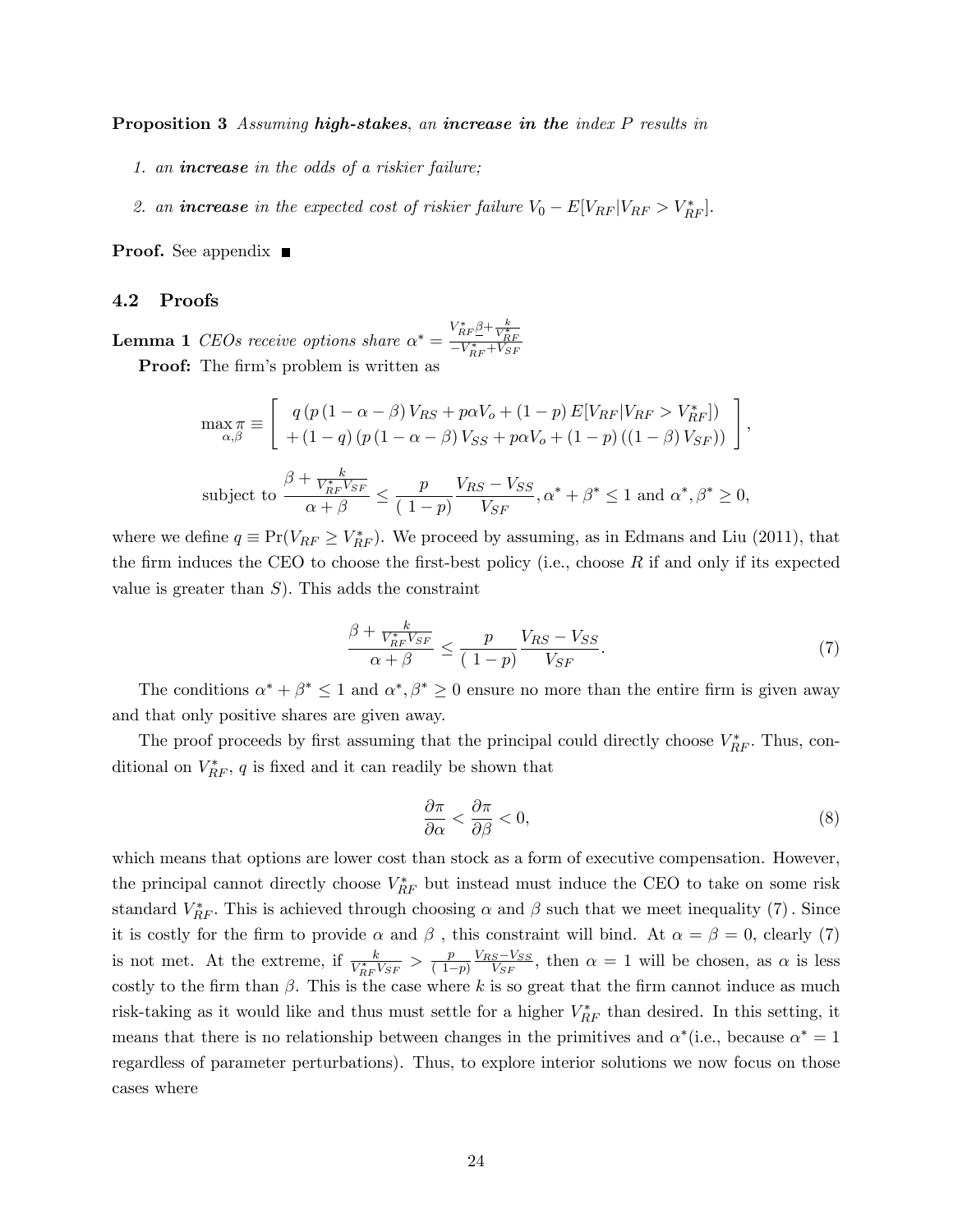$$
k < \left(\frac{p}{(1-p)}(V_{RS} - V_{SS})\right)V_{RF}^*
$$
\n
$$
= \left(\frac{p}{(1-p)}(V_{RS} - V_{SS})\right)\left(\frac{-p(V_{RS} - V_{SS})}{(1-p)} + V_{SF}\right).
$$
\n(9)

Note that less  $\alpha$  than  $\beta$  is required to meet the inequality (7). Hence, since inequality (8) also shows that  $\alpha$  is less costly than  $\beta$ , the firm will choose some  $\alpha > 0$  and  $\beta = 0$ . However, if we assume some  $\underline{\beta} \geq 0$ , <sup>12</sup> this means that the payment  $\alpha^*$  is then

$$
\alpha^* = \frac{\frac{\beta + \frac{k}{V_{RF}^*V_{SF}}}{\frac{p}{(1-p)}\frac{V_{RS} - V_{SS}}{V_{SF}}} - \frac{\beta}{\beta}.
$$

Recalling that  $V_{RF}^* = \frac{-p(V_{RS} - V_{SS})}{(1-p)} + V_{SF}$ , with further rearranging, our expression for the  $\alpha^*$ becomes

$$
\alpha^* = \frac{V_{RF}^* \beta + \frac{k}{V_{RF}^*}}{-V_{RF}^* + V_{SF}}.\tag{10}
$$

QED

:

**Proposition 2** Assuming high-stakes (i.e.,  $V_{SF}(V_{RF}^*)^2 \underline{\beta} < k(V_{SF} - 2V_{RF}^*)$ ), an increase in option share  $\alpha^*$  increases the chance  $q(1-p)$  of riskier failure and decreases the expected value of the firm upon a riskier failure  $E[V_{RF}|V_{RF} > V_{RF}^*].$ 

**Proof:** We first show how  $\alpha^*$  changes as  $V_{RF}^*$  changes. We will then link this result to show how changes in  $V_{RF}^*$  affect  $E[V_{RF}|V_{RF} > V_{RF}^*]$  and  $q(1-p)$ . We first consider a change in  $V_{RF}^*$ originating from primitives other than  $V_{SF}$ ; we will consider the case of  $V_{SF}$  separately, since both  $\alpha^*$  and  $V_{RF}^*$  are a function of  $V_{SF}$ . Taking the derivative of  $\alpha^*$  with respect to the risk standard yields

$$
\frac{\partial \alpha^*}{\partial V_{RF}^*} = \frac{2kV_{RF}^* + V_{SF} (V_{RF}^*)^2 \underline{\beta} - kV_{SF}}{(V_{RF}^*)^2 \left(-V_{RF}^* + V_{SF}\right)^2} < 0.
$$

The sign of  $\frac{\partial \alpha^*}{\partial V_{RF}^*}$  is determined by the sign of  $2kV_{RF}^* + V_{SF}(V_{RF}^*)^2 \underline{\beta} - kV_{SF}$ . In other words,

 $12$ Kadan and Swinkles (2008) similarly find that firms should provide 100% options and no stocks—unless the firm has a substantial threat of bankruptcy, which does not generally include our empirical setting. Nonetheless, in practice we often observe that equity compensation consists of stock, in addition to options, even for large, stable firms. This could be driven by industry norms or a budget constraint for offering options. It could also be driven by convexity of cost in providing stocks and options, rather than the linear cost assumed above. Abstracting away from the source, we assume that there is some minimum  $\beta$  such that firms need to provide some amount of stock to managers. However, with  $\beta = 0$ , our following comparative statics still hold.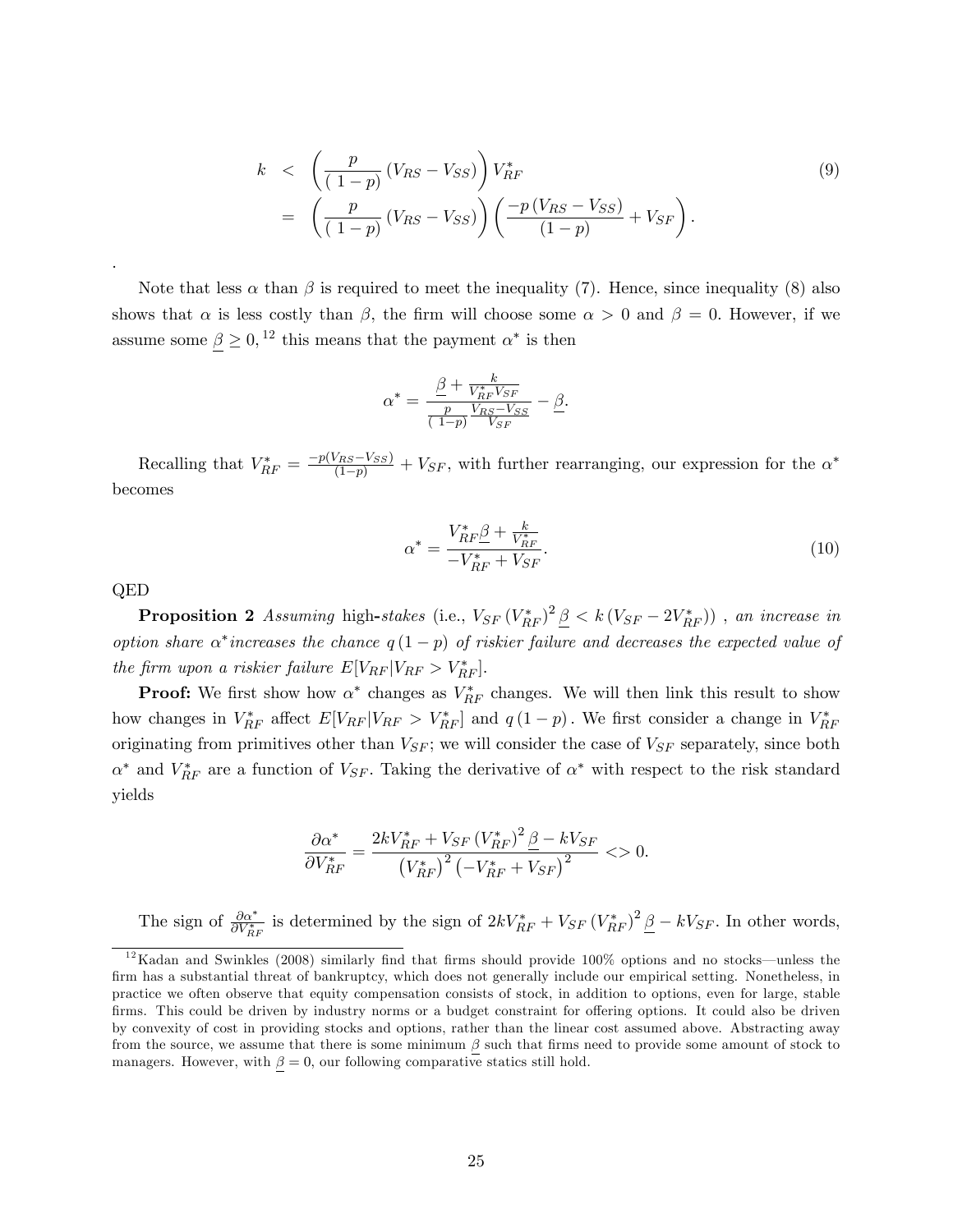$\alpha^*$  is non-monotonic in risk-taking. We will have  $\frac{\partial \alpha^*}{\partial V_{RF}^*} < 0$  iff

$$
V_{SF} (V_{RF}^*)^2 \, \underline{\beta} < k \, (V_{SF} - 2V_{RF}^*) \,. \tag{11}
$$

If  $\beta = 0$ , then this condition simplifies to

$$
\frac{2p\left(V_{RS} - V_{SS}\right)}{\left(1 - p\right)} > V_{SF}.
$$

We refer to those settings where inequality  $(11)$  is met as the condition of **high-stakes**. This inequality is met when the risk standard  $V_{RF}^*$  is sufficiently low, which means that the expected value of a riskier failure is sufficiently adverse. In addition, it also occurs with sufficiently high penalty k to the CEO upon a riskier failure. If condition  $(11)$  is not met, then for this region of parameters, the comparative statics are simply reversed.

It is also the case that  $\frac{d\alpha^*}{dV_{RF}^*} < 0$ . This can be seen by noting that

$$
\frac{d\alpha^*}{dV_{SF}} = \frac{\frac{\beta + \frac{-k}{(V_{RF}^*)^2}}{\frac{p}{(1-p)}(V_{RS} - V_{SS})}.
$$

This expression is negative when  $\beta + \frac{-k}{\sqrt{k}}$  $\frac{-k}{(V_{RF}^*)^2}$  < 0, which occurs under **high-stakes**. That is, if  $V_{SF} (V_{RF}^*)^2 \underline{\beta} < k (V_{SF} - 2V_{RF}^*)$  then  $k > (V_{RF}^*)^2 \underline{\beta}$ , since  $\frac{V_{SF}}{(V_{SF} - 2V_{RF}^*)} > 1$ .

Now consider how lowering the risk standard  $V_{RF}^*$  affects  $E[V_{RF}|V_{RF} > V_{RF}^*]$  and  $q(1-p)$ . It is trivial that  $E[V_{RF}|V_{RF} > V_{RF}^*]$  decreases as  $V_{RF}^*$  decreases: decreasing  $V_{RF}^*$  lowers the lower bound of support of  $V_{RF}$  while maintaining the same upper bound of support. It is not, however, trivial that  $q(1-p)$  increases as  $V_{RF}^*$  decreases; an increase in p lowers the risk-standard  $V_{RF}^*$ , which means that q increases while  $(1 - p)$  decreases. To determine the net effect, note that

$$
\frac{d}{dp}(q(1-p)) = \frac{(V_{RS} - V_{SS})}{V_{SF}} > 0.
$$

We now combine these three comparative statics to conclude that if a firm lowers its risk standard  $V_{RF}^*$ , option share  $\alpha^*$  increases, the chance  $q(1-p)$  of a riskier failure increases, and the expected value of the firm upon a riskier failure  $E[V_{RF}|V_{RF} > V_{RF}^*]$  decreases.

QED

**Proposition 3** Assuming riskier projects are high-stakes, an increase in the index P results in

- 1. an increase in the odds of a riskier failure;
- 2. an **increase** in the expected cost of a riskier failure  $V_0 E[V_{RF}|V_{RF} > V_{RF}^*].$

**Proof:** We must show that any change in P results in the same directional change in  $\alpha^*$ . Then, using Proposition 2, along with noting that an increased chance of an event also means increased odds and noting that the cost of a riskier failure (i.e.,  $V_0 - E[V_{RF} | V_{RF} > V_{RF}^*])$  is strictly decreasing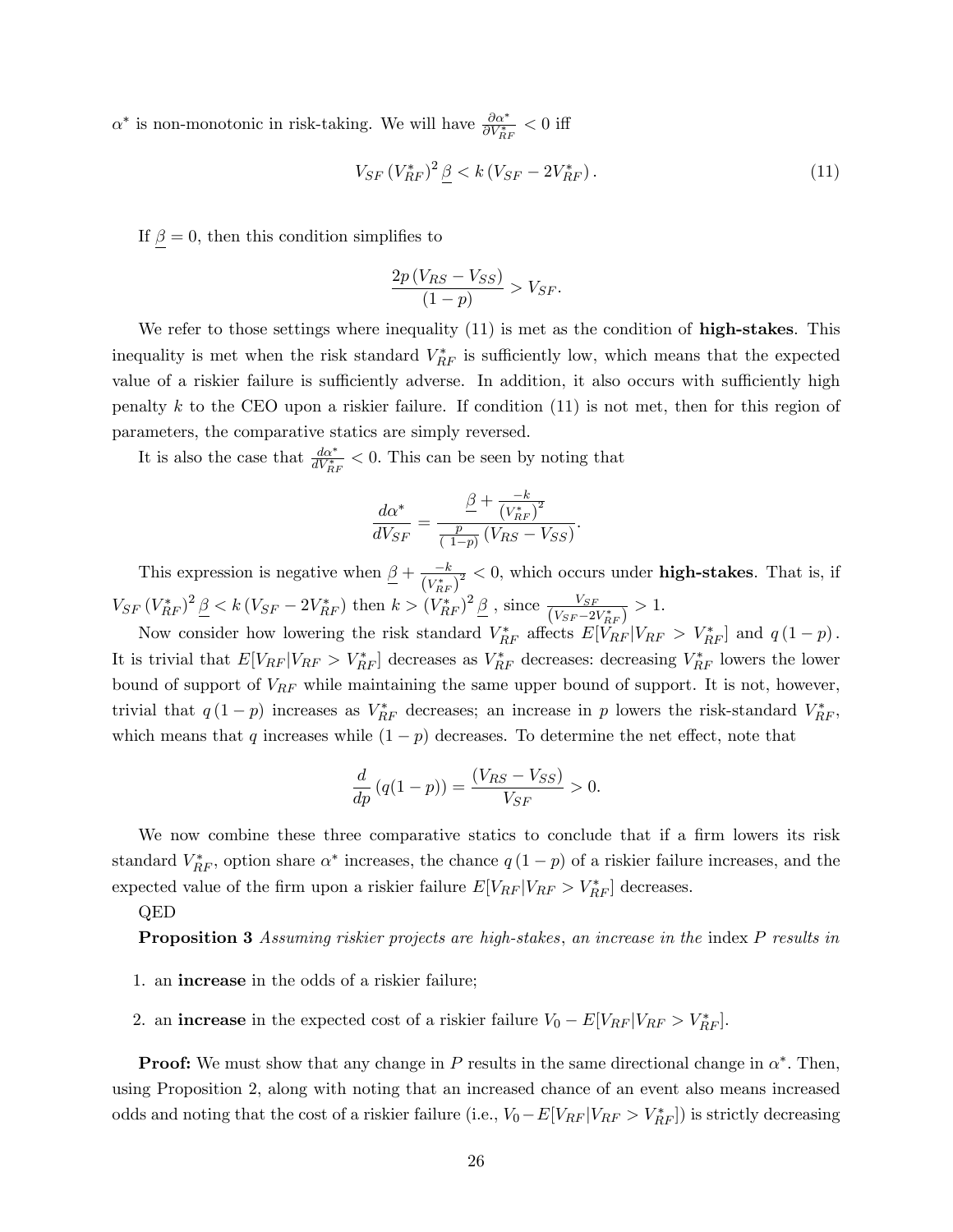in  $E[V_{RF}|V_{RF} > V_{RF}^*]$ , the proof is complete. The expected value of options compensation can be written as

$$
E[V_{option}] = \alpha (qp (V_{RS} - V_0) + (1 - q) p (V_{SS} - V_0))
$$
  
=  $\alpha (qpV_{RS} + (1 - q) pV_{SS} - pV_0).$ 

The expected value of compensation in stock is written as

$$
E[V_{stock}] = \beta (qpV_{RS} + (1 - q) (pV_{SS} + (1 - p)V_{SF}))
$$
  
=  $\beta (qpV_{RS} + (1 - q) pV_{SS} - pV_0 + pV_0 + (1 - q) (1 - p) V_{SF}).$ 

Now consider the index  $P$ , which we define as

$$
P \equiv \frac{E[V_{option}]}{E[V_{stock}] + E[V_{option}]}.
$$
\n(12)

First note that holding all other variables fixed, P is increasing in  $\alpha$  since  $P < 1$ . Hence, we need only to show that  $\frac{d}{dt}E[V_{stock}] \leq \frac{d}{dt}E[V_{option}]$ , where t is some parameter of  $E[V_{stock}]$  or  $E[V_{option}]$ that also increases  $\alpha^{*}$ .<sup>13</sup> Examination of  $E[V_{stock}]$  and  $E[V_{option}]$  shows that they are identical aside from  $E[V_{stock}]$  containing an additional term  $pV_0 + (1 - q)(1 - p)V_{SF}$ . We want to show that  $\frac{d}{dt}[pV_0 + (1-q)(1-p)V_{SF}] \leq 0$ . We see that excluding p,  $V_{SF}$  and all of the parameters that create q all reduce the value of  $pV_0 + (1 - q)(1 - p)V_{SF}$  as they also increase  $\alpha^*$ . Thus, we must finally check that this term is (weakly) decreasing in  $p$  (since  $\alpha^*$  is increasing in  $p$ ):

$$
\frac{d}{dp}[pV_0 + (1-q)(1-p)V_{SF}]
$$
\n
$$
= V_0 - (1-q)V_{SF} - \frac{dq}{dp}(1-p)V_{SF}
$$
\n
$$
= V_0 - \left(1 - \frac{V_{SF} - V_{RF}^*}{V_{SF}}\right)V_{SF} - \frac{dq}{dp}(1-p)V_{SF}
$$
\n
$$
= V_0 - \left(\frac{V_{RF}^*}{V_{SF}}\right)V_{SF} - \left(\frac{\frac{1}{(1-p)^2}(V_{RS} - V_{SS})}{V_{SF}}\right)(1-p)V_{SF}
$$
\n
$$
= V_0 - V_{RF}^* - \frac{1}{(1-p)}(V_{RS} - V_{SS})
$$
\n
$$
= V_0 - \left(\frac{-p(V_{RS} - V_{SS})}{(1-p)} + V_{SF}\right) - \frac{1}{(1-p)}(V_{RS} - V_{SS})
$$
\n
$$
= V_0 - V_{SF} - (V_{RS} - V_{SS})
$$
\n
$$
\leq 0,
$$

<sup>&</sup>lt;sup>13</sup>If a parameter (e.g.,  $V_{SF}$ ) decreases  $\alpha^*$ , then take t to be its inverse (i.e.,  $\frac{1}{V_{SF}}$ ).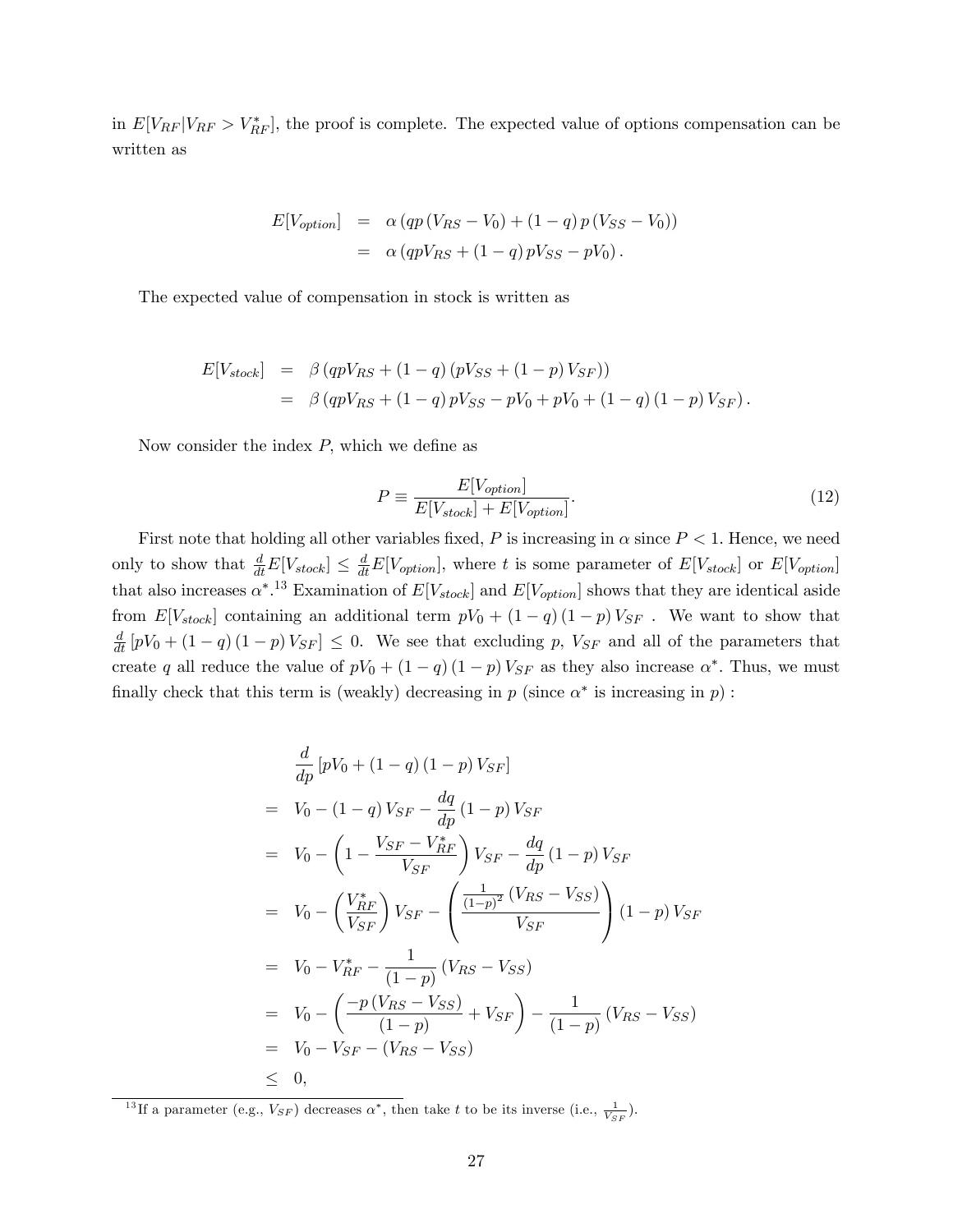where the final inequality follows from  $(V_0 - V_{SF}) \leq (V_{RS} - V_{SS})$  . QED.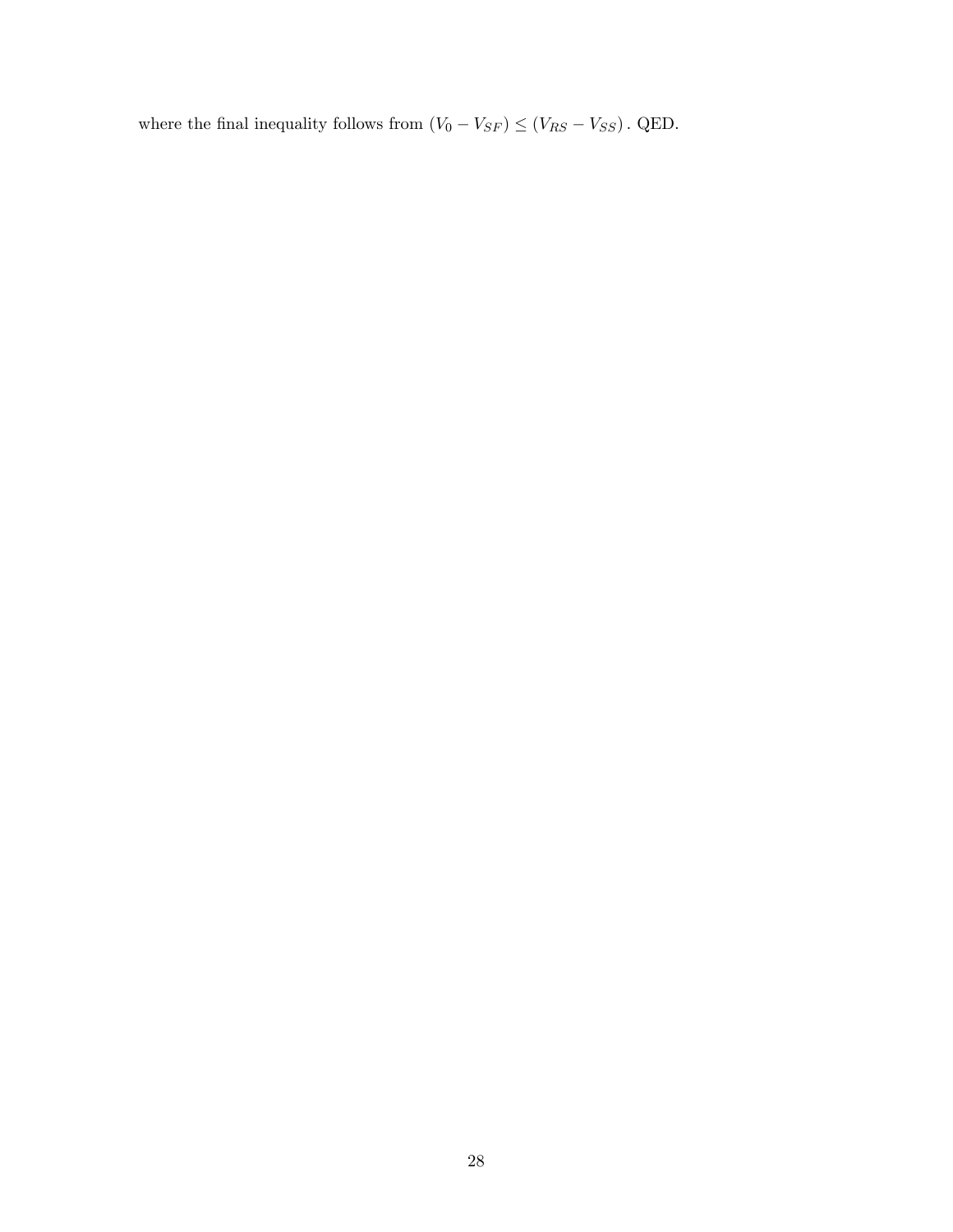| <b>Variable</b>                    | Obs          | Mean           | Std. Dev.        | Min                                | <b>Max</b> |
|------------------------------------|--------------|----------------|------------------|------------------------------------|------------|
| Event $(1/0)$                      | 7705         | 15.04%         | 35.75%           | 0                                  | 1          |
| <b>Total Fines</b>                 | $1132 \;$ \$ | 223,674<br>-\$ | 1,346,869<br>-\$ | $\mathbf{1}$<br>$\zeta$            | 25,000,000 |
| Index P of Equity Comp             | 5999         | 75.08%         | 35.42%           | 0%                                 | 100%       |
| Total Compensation (mm)            | 7628 \$      | 6,257<br>-\$   | $12,758$ \$      | \$<br>$\qquad \qquad \blacksquare$ | 600,347    |
| <b>KLD Environmental Strengths</b> | 7705         | 0.17           | 0.47             | 0.00                               | 4.00       |
| <b>KLD Environmental Concerns</b>  | 7705         | 0.32           | 0.80             | 0.00                               | 6.00       |
| Market Value                       | 7704 \$      | $11,261$ \$    | $31,666$ \$      | $\mathbf{0}$<br>-\$                | 507,217    |
| Market to Book Ratio               | 7696         | 2.51           | 1.62             | 1.00                               | 28.88      |
| Leverage                           | 7465         | 0.21           | 0.18             | 0.00                               | 4.91       |
| Year                               | 7705         | n/a            | n/a              | 1996                               | 2006       |

## **Table 1: Summary Statistics**

An event is a company's environmental failure that breaches environmental law Total fines are total government fines for the environmental failure

Index *P* is the ratio of CEO total options compensation divided by total options and stock compensation for a given year KLD Environmental Strengths and Concerns are a firm's environmental performance ratings and are provided by KLD Analytics Compensation measures are from Execucomp and financial measures are from COMPUSTAT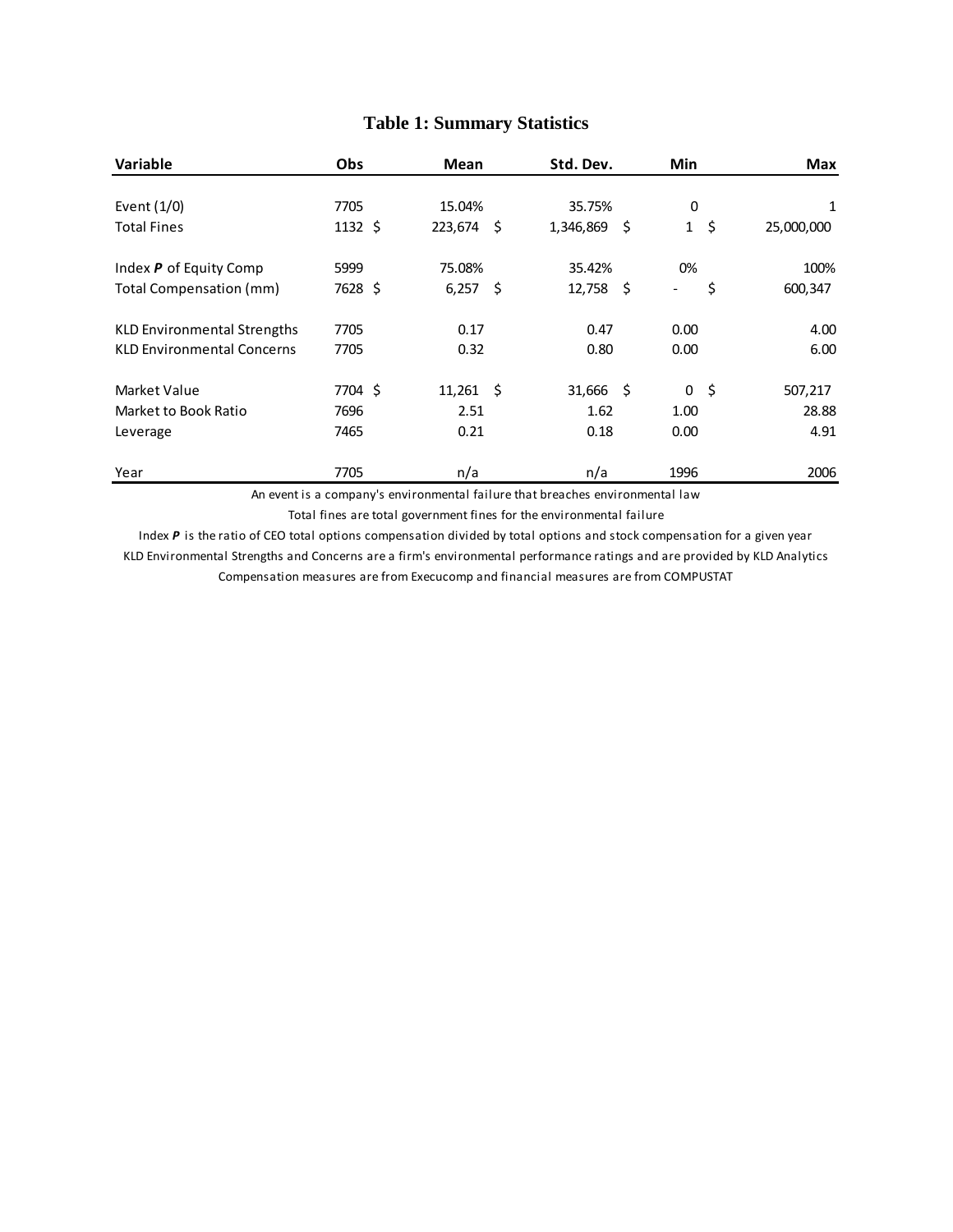| Dependent Variable: Environmental Incident (1,0) |            |           |            |            |  |  |  |
|--------------------------------------------------|------------|-----------|------------|------------|--|--|--|
|                                                  | (1)        | (2)       | (3)        | (4)        |  |  |  |
| Index P of Equity Comp at t-1                    | $0.4741**$ | $0.4538*$ | $0.5506**$ | $0.5263**$ |  |  |  |
|                                                  | (2.01)     | (1.92)    | (2.50)     | (2.19)     |  |  |  |
| Equity Comp % of Total Comp at t-1               | $-0.582$   | $-0.5719$ | $-0.4946$  | $-0.0205$  |  |  |  |
|                                                  | $(-1.50)$  | $(-1.45)$ | $(-1.22)$  | $(-0.05)$  |  |  |  |
| Total Compensation at t-1                        | 0.0000     | 0.0000    | 0.0000     | 0.0000     |  |  |  |
|                                                  | (0.52)     | (0.56)    | (0.31)     | (0.39)     |  |  |  |
| KLD Env Strengths at t-1                         |            | $-0.0287$ | $-0.0011$  | $-0.0223$  |  |  |  |
|                                                  |            | $(-0.15)$ | $(-0.01)$  | $(-0.12)$  |  |  |  |
| KLD Env Concerns at t-1                          |            | $-0.0958$ | $-0.0887$  | $-0.0464$  |  |  |  |
|                                                  |            | $(-0.73)$ | $(-0.63)$  | $(-0.31)$  |  |  |  |
|                                                  |            |           |            |            |  |  |  |
| <b>Firm Fixed Effects</b>                        | Yes        | Yes       | Yes        | Yes        |  |  |  |
| <b>Env Controls</b>                              | <b>No</b>  | Yes       | Yes        | Yes        |  |  |  |
| <b>Financial Controls</b>                        | No         | No        | Yes        | Yes        |  |  |  |
| <b>Year Fixed Effects</b>                        | No         | No        | No         | Yes        |  |  |  |
|                                                  |            |           |            |            |  |  |  |
| N                                                | 1750       | 1750      | 1715       | 1715       |  |  |  |
| z statistics reported in parentheses             |            |           |            |            |  |  |  |

## **Table 2: The Relationship of** *P* **and Environmental Events: Logit Panel Model**

Standard errors are calculated via bootstrap method (400 repetitions)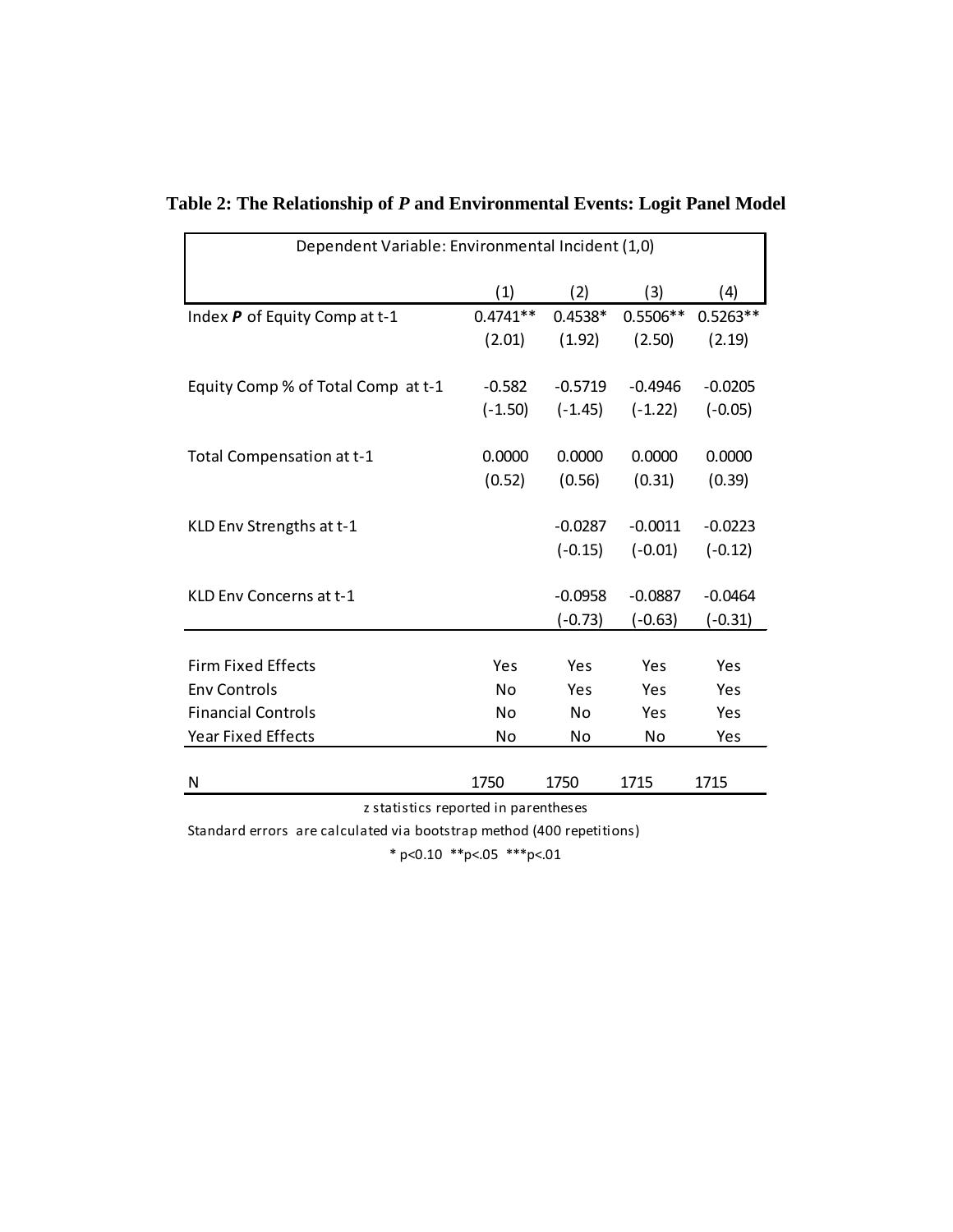| Dependent Variable: Environmental Incident (1,0) |            |           |                |           |  |  |
|--------------------------------------------------|------------|-----------|----------------|-----------|--|--|
|                                                  | (1)        | (2)       | (3)            | (4)       |  |  |
| Index P of Equity Comp at t-1                    | $0.0497**$ | $0.0478*$ | $0.0563**$     | $0.0492*$ |  |  |
|                                                  | (2.03)     | (1.94)    | (2.26)         | (1.89)    |  |  |
| Equity Comp % of Total Comp at t-1               | $-0.0552$  | $-0.0538$ | $-0.0515$      | $-0.0070$ |  |  |
|                                                  | $(-1.44)$  | $(-1.40)$ | $(-1.29)$      | $(-0.18)$ |  |  |
| Total Compensation at t-1                        | 0.0000     | 0.0000    | 0.0000         | 0.0000    |  |  |
|                                                  | (0.66)     | (0.69)    | (0.46)         | (0.84)    |  |  |
| KLD Env Strengths at t-1                         |            | $-0.0046$ | $-0.0032$      | $-0.0058$ |  |  |
|                                                  |            | $(-0.14)$ | $(-0.10)$      | $(-0.19)$ |  |  |
| KLD Env Concerns at t-1                          |            | $-0.0207$ | $-0.0199$      | $-0.0129$ |  |  |
|                                                  |            | $(-0.75)$ | $(-0.72)$      | $(-0.48)$ |  |  |
|                                                  |            |           |                |           |  |  |
| <b>Firm Fixed Effects</b>                        | Yes        | Yes       | Yes            | Yes       |  |  |
| <b>Env Controls</b>                              | No         | Yes       | Yes            | Yes       |  |  |
| <b>Financial Controls</b>                        | No         | No.       | Yes            | Yes       |  |  |
| <b>Year Fixed Effects</b>                        | No         | No        | N <sub>o</sub> | Yes       |  |  |
|                                                  |            |           |                |           |  |  |

# **Table 3: The Relationship of** *P* **and Environmental Events: Linear Panel Model**

standard errors are clustered at the firm-level  $*$  p<0.10  $*$  $*$ p<.05  $*$  $*$  $*$ p<.01 t statistics reported in parentheses

N 5108 5108 4938 4938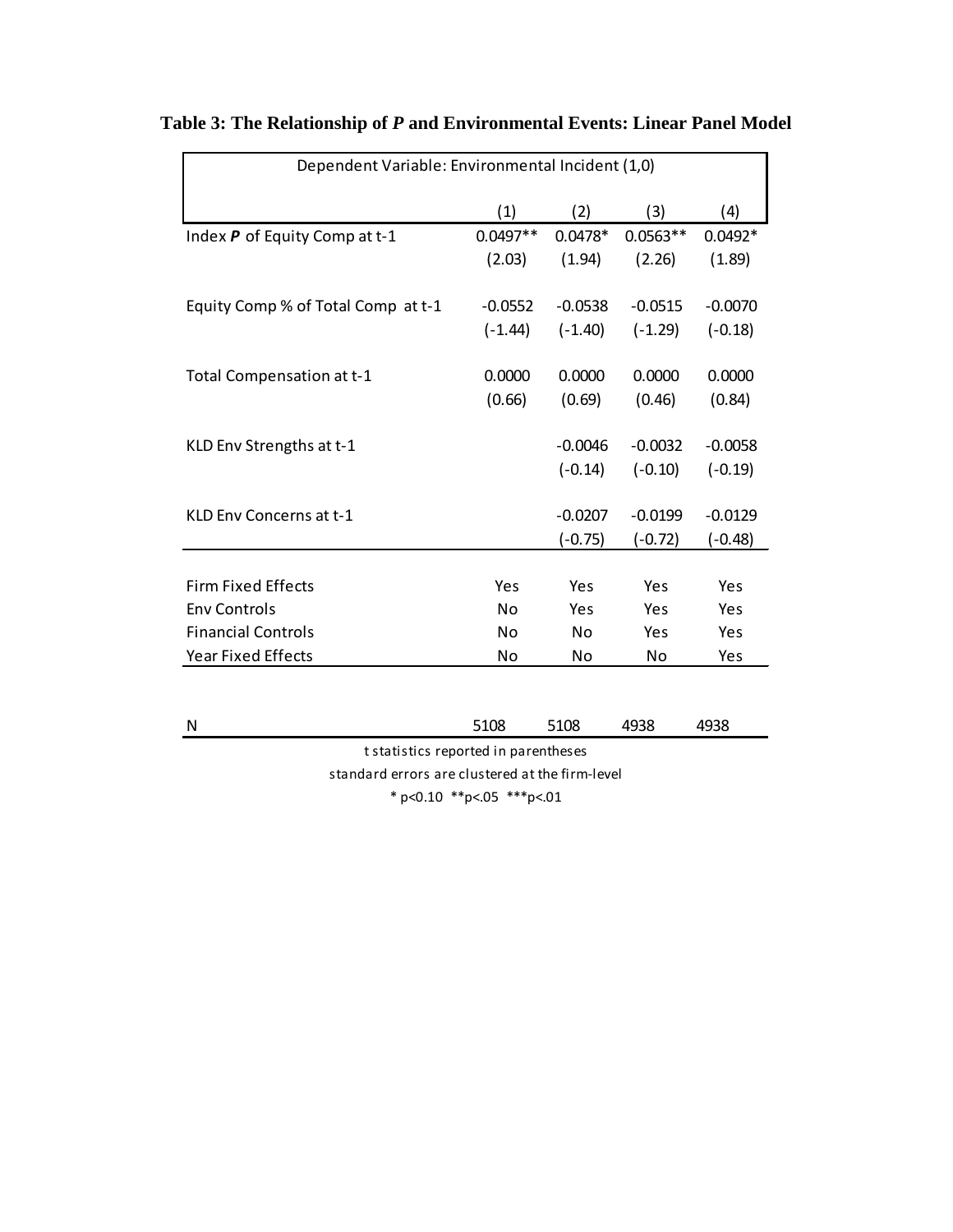| Dependent Variable: Environmental Incident (1,0) |            |           |            |  |  |  |
|--------------------------------------------------|------------|-----------|------------|--|--|--|
|                                                  | (1)        | (2)       | (3)        |  |  |  |
| Index P of Equity Comp at t-1                    | $0.5263**$ | $-0.0080$ | $1.1344**$ |  |  |  |
|                                                  | (2.17)     | $(-0.02)$ | (2.53)     |  |  |  |
| Equity Comp % of Total Comp at t-1               | $-0.0205$  | $-0.4442$ | 1.2405     |  |  |  |
|                                                  | $(-0.05)$  | $(-0.69)$ | (1.60)     |  |  |  |
| Total Compensation at t-1                        | 0.0000     | 0.0000    | $-0.0000$  |  |  |  |
|                                                  | (0.34)     | (0.39)    | $(-0.80)$  |  |  |  |
| KLD Env Strengths at t-1                         | $-0.0223$  | $-0.2229$ | $-0.3810$  |  |  |  |
|                                                  | $(-0.11)$  | $(-0.92)$ | $(-1.51)$  |  |  |  |
| KLD Env Concerns at t-1                          | $-0.0464$  | $-0.0223$ | $-0.2872*$ |  |  |  |
|                                                  | $(-0.33)$  | $(-0.11)$ | $(-1.73)$  |  |  |  |
| Incident Magnitude                               | All        | 4th Q     | 1st Q      |  |  |  |
| <b>Firm Fixed Effects</b>                        | Yes        | Yes       | Yes        |  |  |  |
| <b>Env Controls</b>                              | Yes        | Yes       | Yes        |  |  |  |
| <b>Year Fixed Effects</b>                        | Yes        | Yes       | Yes        |  |  |  |
| <b>Financial Controls</b>                        | Yes        | Yes       | Yes        |  |  |  |
|                                                  |            |           |            |  |  |  |
| N                                                | 1715       | 895       | 749        |  |  |  |

# **Table 4: Relationship of** *P* **and High vs. Low Magnitude Events: Logit Panel Model**

z statistics reported in parentheses

Standard errors are calculated via bootstrap method (400 repetitions)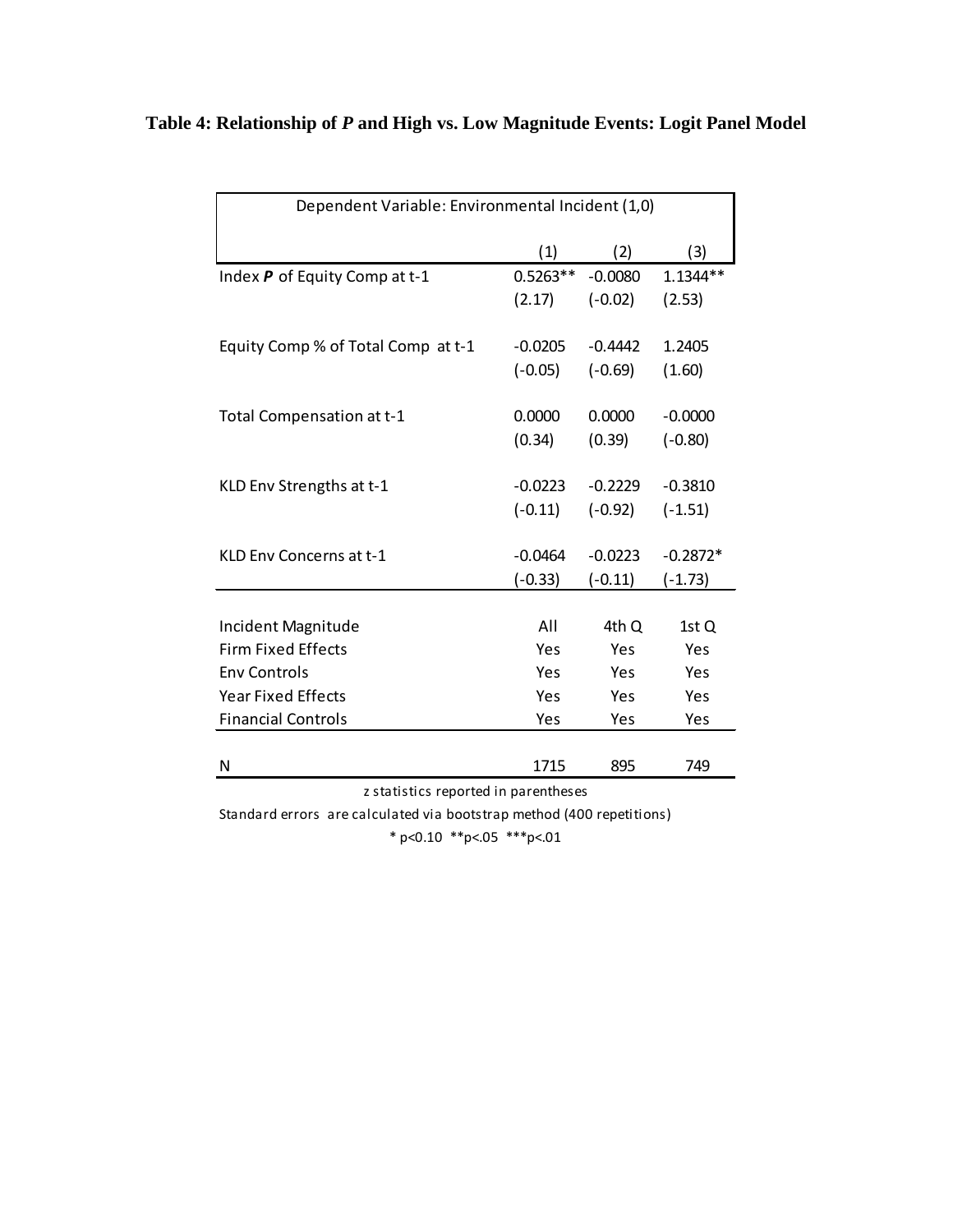| Table 5: Relationship of P and Large vs. Small Magnitude Events: Linear Panel Model |  |  |  |
|-------------------------------------------------------------------------------------|--|--|--|
|-------------------------------------------------------------------------------------|--|--|--|

| Dependent Variable: Environmental Incident (1,0) |           |           |            |  |  |  |
|--------------------------------------------------|-----------|-----------|------------|--|--|--|
|                                                  | (1)       | (2)       | (3)        |  |  |  |
| Index P of Equity Comp at t-1                    | $0.0492*$ | 0.0019    | $0.0388**$ |  |  |  |
|                                                  | (1.89)    | (0.11)    | (2.30)     |  |  |  |
| Equity Comp % of Total Comp at t-1               | $-0.0070$ | $-0.0179$ | 0.0297     |  |  |  |
|                                                  | $(-0.18)$ | $(-0.76)$ | (1.27)     |  |  |  |
| Total Compensation at t-1                        | 0.0000    | 0.0000    | $-0.0000$  |  |  |  |
|                                                  | (0.84)    | (0.66)    | $(-0.84)$  |  |  |  |
| KLD Env Strengths at t-1                         | $-0.0058$ | $-0.0129$ | $-0.0230$  |  |  |  |
|                                                  | $(-0.19)$ | $(-0.77)$ | $(-1.19)$  |  |  |  |
| KLD Env Concerns at t-1                          | $-0.0129$ | $-0.0013$ | $-0.0252$  |  |  |  |
|                                                  | $(-0.48)$ | $(-0.10)$ | $(-1.36)$  |  |  |  |
| Incident Magnitude                               | All       | 4th Q     | 1st Q      |  |  |  |
| <b>Firm Fixed Effects</b>                        | Yes       | Yes       | Yes        |  |  |  |
| <b>Env Controls</b>                              | Yes       | Yes       | Yes        |  |  |  |
| <b>Year Fixed Effects</b>                        | Yes       | Yes       | Yes        |  |  |  |
| <b>Financial Controls</b>                        | Yes       | Yes       | Yes        |  |  |  |
| N                                                | 4938      | 4938      | 4938       |  |  |  |
| t statistics reported in parentheses             |           |           |            |  |  |  |

standard errors are clustered at the firm-level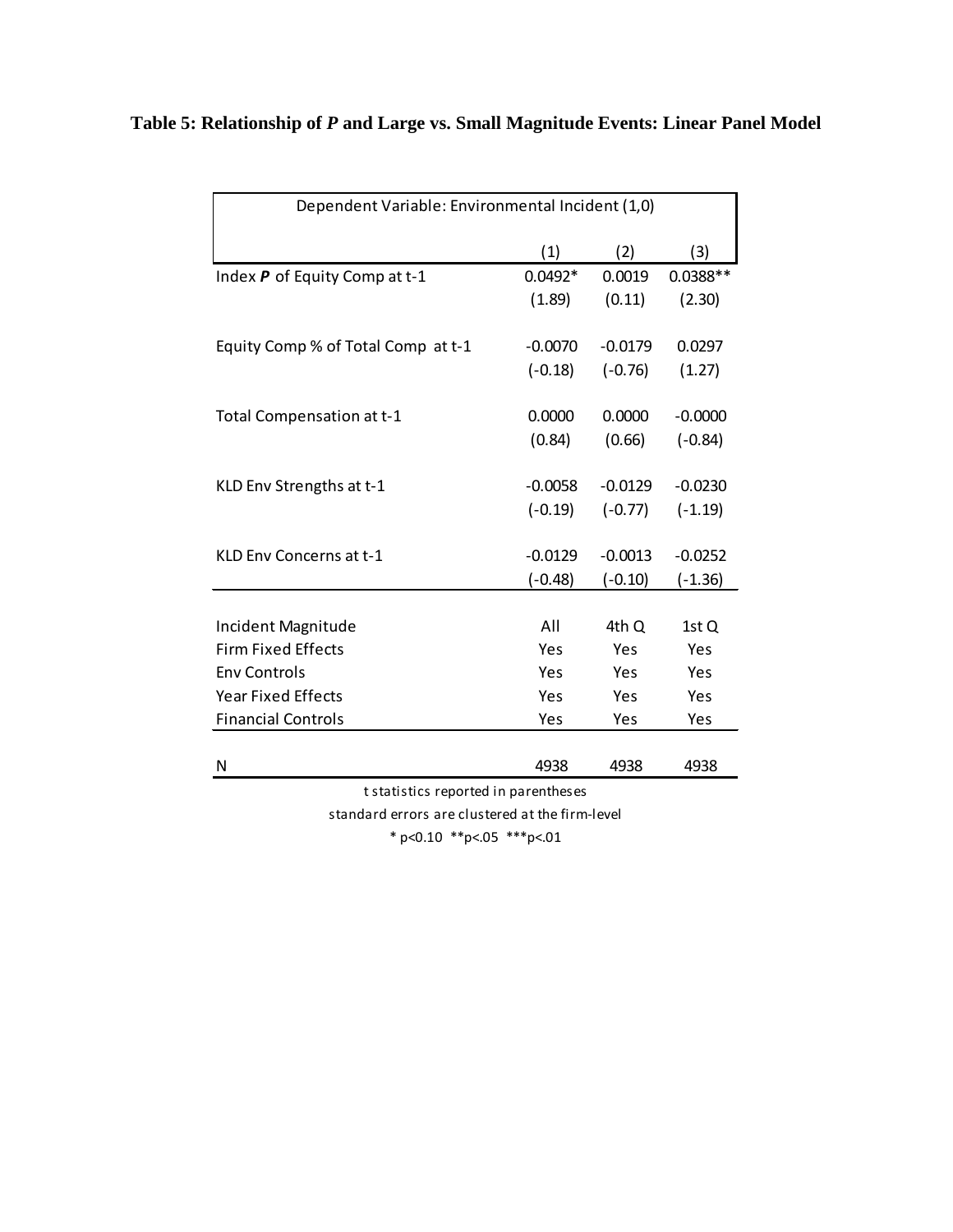| Dependent Variable: Environmental Incident (1,0) |           |           |           |           |  |  |
|--------------------------------------------------|-----------|-----------|-----------|-----------|--|--|
|                                                  | (1)       | (2)       | (3)       | (4)       |  |  |
| Index P of Equity Comp at t+1                    | 0.2379    | 0.2310    | 0.2287    | $-0.2439$ |  |  |
|                                                  | (0.93)    | (0.94)    | (0.92)    | $(-0.90)$ |  |  |
| Equity Comp % of Total Comp at t-1               | $-0.4983$ | $-0.4835$ | $-0.4057$ | 0.0547    |  |  |
|                                                  | $(-1.37)$ | $(-1.37)$ | $(-1.10)$ | (0.15)    |  |  |
| Total Compensation at t-1                        | 0.0000    | 0.0000    | 0.0000    | 0.0000    |  |  |
|                                                  | (0.70)    | (0.59)    | (0.47)    | (0.68)    |  |  |
| KLD Env Strengths at t-1                         |           | $-0.0761$ | $-0.0101$ | $-0.2137$ |  |  |
|                                                  |           | $(-0.27)$ | $(-0.03)$ | $(-0.82)$ |  |  |
| KLD Env Concerns at t-1                          |           | $-0.0833$ | $-0.0853$ | $-0.0361$ |  |  |
|                                                  |           | $(-0.52)$ | $(-0.53)$ | $(-0.21)$ |  |  |
| <b>Firm Fixed Effects</b>                        | Yes       | Yes       | Yes       | Yes       |  |  |
| <b>Env Controls</b>                              | No        | Yes       | Yes       | Yes       |  |  |
| <b>Financial Controls</b>                        | No        | <b>No</b> | Yes       | Yes       |  |  |
| <b>Year Fixed Effects</b>                        | No        | No        | No        | Yes       |  |  |
|                                                  |           |           |           |           |  |  |
| N                                                | 1401      | 1401      | 1377      | 1377      |  |  |
| z statistics reported in parentheses             |           |           |           |           |  |  |

# **Table 6: Falsification Test of the Relationship of** *P* **and Incident Rates**

z statistics reported in parentheses

Standard errors are calculated via bootstrap method (400 repetitions)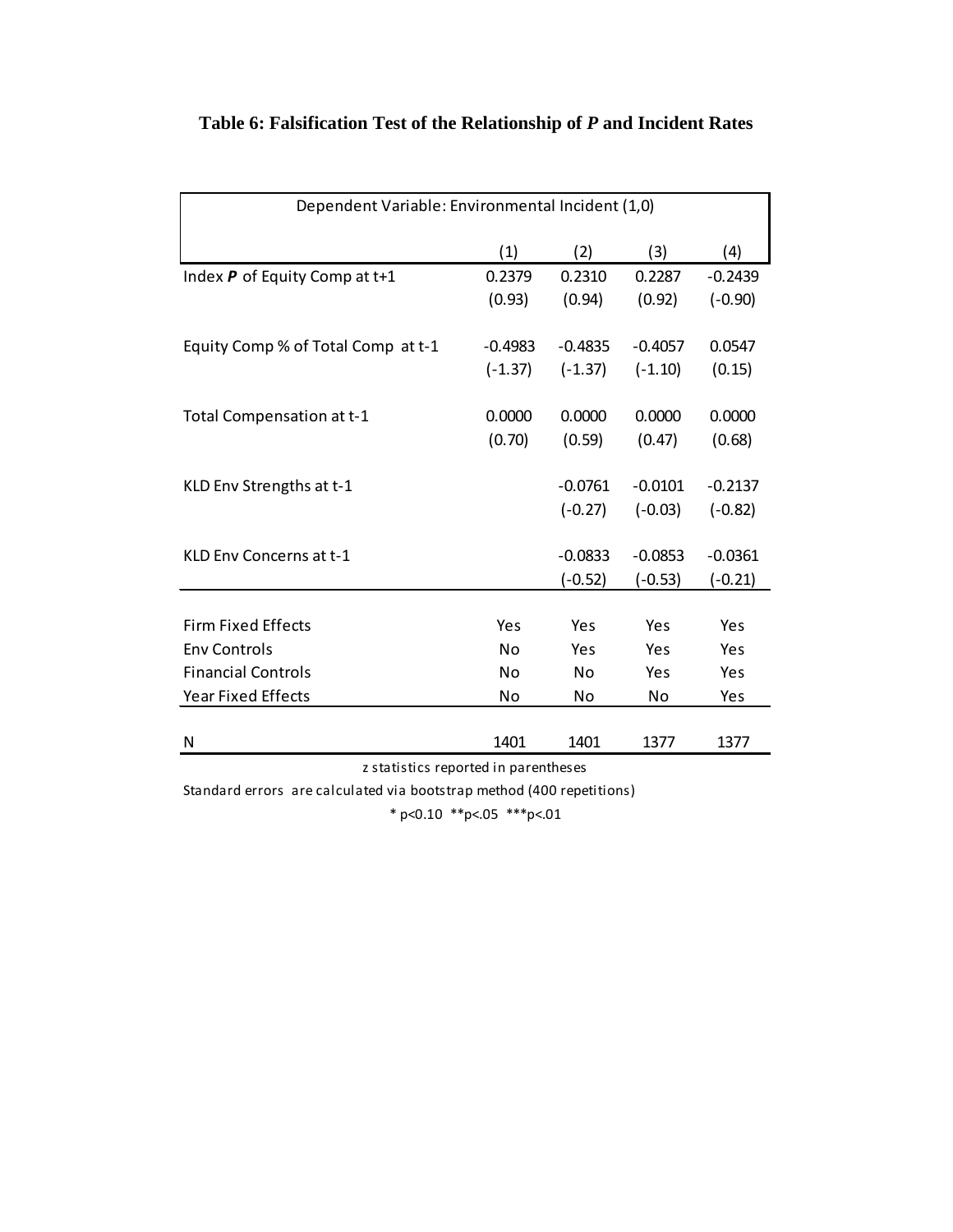| Dependent Variable: Top Quartile Environmental Incident (1,0) |            |           |                              |                  |  |  |  |
|---------------------------------------------------------------|------------|-----------|------------------------------|------------------|--|--|--|
|                                                               | (1)        | (2)       | (3)                          | (4)              |  |  |  |
| Index $P$ of Equity Comp at t-1                               | $1.1344**$ |           | 1.0940** 1.5370*** 1.3681*** |                  |  |  |  |
|                                                               | (2.39)     | (2.34)    | (2.86)                       | (2.64)           |  |  |  |
| Ln(Total Stock Value) at t-1                                  |            | 0.0816    |                              |                  |  |  |  |
|                                                               |            | (0.63)    |                              |                  |  |  |  |
| Ln(Total Option Value) at t-1                                 |            | $-0.0373$ |                              |                  |  |  |  |
|                                                               |            | $(-0.62)$ |                              |                  |  |  |  |
| Total Delta at t-1                                            |            |           | $-0.0004$                    |                  |  |  |  |
|                                                               |            |           | $(-0.94)$                    |                  |  |  |  |
| Total Vega at t-1                                             |            |           |                              | 0.0011<br>(0.65) |  |  |  |
|                                                               |            |           |                              |                  |  |  |  |
| <b>Firm Fixed Effects</b>                                     | Yes        | Yes       | Yes                          | Yes              |  |  |  |
| <b>Env Controls</b>                                           | Yes        | Yes       | Yes                          | Yes              |  |  |  |
| <b>Financial Controls</b>                                     | Yes        | Yes       | Yes                          | Yes              |  |  |  |
| <b>Year Fixed Effects</b>                                     | Yes        | Yes       | Yes                          | Yes              |  |  |  |
| N                                                             | 749        | 705       | 724                          | 724              |  |  |  |
| z statistics reported in parentheses                          |            |           |                              |                  |  |  |  |

# **Table 7: Additional Compensation Controls**

Standard errors are calculated via bootstrap method (400 repetitions)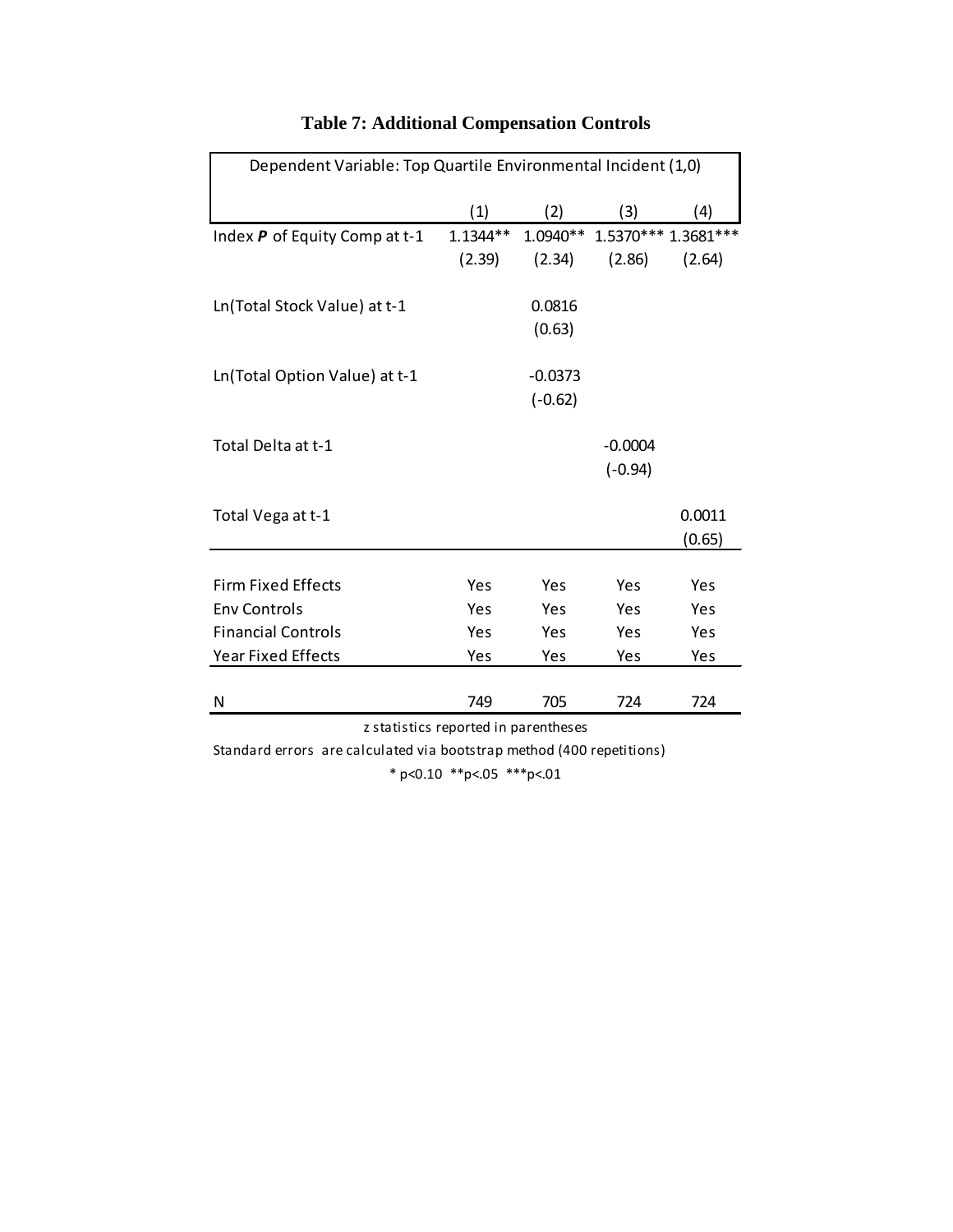| Dependent Variable: In(1+total government fines) |                |                |            |           |  |  |
|--------------------------------------------------|----------------|----------------|------------|-----------|--|--|
|                                                  | (1)            | (2)            | (3)        | (4)       |  |  |
| Index P of Equity Comp at t-1                    | $0.9963**$     | $0.9607**$     | $0.9967**$ | $0.8395*$ |  |  |
|                                                  | (2.28)         | (2.16)         | (2.21)     | (1.88)    |  |  |
| Equity Comp % of Total Comp at t-1               | 0.5022         | 0.5219         | 0.6176     | 0.6379    |  |  |
|                                                  | (0.64)         | (0.67)         | (0.78)     | (0.78)    |  |  |
| Total Compensation at t-1                        | $-0.0000$      | $-0.0000$      | $-0.0000$  | $-0.0000$ |  |  |
|                                                  | $(-0.95)$      | $(-0.78)$      | $(-0.48)$  | $(-0.44)$ |  |  |
| KLD Env Strengths at t-1                         |                | $-0.1435$      | $-0.1470$  | $-0.1184$ |  |  |
|                                                  |                | $(-0.47)$      | $(-0.49)$  | $(-0.39)$ |  |  |
| KLD Env Concerns at t-1                          |                | $-0.2292$      | $-0.2349$  | $-0.1555$ |  |  |
|                                                  |                | $(-0.94)$      | $(-0.94)$  | $(-0.63)$ |  |  |
|                                                  |                |                |            |           |  |  |
| <b>Firm Fixed Effects</b>                        | Yes            | Yes            | Yes        | Yes       |  |  |
| <b>Env Controls</b>                              | N <sub>0</sub> | Yes            | Yes        | Yes       |  |  |
| <b>Financial Controls</b>                        | <b>No</b>      | N <sub>0</sub> | Yes        | Yes       |  |  |
| <b>Year Fixed Effects</b>                        | No             | No             | No         | Yes       |  |  |
|                                                  |                |                |            |           |  |  |
| N                                                | 820            | 820            | 813        | 813       |  |  |

# **Table 8: Relationship of** *P* **and Magnitude of Environmental Events**

standard errors are clustered at the firm-level t statistics reported in parentheses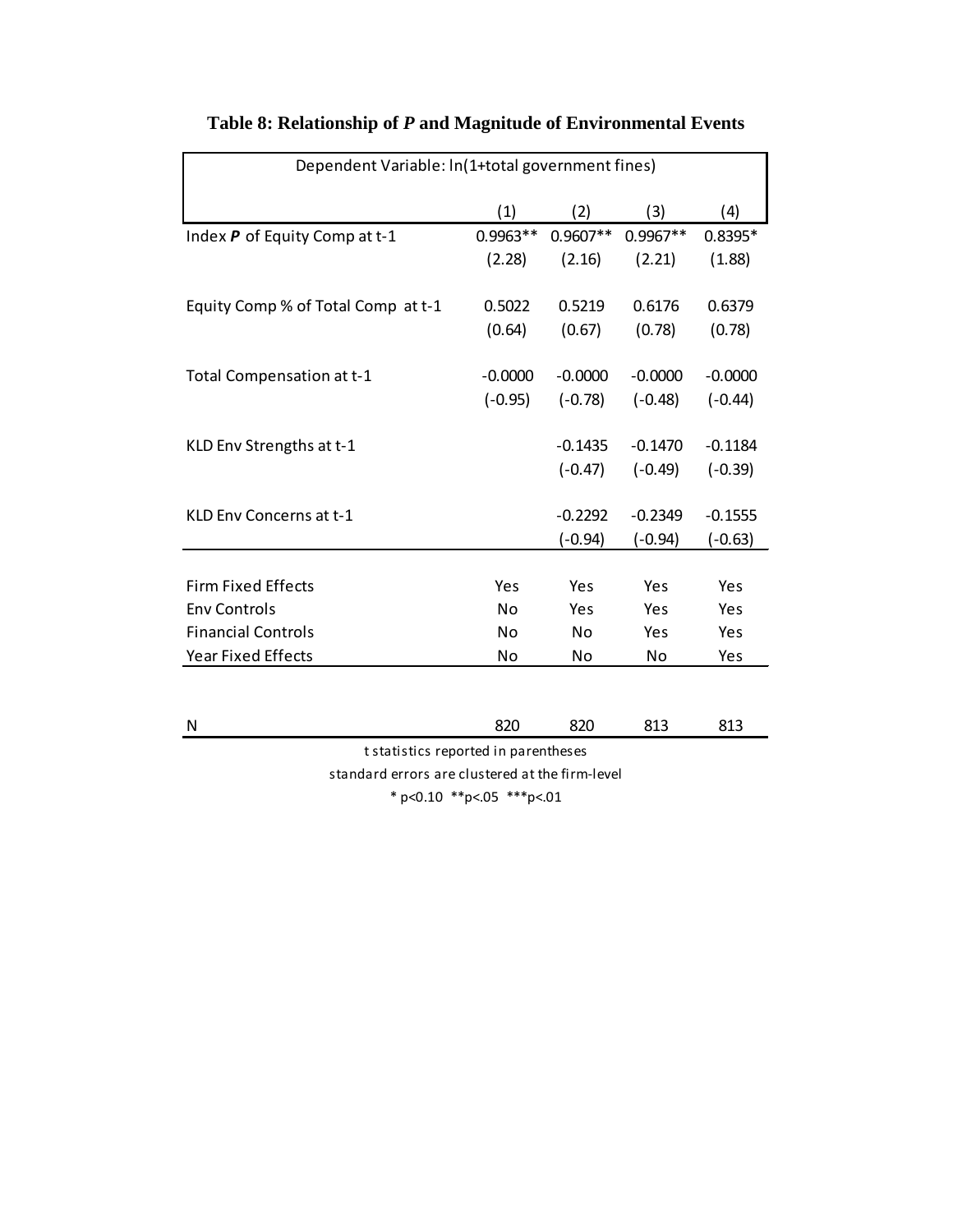| Dependent Variable: In(1+total government fines) |           |                                              |           |  |  |  |
|--------------------------------------------------|-----------|----------------------------------------------|-----------|--|--|--|
|                                                  | (1)       | (2)                                          | (3)       |  |  |  |
| Index P of Equity Comp at t-1                    | $0.8395*$ | 0.2824                                       | 1.3531**  |  |  |  |
|                                                  | (1.88)    | (0.52)                                       | (2.22)    |  |  |  |
| Equity Comp % of Total Comp at t-1               | 0.6379    | $-0.6099$                                    | 0.5767    |  |  |  |
|                                                  | (0.78)    | $(-0.64)$                                    | (0.73)    |  |  |  |
| Total Compensation at t-1                        | $-0.0000$ | 0.0000                                       | $-0.0000$ |  |  |  |
|                                                  | $(-0.44)$ | (0.05)                                       | $(-0.76)$ |  |  |  |
| KLD Env Strengths at t-1                         | $-0.1184$ | $-0.2716$                                    | $-0.2861$ |  |  |  |
|                                                  | $(-0.39)$ | $(-0.91)$                                    | $(-1.00)$ |  |  |  |
| KLD Env Concerns at t-1                          | $-0.1555$ | 0.0779                                       | 0.0134    |  |  |  |
|                                                  | $(-0.63)$ | (0.42)                                       | (0.04)    |  |  |  |
|                                                  |           |                                              |           |  |  |  |
| Incident Magnitude                               | All       | <median< td=""><td>&gt;Median</td></median<> | >Median   |  |  |  |
| <b>Firm Fixed Effects</b>                        | Yes       | Yes                                          | Yes       |  |  |  |
| <b>Env Controls</b>                              | Yes       | Yes                                          | Yes       |  |  |  |
| <b>Year Fixed Effects</b>                        | Yes       | Yes                                          | Yes       |  |  |  |
| <b>Financial Controls</b>                        | Yes       | Yes                                          | Yes       |  |  |  |
|                                                  |           |                                              |           |  |  |  |
| Ν                                                | 813       | 410                                          | 403       |  |  |  |
| t statistics reported in parentheses             |           |                                              |           |  |  |  |

# **Table 9: Relationship of** *P* **and Magnitude of Events (Large vs. Small)**

standard errors are clustered at the firm-level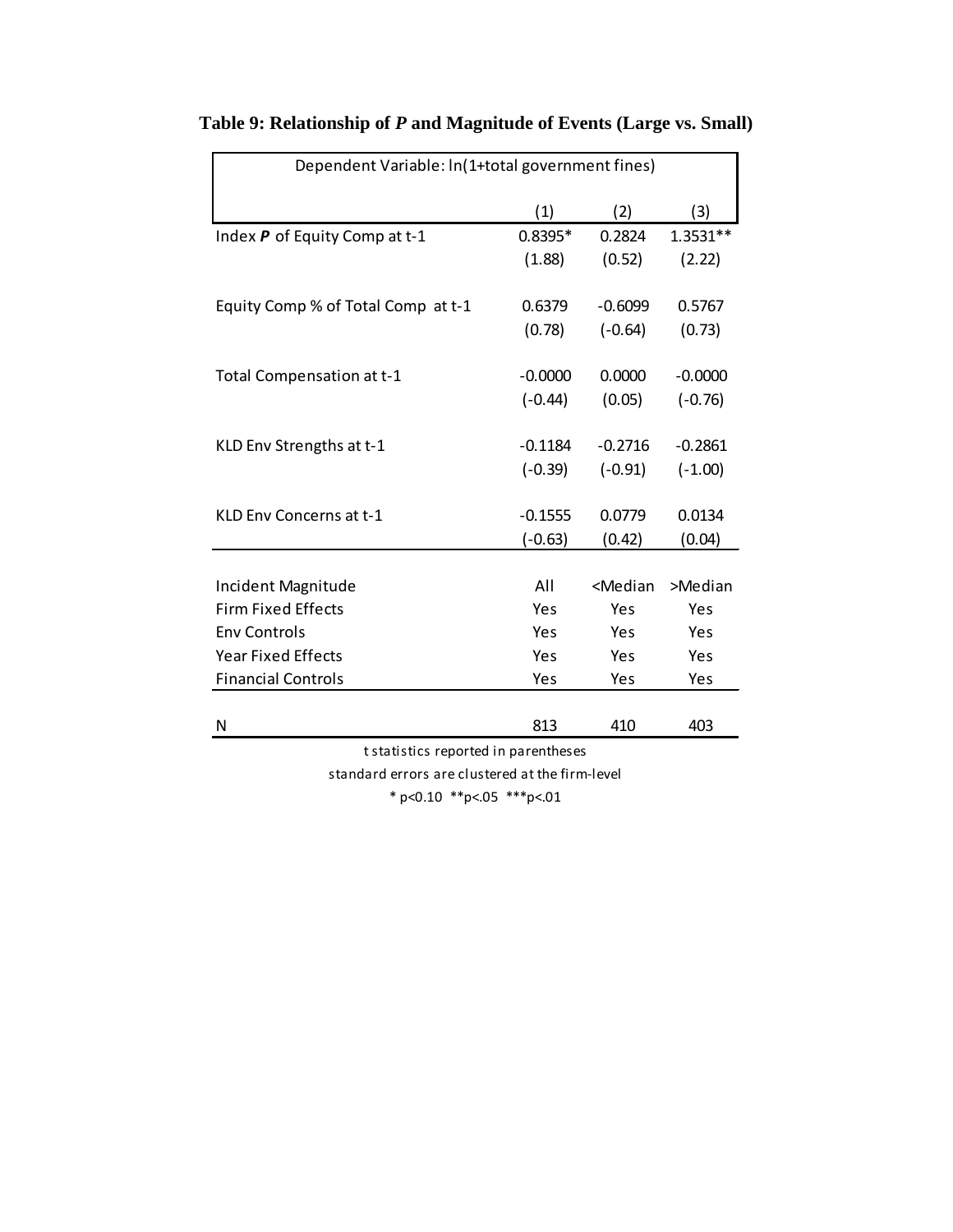| Dependent Variable: Environmental Incident (1,0) |            |             |             |           |                               |            |
|--------------------------------------------------|------------|-------------|-------------|-----------|-------------------------------|------------|
|                                                  | (1)        | (2)         | (3)         | (4)       | (5)                           | (6)        |
| Index P of Equity Comp at t-1                    | 0.2646     | $-0.1808$   | $1.2633**$  | 0.0262    | $-0.0057$                     | $0.0403**$ |
|                                                  | (0.98)     | $(-0.40)$   | (2.51)      | (0.92)    | $(-0.26)$                     | (2.50)     |
| Equity Comp % of Total Comp at t-1               | 0.0973     | $-0.1382$   | 1.5453      | 0.0052    | $-0.0029$                     | 0.0255     |
|                                                  | (0.20)     | $(-0.18)$   | (1.53)      | (0.12)    | $(-0.11)$                     | (0.93)     |
| Total Compensation at t-1                        | $-0.0000$  | 0.0000      | $-0.0000$   | 0.0000    | 0.0000                        | $-0.0000$  |
|                                                  | $(-0.03)$  | (0.32)      | $(-0.70)$   | (0.25)    | (0.58)                        | $(-0.75)$  |
| KLD Env Strengths at t-1                         | $-0.2304$  | $-0.7859**$ | $-0.3553$   | $-0.0223$ | $-0.0378*$                    | $-0.0212$  |
|                                                  | $(-0.90)$  | $(-2.10)$   | $(-1.14)$   | $(-0.63)$ | $(-1.91)$                     | $(-0.91)$  |
| KLD Env Concerns at t-1                          | $-0.3101*$ | $-0.2413$   | $-0.5099**$ | $-0.0406$ | $-0.0168$                     | $-0.0381$  |
|                                                  | $(-1.75)$  | $(-0.90)$   | $(-2.32)$   | $(-1.33)$ | $(-0.87)$                     | $(-1.64)$  |
| Model                                            | Logit FE   | Logit FE    | Logit FE    |           | Linear FE Linear FE Linear FE |            |
| Incident Magnitude                               | All        | 4th Q       | 1st Q       | All       | 4th Q                         | 1st Q      |
| <b>Firm Fixed Effects</b>                        | Yes        | Yes         | Yes         | Yes       | Yes                           | Yes        |
| <b>Env Controls</b>                              | Yes        | Yes         | Yes         | Yes       | Yes                           | Yes        |
| <b>Year Fixed Effects</b>                        | Yes        | Yes         | Yes         | Yes       | Yes                           | Yes        |
| <b>Financial Controls</b>                        | Yes        | Yes         | Yes         | Yes       | Yes                           | Yes        |
|                                                  |            |             |             |           |                               |            |
| N                                                | 1297       | 635         | 538         | 4938      | 4938                          | 4938       |

## **Table 10: Incentive Effects on Incident Rates**

z or t statistics reported in parentheses for logit and linear models, respectively

Logit panel standard errors are calculated via bootstrap method (400 repetitions)

Linear panel standard errors are clustered at the firm-ceo pair level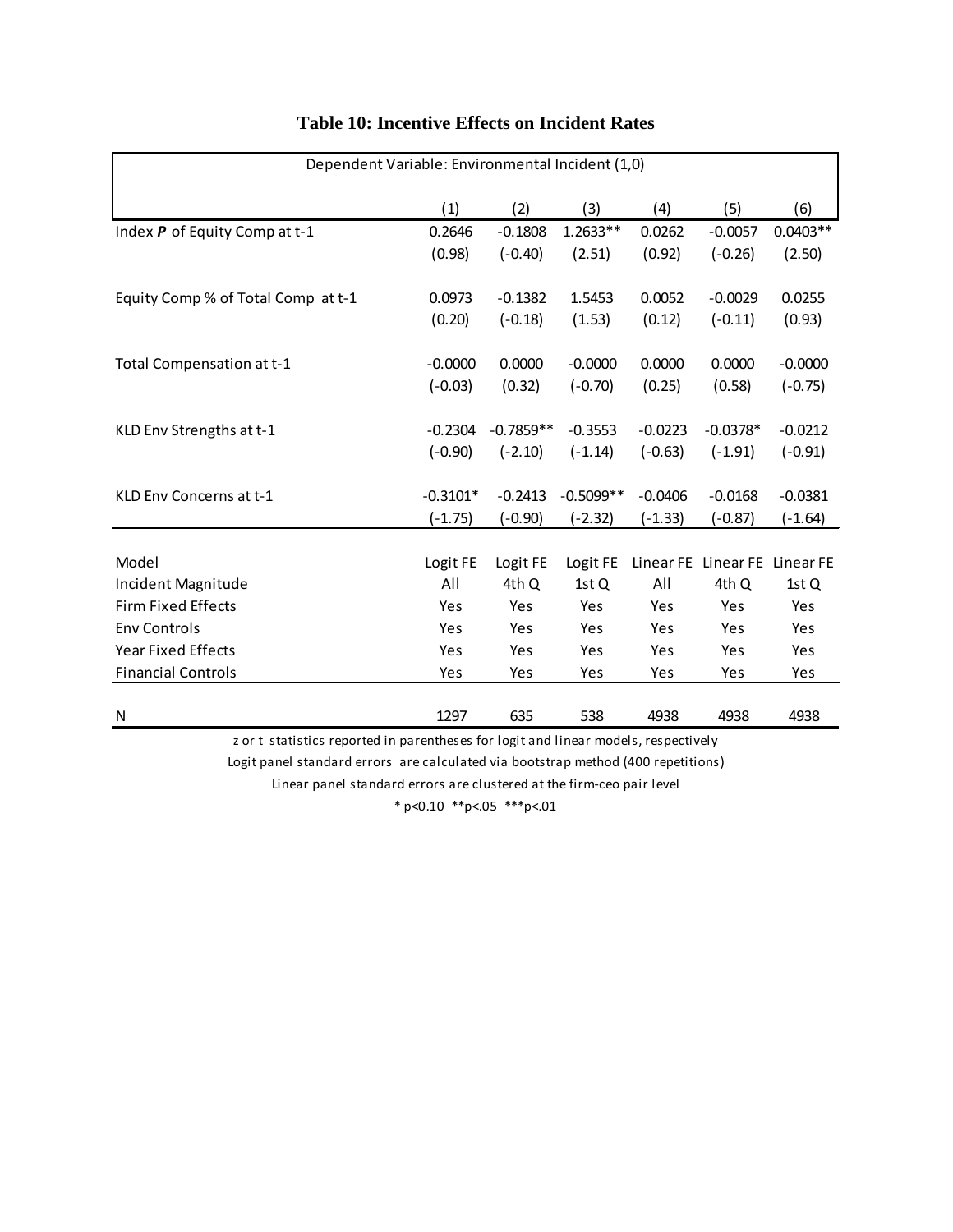| Dependent Variable: In(1+total government fines) |           |           |           |           |
|--------------------------------------------------|-----------|-----------|-----------|-----------|
|                                                  | (1)       | (2)       | (3)       | (4)       |
| Index P of Equity Comp at t-1                    | $1.0721*$ | 1.0595*   | 1.0720*   | 0.9036    |
|                                                  | (1.81)    | (1.77)    | (1.80)    | (1.50)    |
| Equity Comp % of Total Comp at t-1               | $-0.0891$ | $-0.0538$ | $-0.0707$ | $-0.1659$ |
|                                                  | $(-0.08)$ | $(-0.05)$ | $(-0.06)$ | $(-0.15)$ |
| Total Compensation at t-1                        | 0.0000    | 0.0000    | 0.0000    | 0.0000    |
|                                                  | (0.32)    | (0.34)    | (0.31)    | (0.36)    |
| KLD Env Strengths at t-1                         |           | 0.0608    | 0.0335    | 0.0851    |
|                                                  |           | (0.14)    | (0.08)    | (0.19)    |
| KLD Env Concerns at t-1                          |           | $-0.1534$ | $-0.1733$ | $-0.1711$ |
|                                                  |           | $(-0.53)$ | $(-0.60)$ | $(-0.62)$ |
| <b>Firm-CEO Fixed Effects</b>                    | Yes       | Yes       | Yes       | Yes       |
| <b>Env Controls</b>                              | No        | Yes       | Yes       | Yes       |
| <b>Financial Controls</b>                        | No        | No        | Yes       | Yes       |
|                                                  |           |           |           |           |
| <b>Year Fixed Effects</b>                        | No        | No        | No        | Yes       |
| N                                                | 726       | 726       | 722       | 722       |
| t statistics reported in parentheses             |           |           |           |           |

# **Table 11: Incentive Effects on Event Magnitudes**

standard errors are clustered at the firm-ceo pair level  $*$  p<0.10  $*$  $*$ p<.05  $*$  $*$  $*$ p<.01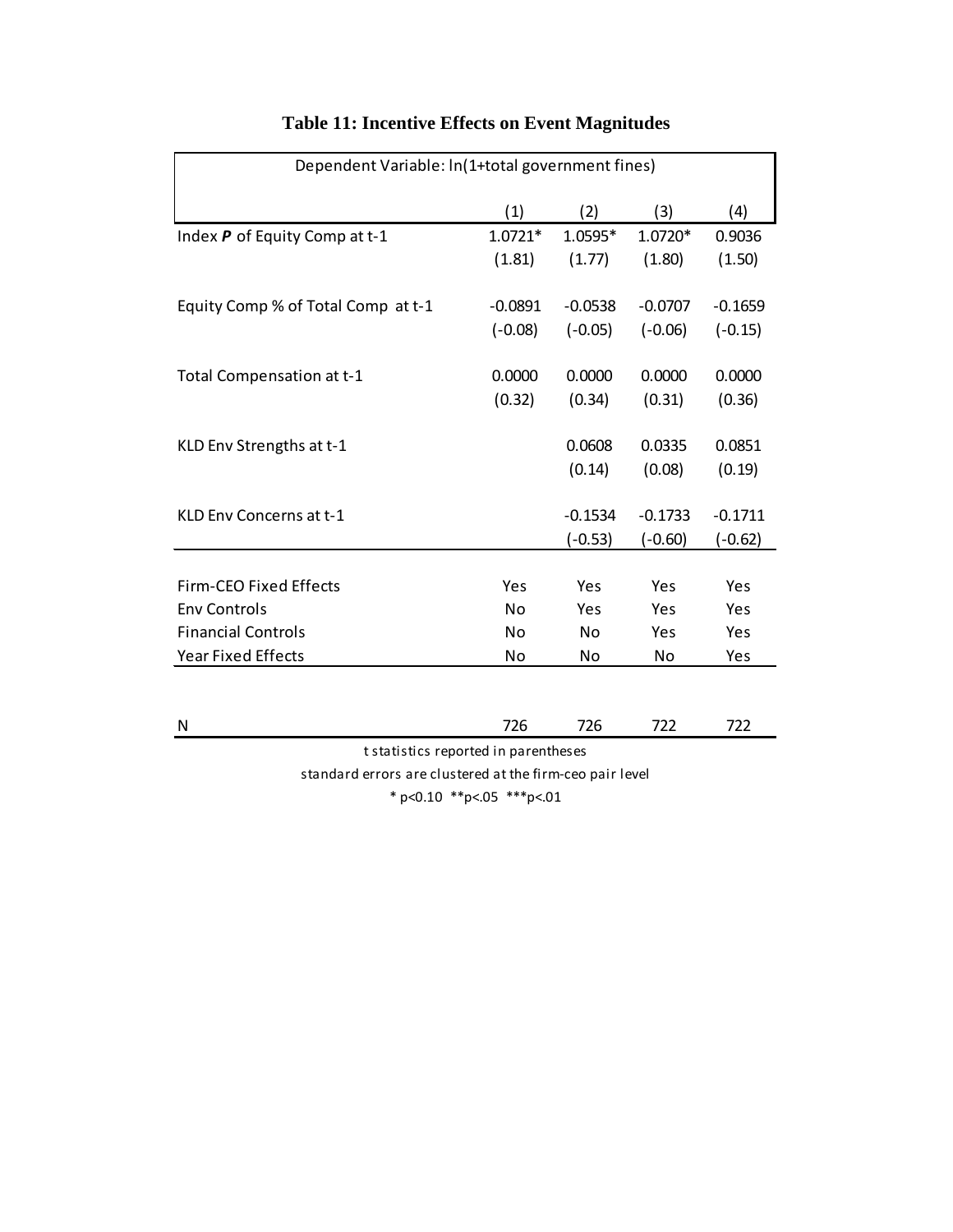| Dependent Variable: Accounting Incident (1,0)   |        |                              |        |  |  |
|-------------------------------------------------|--------|------------------------------|--------|--|--|
|                                                 | (1)    | (2)                          | (3)    |  |  |
| Index $P$ of Equity Comp at t-1                 |        | 2.1446*** 2.4711*** 1.5317** |        |  |  |
|                                                 | (3.27) | (3.61)                       | (2.14) |  |  |
| Equity Comp % of Total Comp at t-1              | 0.5291 | 1.0544                       | 0.8040 |  |  |
|                                                 | (0.86) | (1.59)                       | (1.27) |  |  |
| Total Compensation at t-1                       | 0.0000 | 0.0000                       | 0.0000 |  |  |
|                                                 | (0.32) | (0.11)                       | (0.05) |  |  |
|                                                 |        |                              |        |  |  |
| Firm Random Effects                             | Yes    | Yes                          | Yes    |  |  |
| <b>Financial Controls</b>                       | No     | Yes                          | Yes    |  |  |
| Year Fixed Effects                              | No     | No.                          | Yes    |  |  |
|                                                 |        |                              |        |  |  |
| N                                               | 13586  | 13098                        | 13098  |  |  |
| z statistics reported in parentheses            |        |                              |        |  |  |
| standard errors are bootstrap (400 repetitions) |        |                              |        |  |  |

# **Table 12: The Relationship of** *P* **and Financial Accounting Events: Logit Panel Model**

standard errors are bootstrap (400 repetitions)

accounting incident is a restatement that is investigated by the SEC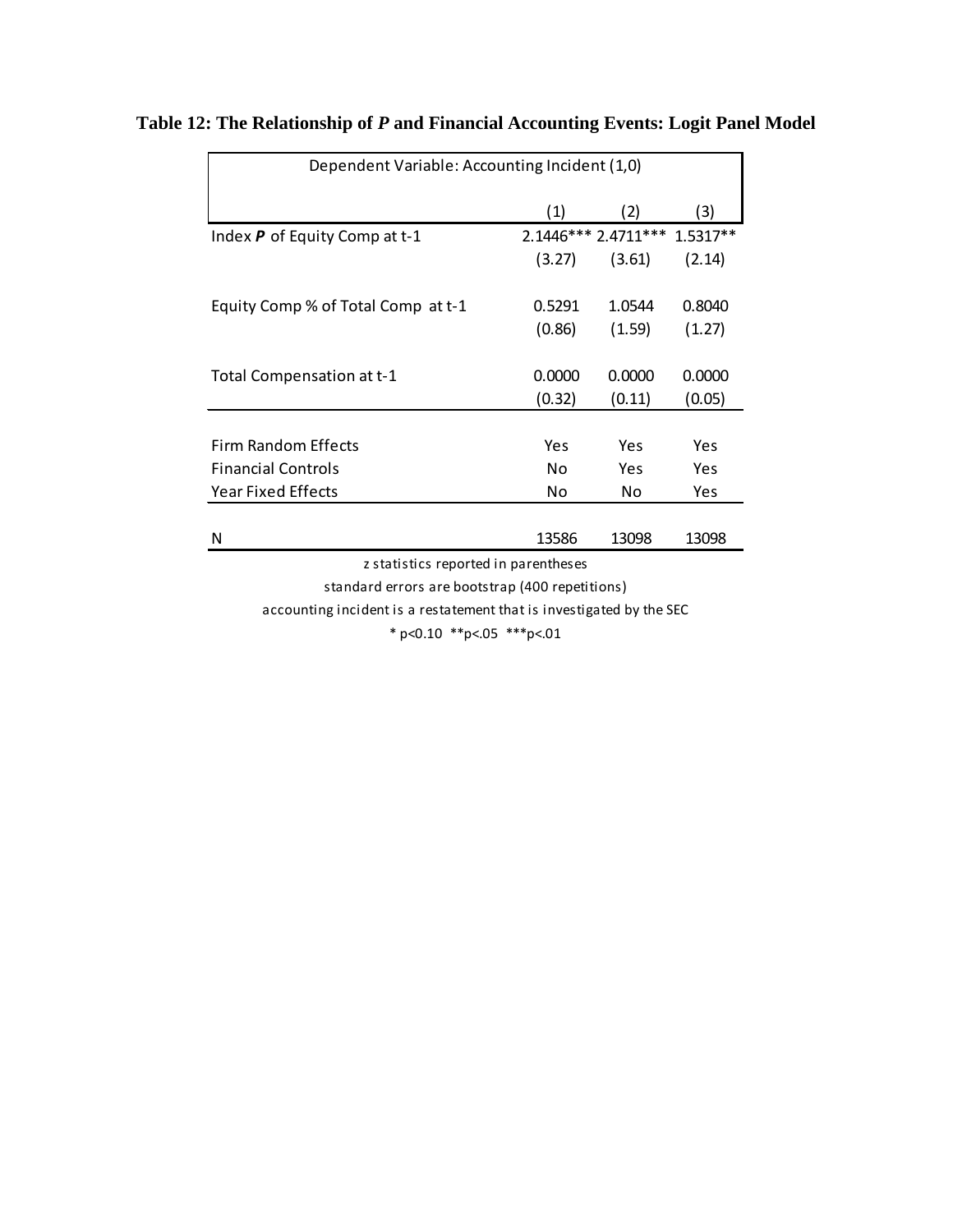| Dependent Variable: Accounting Incident (1,0) |        |                                  |        |  |  |
|-----------------------------------------------|--------|----------------------------------|--------|--|--|
|                                               | (1)    | (2)                              | (3)    |  |  |
| Index $P$ of Equity Comp at t-1               |        | 0.0058 *** 0.0066 *** 0.0037 *** |        |  |  |
|                                               | (4.72) | (4.74)                           | (2.94) |  |  |
| Equity Comp % of Total Comp at t-1            | 0.0013 | 0.0029                           | 0.0025 |  |  |
|                                               | (0.53) | (1.11)                           | (0.93) |  |  |
| Total Compensation at t-1                     | 0.0000 | 0.0000                           | 0.0000 |  |  |
|                                               | (0.75) | (0.58)                           | (0.43) |  |  |
| <b>Firm Random Effects</b>                    | Yes    | Yes                              | Yes    |  |  |
| <b>Financial Controls</b>                     | No     | Yes                              | Yes    |  |  |
| <b>Year Fixed Effects</b>                     | No     | No.                              | Yes    |  |  |
| N                                             | 13586  | 13098                            | 13098  |  |  |
| t statistics reported in parentheses          |        |                                  |        |  |  |
|                                               |        |                                  |        |  |  |

# **Table 13: The Relationship of** *P* **and Financial Accounting Events: Linear Panel Model**

standard errors are clustered at the firm level

accounting incident is a restatement that is investigated by the SEC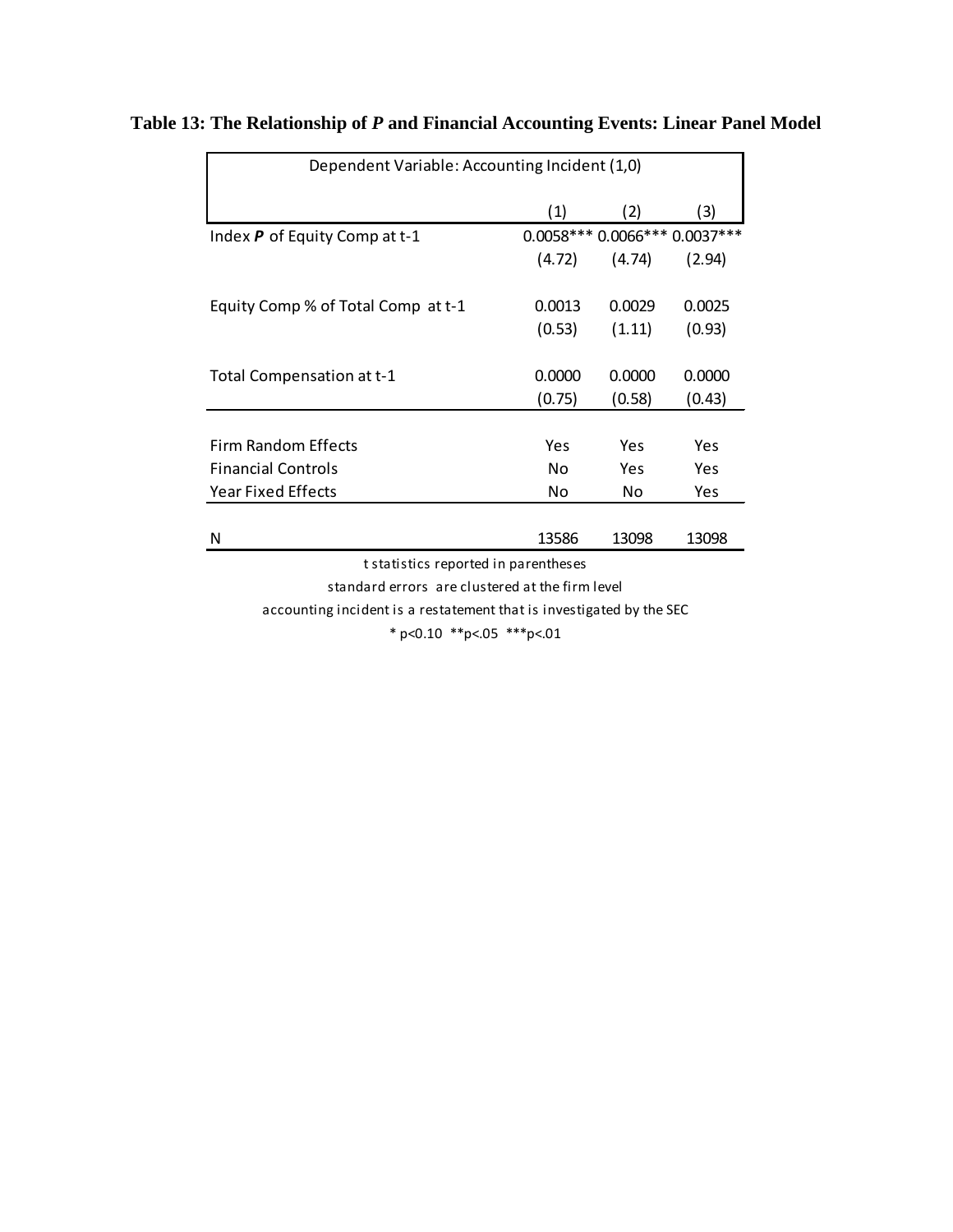| Dependent Variable: Accounting Incident (1,0) |              |               |                        |              |  |
|-----------------------------------------------|--------------|---------------|------------------------|--------------|--|
|                                               | (1)          | (2)           | (3)                    | (4)          |  |
| Index P of Equity Comp at t-1                 | 1.4684*      | 1.5304**      | $0.0036***$            | $0.0037***$  |  |
|                                               | (1.91)       | (2.14)        | (2.78)                 | (2.94)       |  |
|                                               |              |               |                        |              |  |
| Post Sarbanes Oxley (1,0)                     | $-0.2472$    | $-0.2429$     | $-0.0026$<br>$-0.0021$ |              |  |
|                                               | $(-0.70)$    | $(-0.55)$     | $(-0.87)$              | $(-0.65)$    |  |
|                                               |              |               |                        |              |  |
| Post FAS 123R (1,0)                           | $-1.7002***$ | $-23.3559***$ | $-0.0048$ ***          | $-0.0062***$ |  |
|                                               | (-3.04)      | (-15.26)      | (-3.97)                | (-3.77)      |  |
|                                               |              |               |                        |              |  |
| <b>Panel Regression Model</b>                 | Logit        | Logit         | Linear                 | Linear       |  |
| Firm Random Effects                           | Yes          | Yes           | Yes                    | Yes          |  |
| <b>Financial Controls</b>                     | Yes          | Yes           | Yes                    | <b>Yes</b>   |  |
| <b>Year Fixed Effects</b>                     | No           | Yes           | No                     | Yes          |  |
|                                               |              |               |                        |              |  |
| N                                             | 13098        | 13098         | 13098                  | 13098        |  |
|                                               |              |               |                        |              |  |

## **Table 14: The Effect of Policy Changes on Potential Accounting Misconduct**

z or t statistics reported in parentheses for logit and linear models, respectively Standard errors for logit are calculated via bootstrap method (400 repetitions) Standard errors for linear are clustered at the firm level

accounting incident is a restatement that is investigated by the SEC